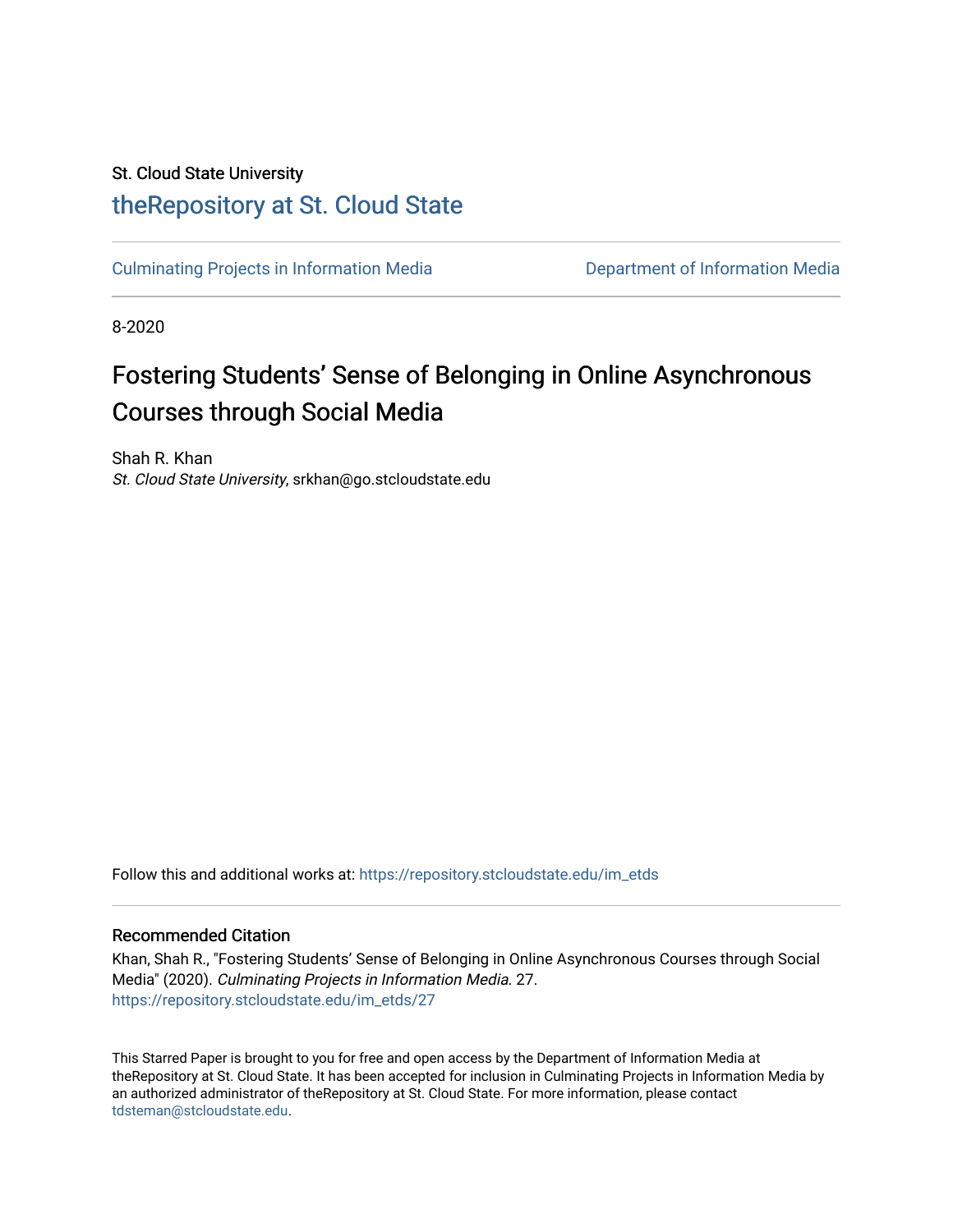## **Fostering Students' Sense of Belonging in Online Asynchronous Courses through Social**

**Media**

by

Shah R. Khan

A Starred Paper

Submitted to the Graduate Faculty of

St. Cloud State University

in Partial Fulfillment of the Requirements

for the Degree of

Master of Science

in Information Media: Instructional Technology

August, 2020

Starred Paper Committee: Yun Claire Park, Chairperson Debra K Japp James Johnson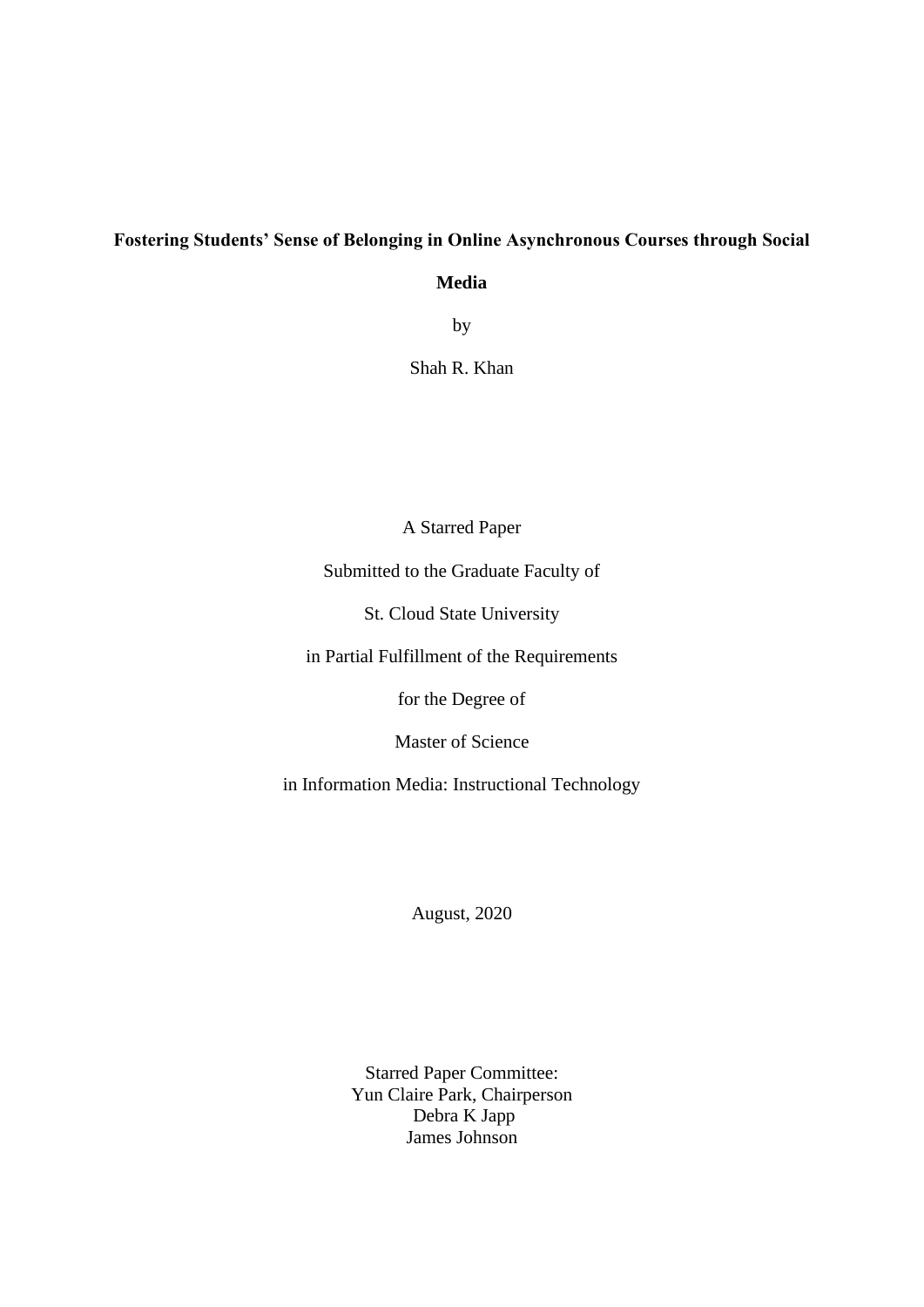## **Table of Contents**

| Chapter<br>Page |
|-----------------|
|                 |
|                 |
|                 |
|                 |
|                 |
|                 |
|                 |
|                 |
|                 |
|                 |
|                 |
|                 |
|                 |
|                 |
|                 |
|                 |
|                 |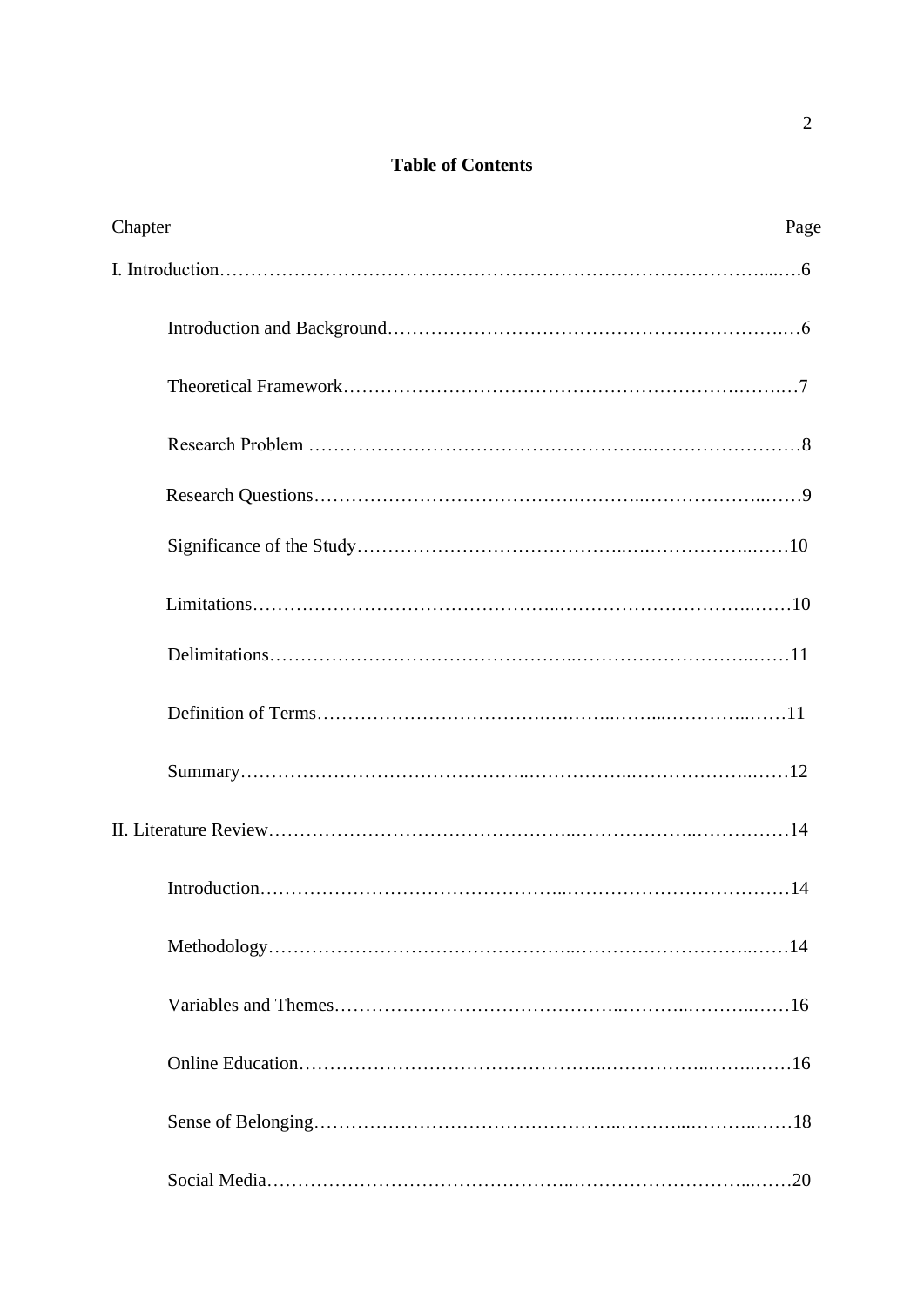| Chapter                                                        | Page |
|----------------------------------------------------------------|------|
|                                                                |      |
|                                                                |      |
|                                                                |      |
|                                                                |      |
|                                                                |      |
|                                                                |      |
|                                                                |      |
|                                                                |      |
|                                                                |      |
|                                                                |      |
|                                                                |      |
| Relationship between Sense of Belonging and Online Education32 |      |
|                                                                |      |
|                                                                |      |
|                                                                |      |
|                                                                |      |
|                                                                |      |

3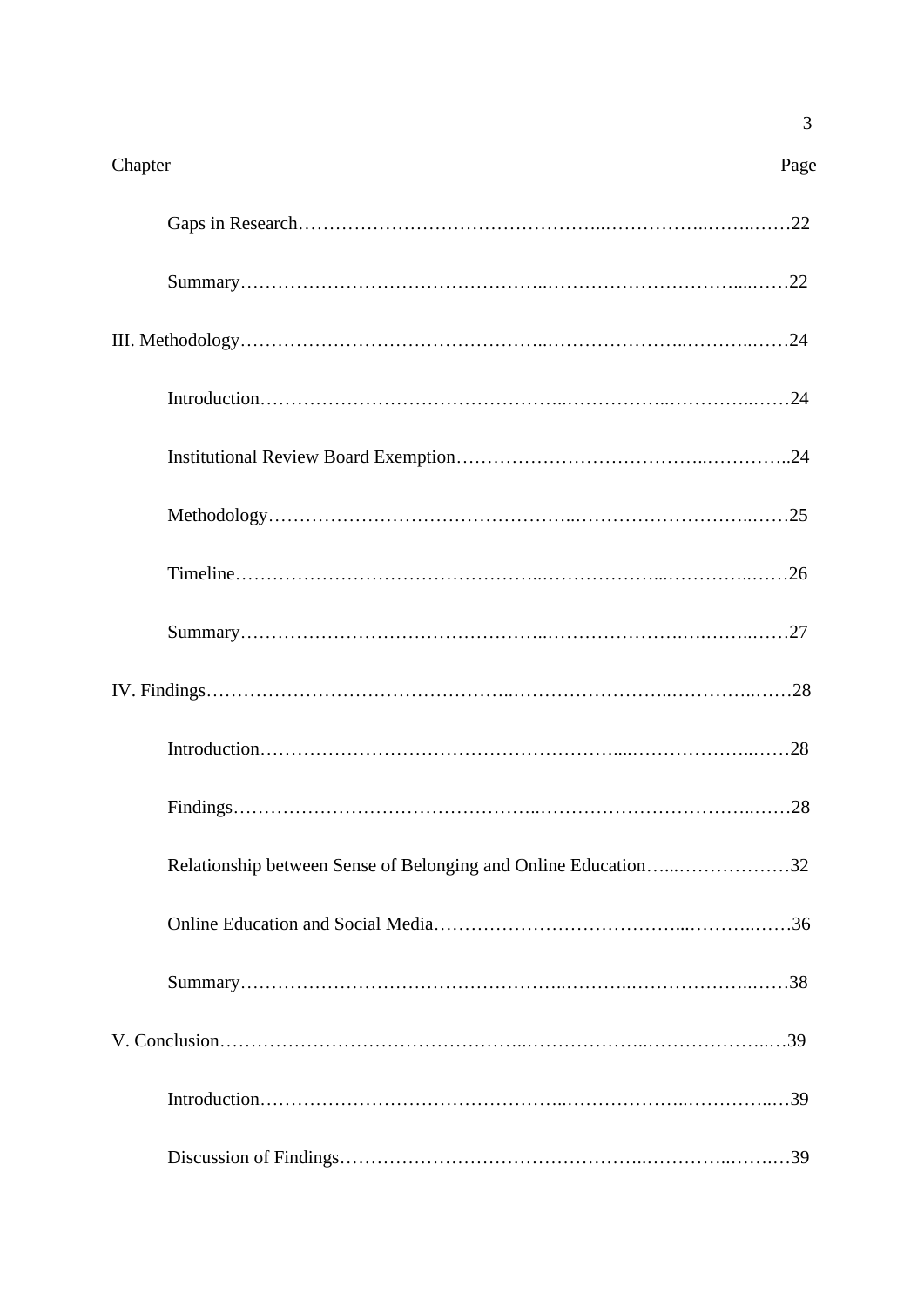| Chapter | Page |
|---------|------|
|         |      |
|         |      |
|         |      |
|         |      |
|         |      |
|         |      |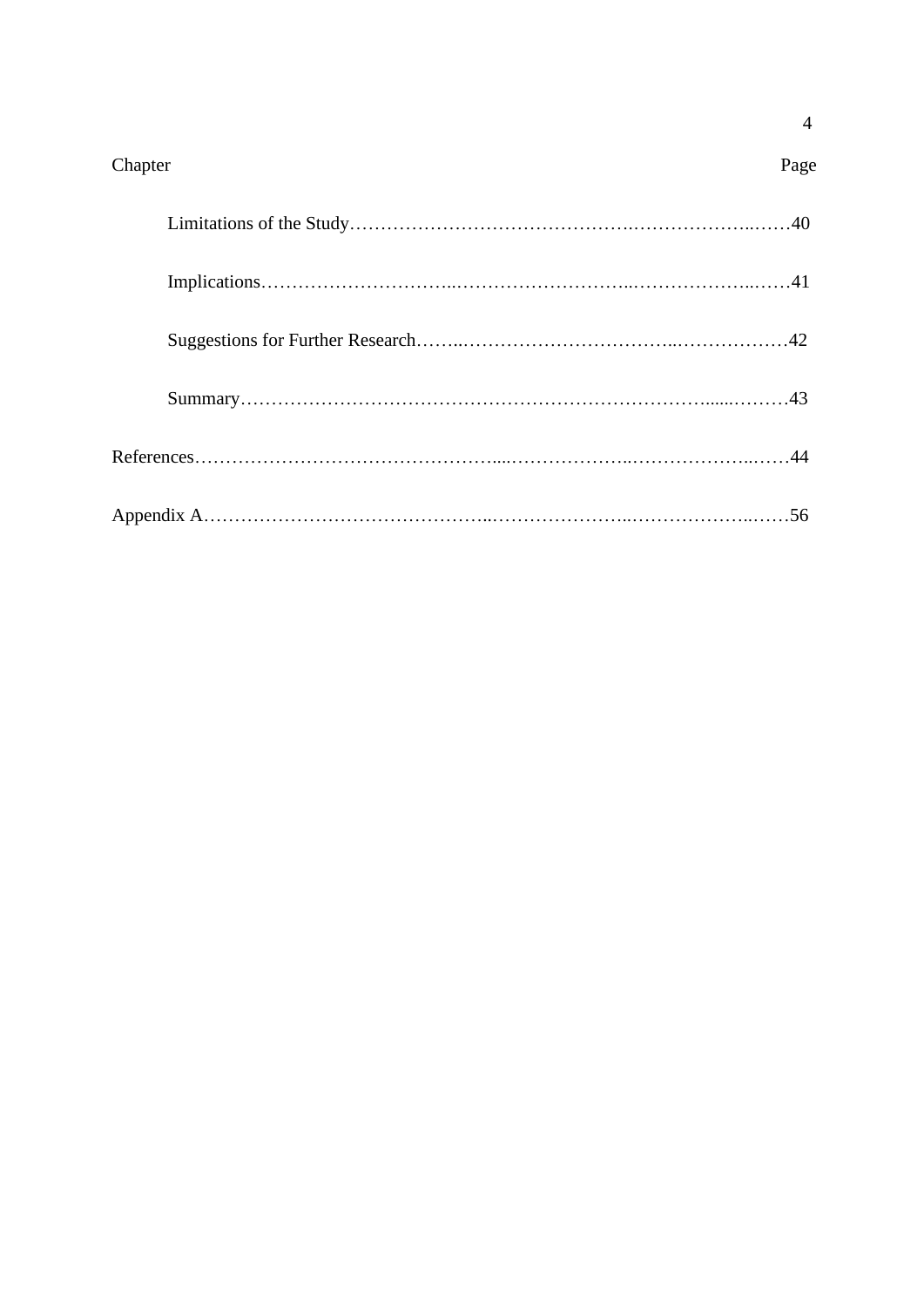## **List of Tables**

| Table | Page |
|-------|------|
|       |      |
|       |      |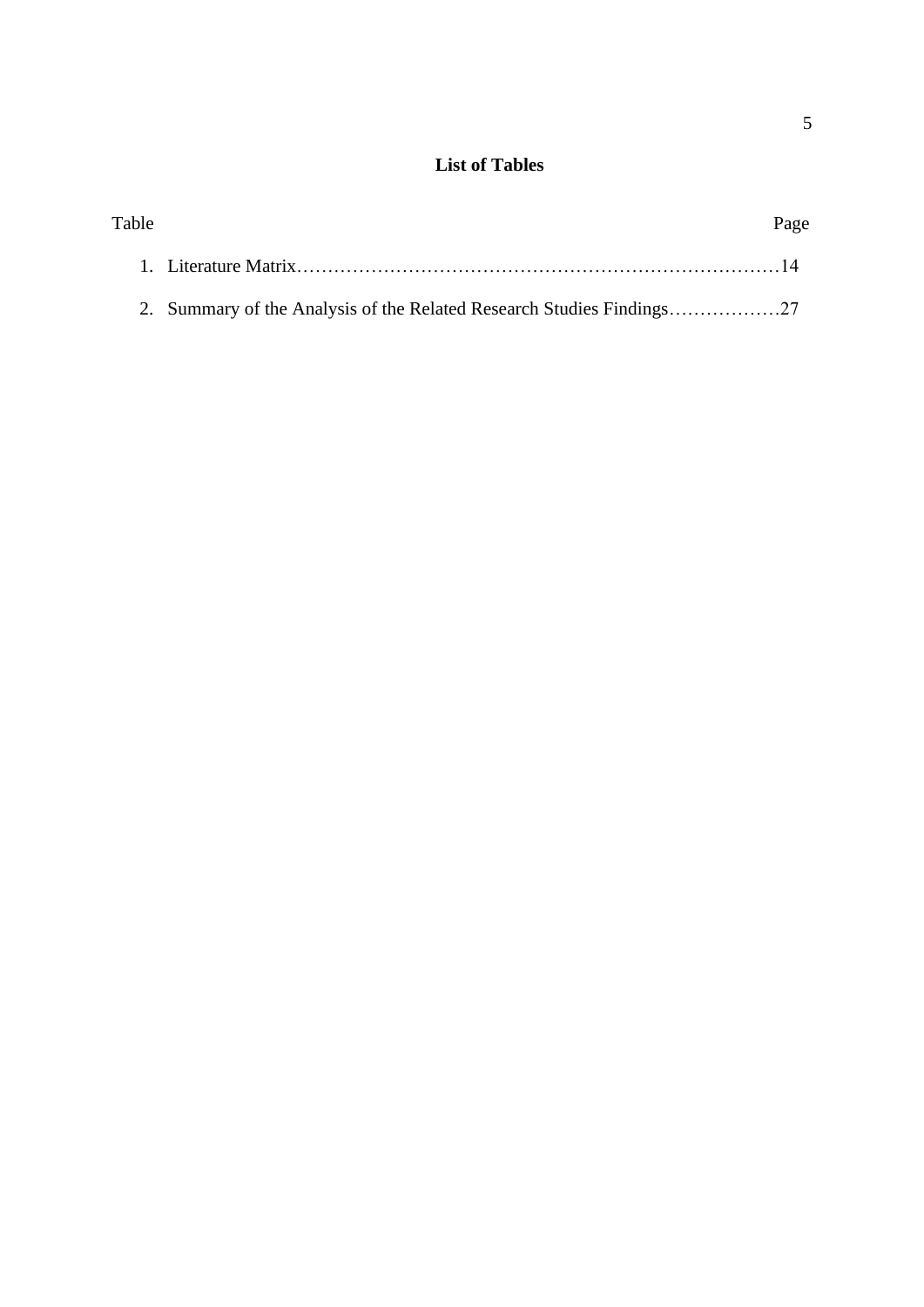#### **Chapter I: Introduction**

#### **Introduction and Background**

Online education has experienced remarkable expansion and growth in recent times. It has built ample opportunities for students, faculty members, policymakers, and educational institutions by making learning accessible and effective, in particular, there has been a notable shift towards self-paced asynchronous online courses, specifically in the higher education sector which has led to a surge in investment in online education - thus altering social dimensions and emerging technologies as additional factors (Mayadas et al., 2009). Asynchronous learning has made it possible for learners to be independent of constraints such as time, place, and participation, providing opportunities for them to engage in the necessary consumption of curriculum including but not limited to group projects (Hiltz & Turoff, 2005). However, some facets of these programs have developed into a major cause for concern, such as retention rates, which have been noted 20% lower for online courses compared to traditional face-to-face courses (Ali & Leeds, 2009). Lower retention rates can be caused by various contributing factors such as a diminished sense of belonging in online courses. According to Thomas & Herbert (2014), students highly value a sense of belonging in online education.

Sense of belonging is a dynamic property which can vary from student to student depending on the personality, nature, and behavior of an individual; in the context of education, a sense of belonging refers to the extent to which students consider themselves an integral part of an institution, and feel supported and accepted by its members (Juvonen, 2006). Belonging refers to the experience of being cared for, respected, and valued by the campus community and other individuals on campus such as the faculty members and peers; it impacts students' response and performance in academics (Kim & Irwin, 2013). It can be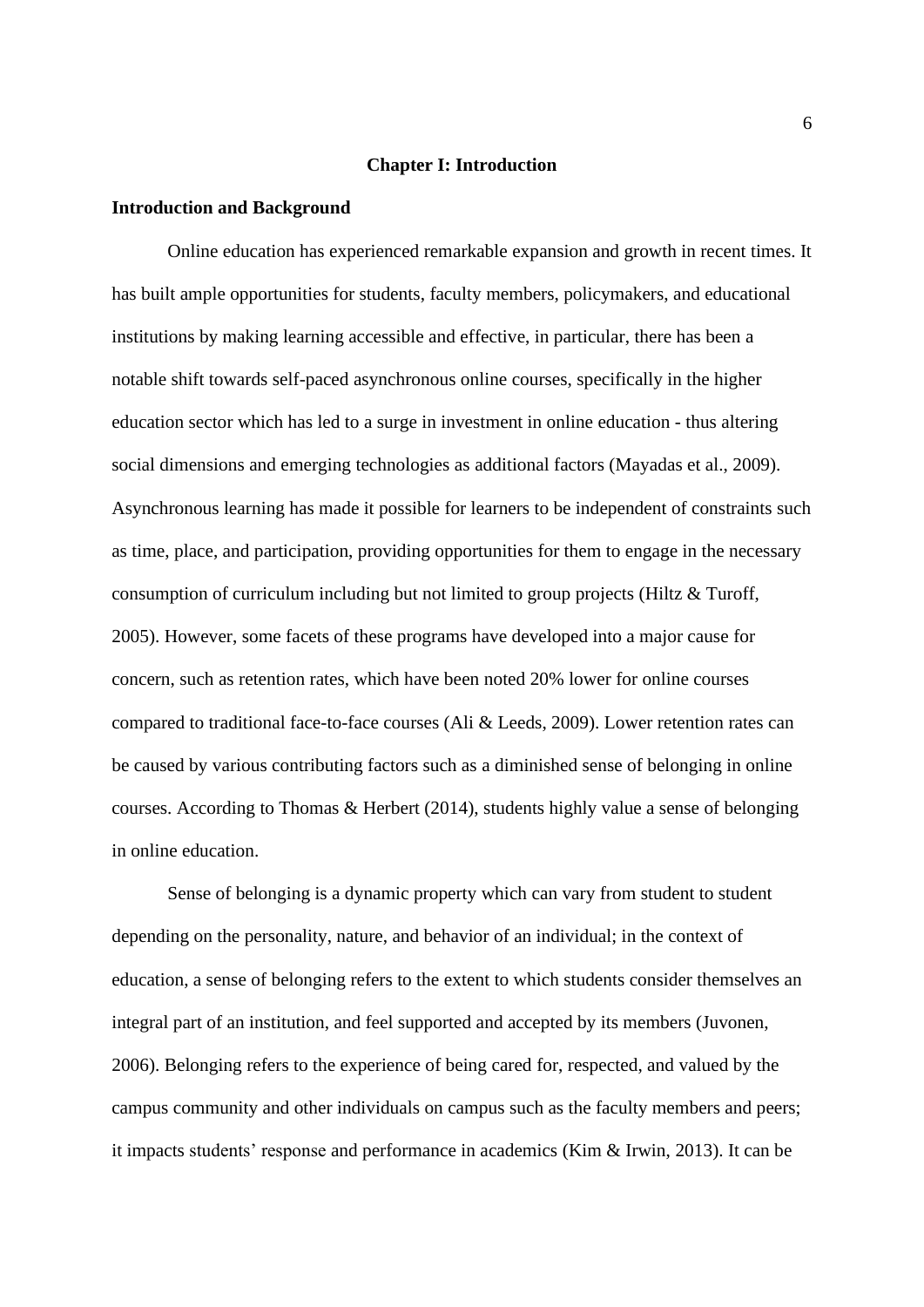achieved through a productive student-faculty relationship, the presence of a well-resourced counseling center, or by encouragement of diversity and differences (O'Keeffe, 2013). Researchers have concluded that a sense of belonging is directly linked to academic success, progress, and social acceptance (Morrow & Ackermann, 2012). Integrating social media into an online course can assist instructors in fostering a sense of belonging in students; as it significantly increases the interest and self-efficacy of online learners (Jensen, 2019). The present study suggests that instructors can use social media to increase interactions and build an environment that nurtures a sense of belonging in students whilst being simultaneously capable of bridging the gap between the student and instructor. Therefore, this secondary research study will examine the role of social media in fostering a sense of belonging among online learners. Moreover, it will look at how social media can assist in impacting interpersonal interactions and fostering a sense of belonging in online education.

#### **Theoretical Framework**

One of the several theories which have garnered attention in teaching and learning is the achievement goal theory, also known as goal orientation theory (Mehrdad & Zusho, 2009). The achievement-goal theory explains students' motivation towards academic achievement (Won et al., 2018). Achievement goal theory discusses the two types of goals i.e. mastery and performance goals; the correlates of this achievement goal theory include students' perceptions about intelligence, academic success, and engagement - which could be cognitive, emotional or behavioral, therefore to recapitulate, a sense of belonging is the most critical factor which may affect academic success in students (Anderman  $\&$  Patrick, 2012). If students perceive themselves to be unaccepted or unconnected to the institution, they are more likely to drop out (Juvonen, 2006). Other research also shows that a sense of belonging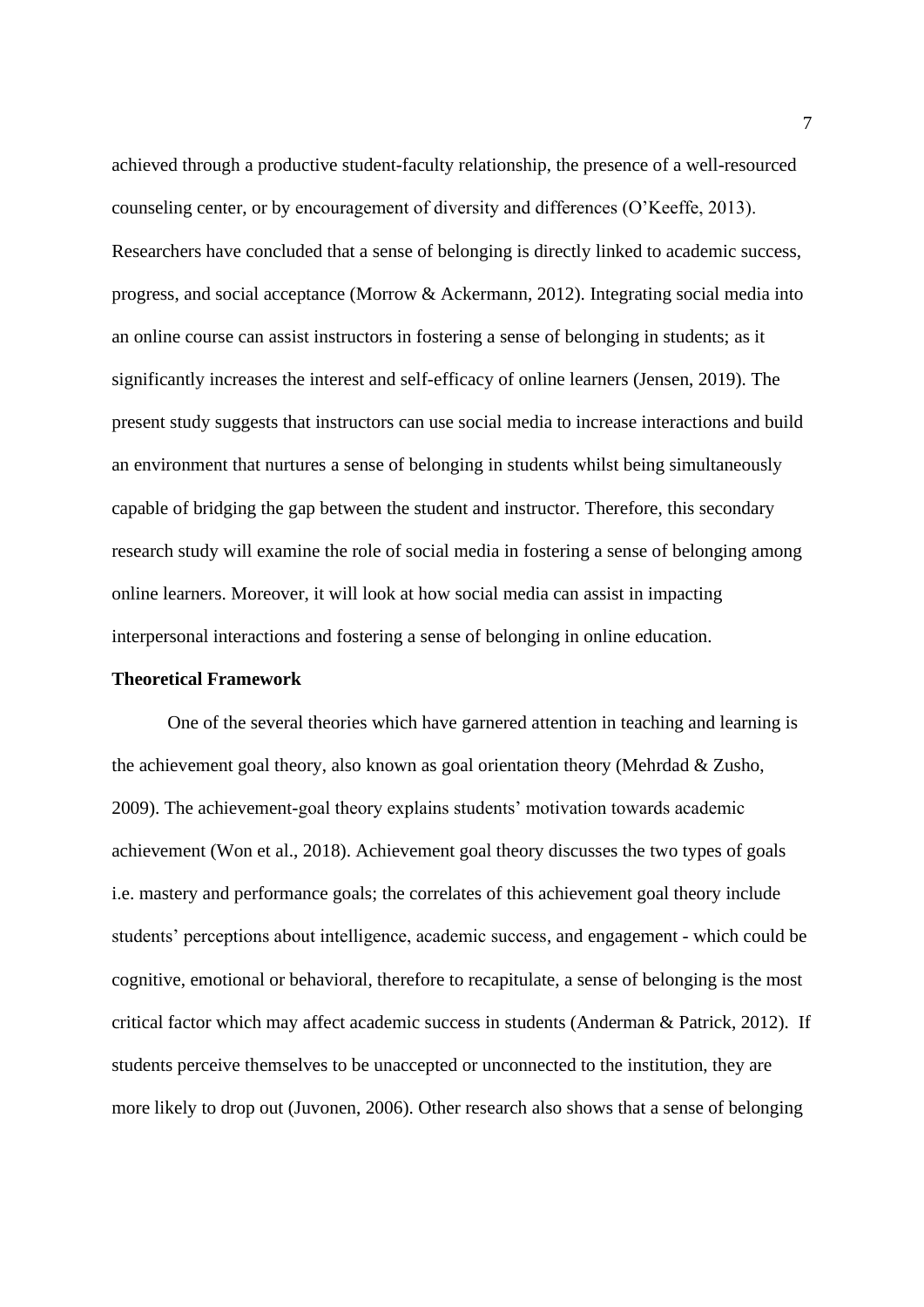has a strong impact on the psychological and social behavior of students; it is associated with lower anxiety levels and feelings of isolation in students (Slaten et al., 2016).

The validation theory proposed by Laura Rendon examines the institutional commitments to students, perceptions of the campus climate, engagement, and involvement in the campus activities, mattering, interactions with diverse peers and sense of belonging which altogether play a vital role in the academic development of students; with an increased sense of belonging, students are more likely to participate in the learning process (Tovar, 2013). The findings from a survey regarding faculty-student relationships indicated that sense of belonging in students stems from the perception of being cared for by their peers, faculty, and other staff members (Hoffman et al., 2002).

#### <span id="page-8-0"></span>**Research Problem**

Online learning presents an opportunity to provide an extended frontier for higher education, in the United States alone, the number of students enrolled in distance learning has increased from 753,640 in 1995 to an estimated 6, 359, 121 in 2016 (Su et al., 2005; Seaman et al., 2018). Moreover, online education has also been used to increase enrollment in colleges around the United States as it is more flexible and easily accessible.

While increased enrollment is a goal from an administrative perspective other concerns may include course design, student response, and academic output; retention rates were recorded 20% lower in online courses than traditional face-to-face courses (Ali & Leeds, 2009). The average retention rate among learners in full-time online courses is 55% while in blended courses it decreases to 39%; on the other hand, the average retention rate of students in brick and mortar education is a staggering 77% and 46 % in a blend of traditional and online courses respectively (Sorensen & Donovan, 2017). Online courses provide an easy access to education with lower education costs and fees, but the rate of students graduating is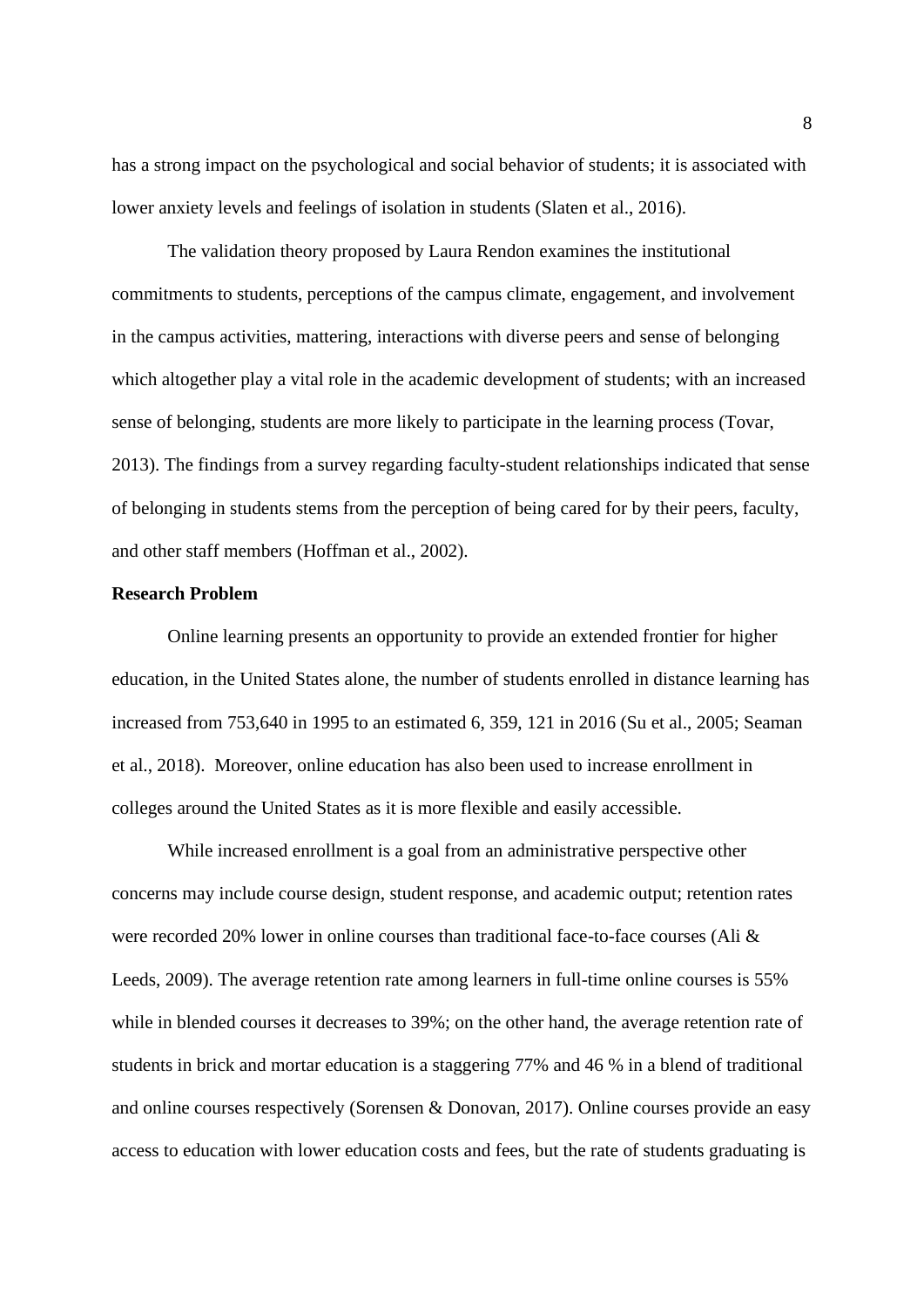lower as compared to students enrolled in traditional classrooms (Bawa, 2016). Rumberger (2001) presented 355 research reports, where student success measures and academic outcomes were determined in online and classroom delivery modes, and it was found that the rate of course completion in online courses was lower than traditional courses. Furthermore, Smith et al. (2008) measured the attrition rates among science, technology, engineering and math (STEM) and Non-STEM courses in both online and traditional classes; it was found that the drop-out rate in online STEM courses was higher than in other disciplines while the attrition rate in traditional classes was the same in all disciplines – this shows that online students experience extra challenges in online STEM courses.

In light of the literature survey, this secondary research will examine how instructors can play a role in fostering a sense of belonging with online learners in asynchronous courses. Furthermore, it will analyze how social media as an instructional tool can assist in fostering students' sense of belonging, which may also impact their motivation and learning.

#### <span id="page-9-0"></span>**Research Questions**

The purpose of this research is to analyze the existing literature and synthesize the strategies through which social media can be used in fostering a sense of belonging for online learners in asynchronous courses.

The primary research question that this study investigates is:

1. How can social media assist in fostering a sense of belonging in online asynchronous courses?

The sub-questions include:

a. What is the sense of belonging in online courses? Why is it important?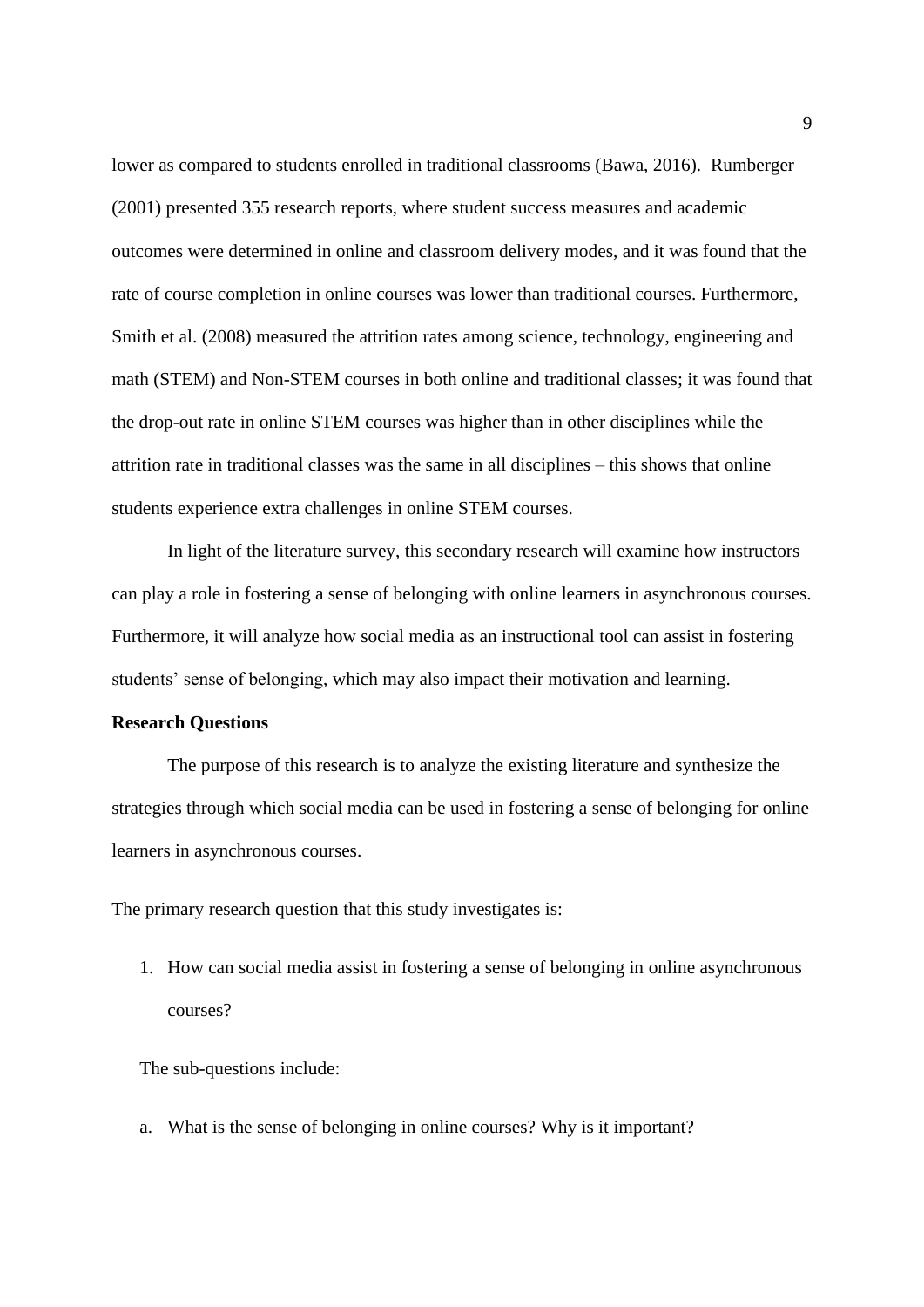- b. What is the role of social media in translating sense of belonging from face-to-face classroom to online asynchronous courses?
- c. How fostering students' sense of belonging through social media impact academic retention and completion?

#### **Significance of the Study**

The recent era of tech-based education has ushered in the rapid implementation of online learning in higher education; it provides a platform to meet the student demands for flexible classes (Delahunty et al., 2014). Facilitating those who are unable to attend oncampus classes. Moreover, easier access to the internet has led to an increase in online asynchronous courses. In the United States, the growth in online distance learning continues to outpace the growth of traditional education delivery, and enrollment in these courses has steadily expanded over the past two-decades (Shackelford & Maxwell, 2012). Since the population of online learners continues to grow, it is imperative to understand how students can be proactively engaged in order to achieve academic success within this environment.

Research suggests that, due to peer engagement, a traditional face-to-face classroom provides a platform for active learning, collaboration, and community building (Arasaratnm-Smith & Northcote, 2017). This may contribute to the finding that student retention is comparatively higher than in online education (Ali & Leeds, 2009). A key finding from a research based on the experiences of students undertaking online courses was that, if instructors succeed in fostering a sense of belonging in their courses, students develop more interest, and are less inclined to withdraw from the course (Thomas & Herbert, 2014). Therefore, students' sense of belonging is critical to online education.

This secondary research notes that online education, disconnected from physical presence, can negatively impact learning, as a compensatory measure, incorporating social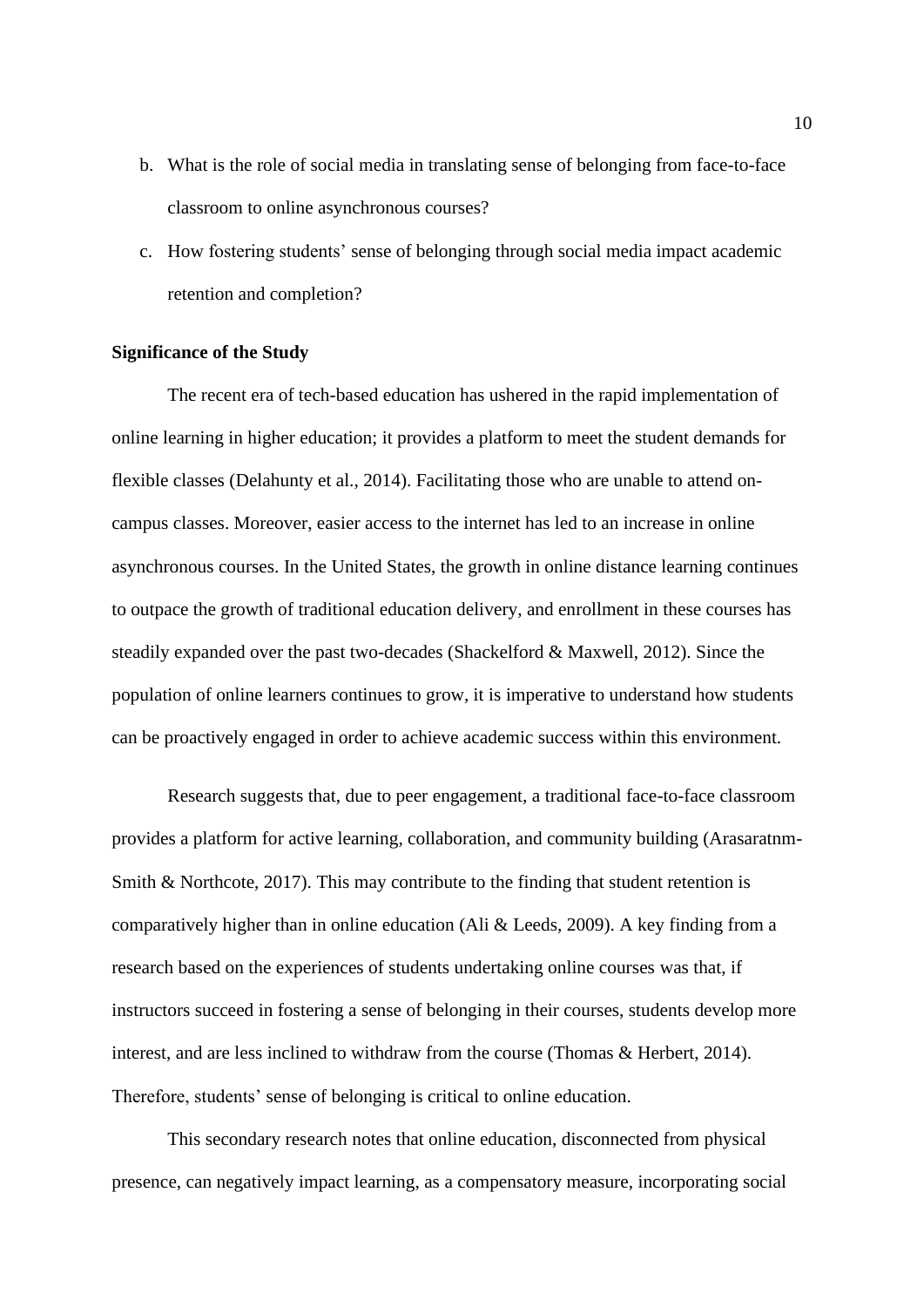media into learning contexts may contribute to a reduced sense of isolation experienced by distant learners (Delahunty et al., 2014).

## **Limitations**

The main challenges pertaining to this study arose while locating published research data and empirical studies that were focused on sense of belonging among distant learners. The term *sense of belonging* is often used with different terms and definitions. Therefore, to locate empirical research studies, other terms such as a sense of community, feeling of belonging, and group consciousness with similar definitions were used to find additional research studies. This created discrepancies whilst establishing a framework for connecting theories and concepts. Furthermore, empirical studies did not significantly cover effective strategies that could be utilized by instructors to develop better mechanisms of interaction with online learners – this may impact the efficacy of the current study with particular focus on the research questions that tackle the understanding of sense of belonging in online classrooms. Lastly, not all the research articles measure the same variables because different researchers have different ideas and strategies regarding social media and its use in online education thus impacting the consistency of results used to explore the variables in this secondary research.

#### **Delimitations**

For analysis purposes, this secondary research study only utilized a selected number of empirical studies. Only research studies were used and there was no additional primary data collected to address the research questions.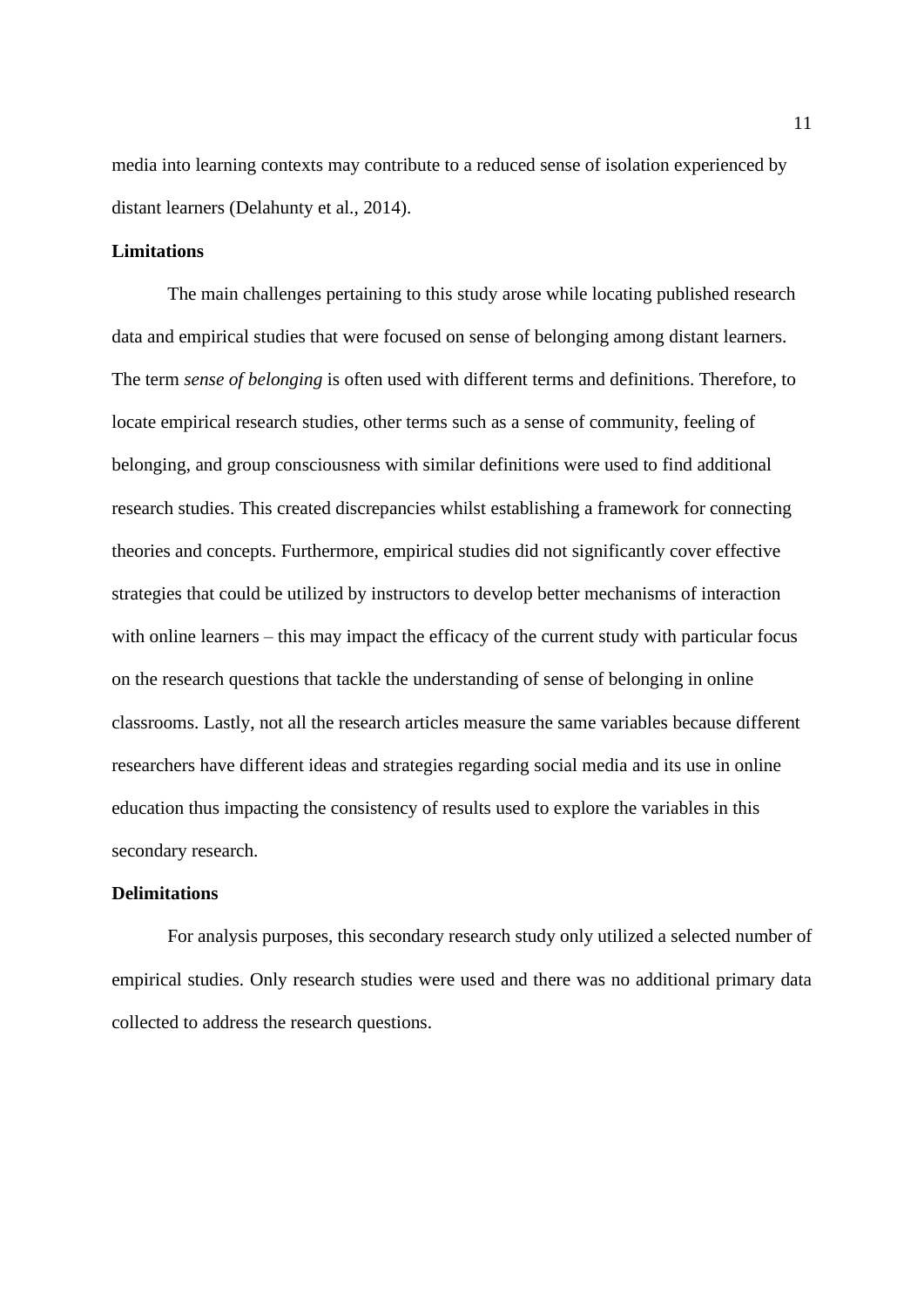## **Definition of Terms**

#### *Sense of Belonging*

It could be described as a process based on interpersonal facets and how they interact with one another to influence health, be it mental or physical (Hagerty, Williams, Coyne & Early, 1996).

### *Online learning*

An educational tool that is based on (and accessible from) the Internet, it is the newest and most popular form of distance education today (Moore, 2011).

#### *Synchronous learning*

It refers to a learning event in which a group of students is engaged in learning at the same time. Synchronous learning is commonly supported by media such as video conferencing and chat. Learners and instructors experience synchronous learning as more social and avoid misunderstandings by asking questions and answers at the same time (Finkelstein, 2006).

## *Asynchronous learning*

It is commonly supported by media such as email and discussion boards, support work relation between learner and teacher even when participants are not online at the same time (Hrastinski, 2008).

## *Social Media*

It is a computer-based technology that facilitates the sharing of ideas, thoughts, and information through the building of virtual networks and communities. By design social media is internet based and gives the user quick electronic communication of content (Kietzmann et al., 2011).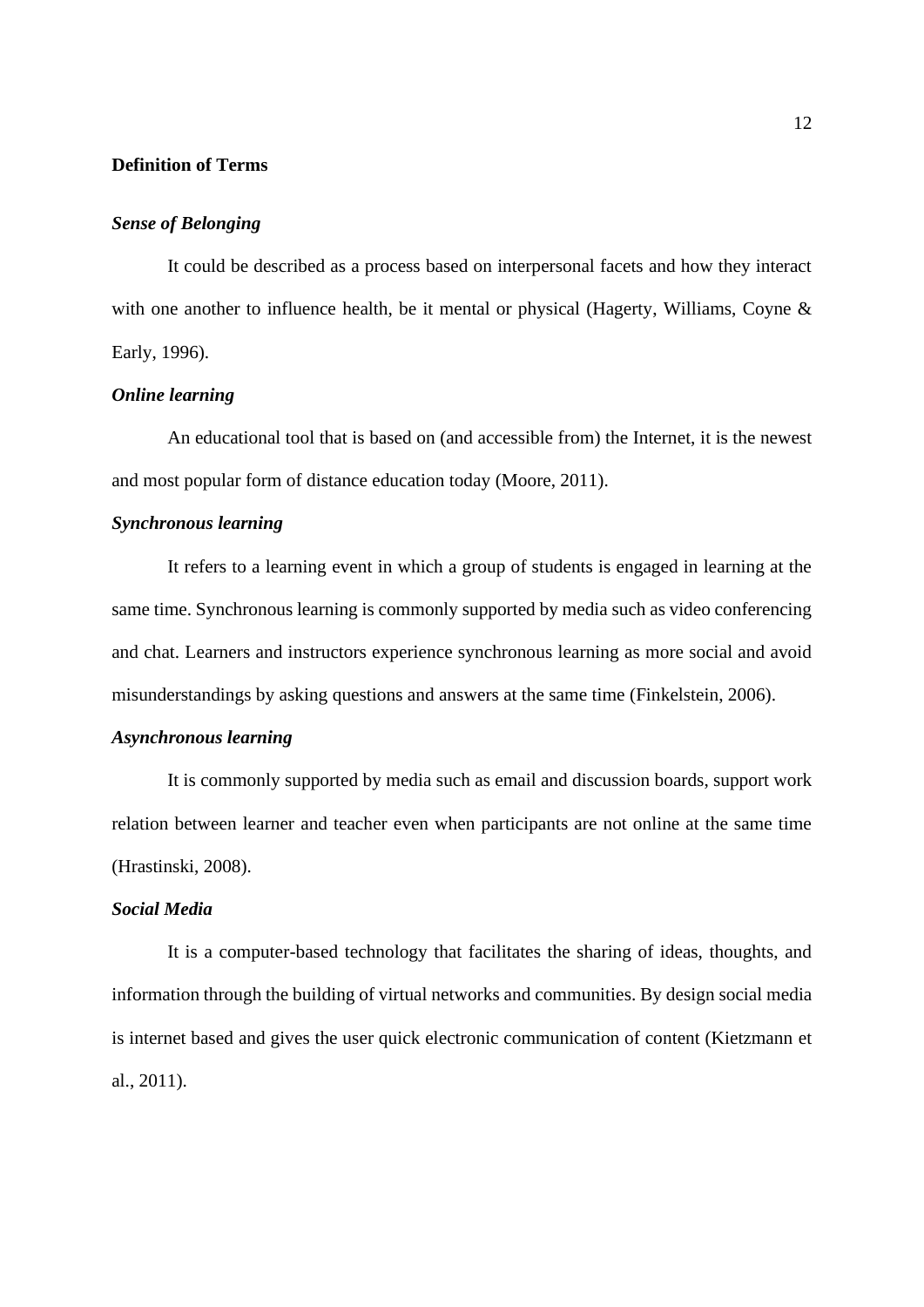## **Summary**

The key pedagogical issue in online asynchronous learning is the physical and temporal separation of the student from their instructor. An online course by its nature delivers the majority of its content virtually, therefore, eliminating the need for on-campus presence. Advanced technologies are required to appropriately address the intangible space of the virtual classroom. There are many factors and complexities that can affect an online learner's performance and academic success. However, a strong sense of belonging can result in positive retention rates and completion of online courses. Moreover, it can be deduced that social media can play a vital role in developing a sense of belonging among the students for any pedagogic endeavor that takes place in an online environment. This chapter provided a succinct version of the information required to proceed ahead with the study including research questions, starting background research, and the theories utilized to comprehend the dynamics.

The following chapter focuses on a review of literature pertaining to the research questions. It also concisely addresses the themes and variables included in the selected studies.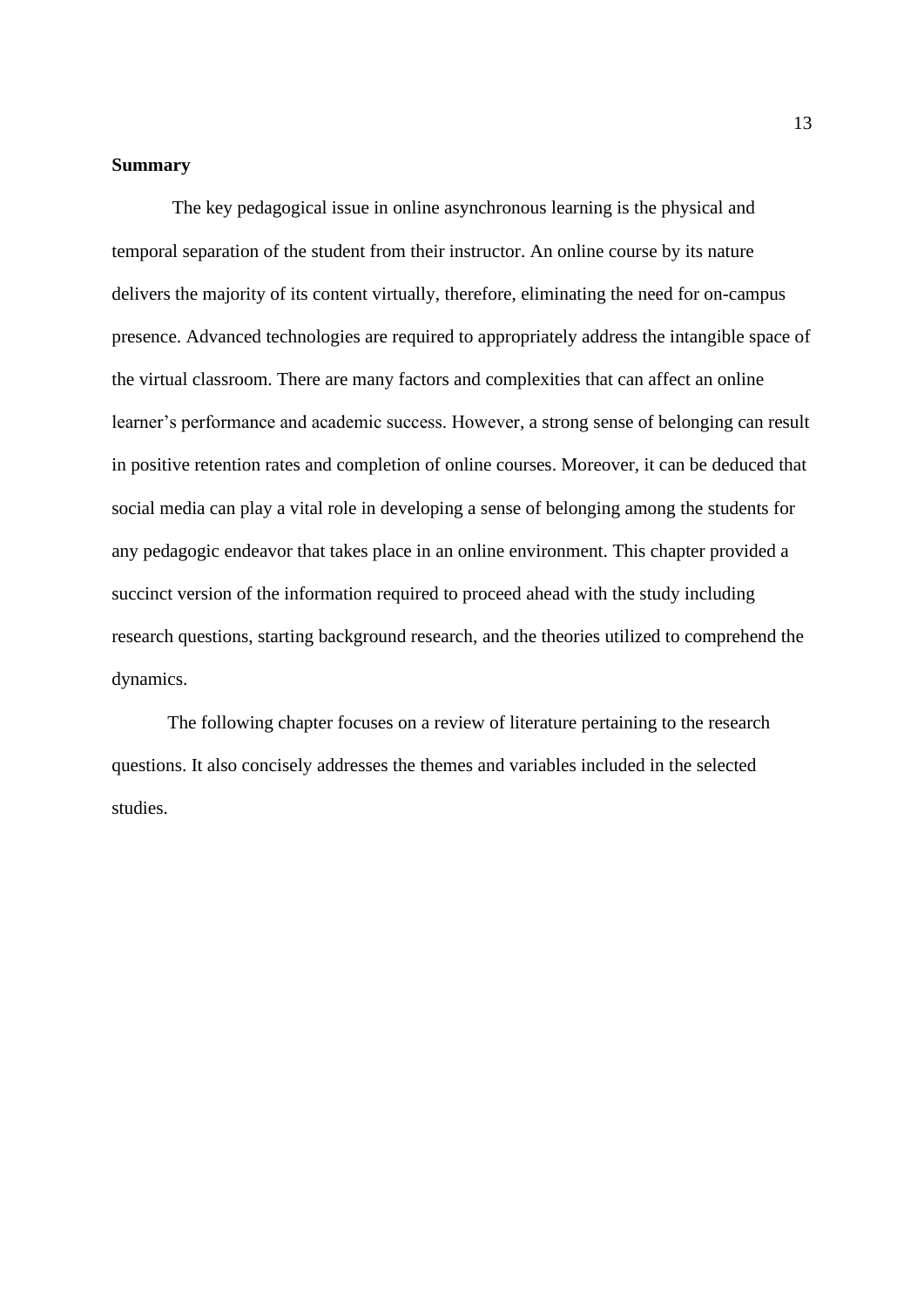#### **Chapter II: Literature Review**

## **Introduction**

This secondary research aims to explore how social media can be utilized to engage asynchronous online learners and foster their sense of belonging. In the context of online education, earlier research is focused on facilitating learning and improving the efficacy of the learning outcomes, a sense of isolation among students results in an increased attrition rate in online courses (Iqbal et al., 2010). Social media can play a vital role in improving student's social engagement and foster a sense of belonging in them; Iqbal and colleagues (2010) suggested that if social networking sites are used for academic purposes, the students' performance and learning can be enhanced and improved. There are a multitude of benefits when it comes to social media that can be harnessed for improving students' interest, progress, and learning.

#### **Methodology**

The research studies analyzed in this chapter were searched, collected, and referenced using St. Cloud State University library resources, Google Scholar, EBSCO host database, and SCSU interlibrary loan service. The keywords used while searching include *social media, foster, sense of belonging, and online education*. The literature was chosen from peerreviewed journals and primary research studies.

Following is the literature matrix for this study which has been recorded in tabular form. Table 2.1 includes the information regarding the research articles selected for the purpose of this literature review which include: the author(s), year of publication, and the variables under inspection in each article.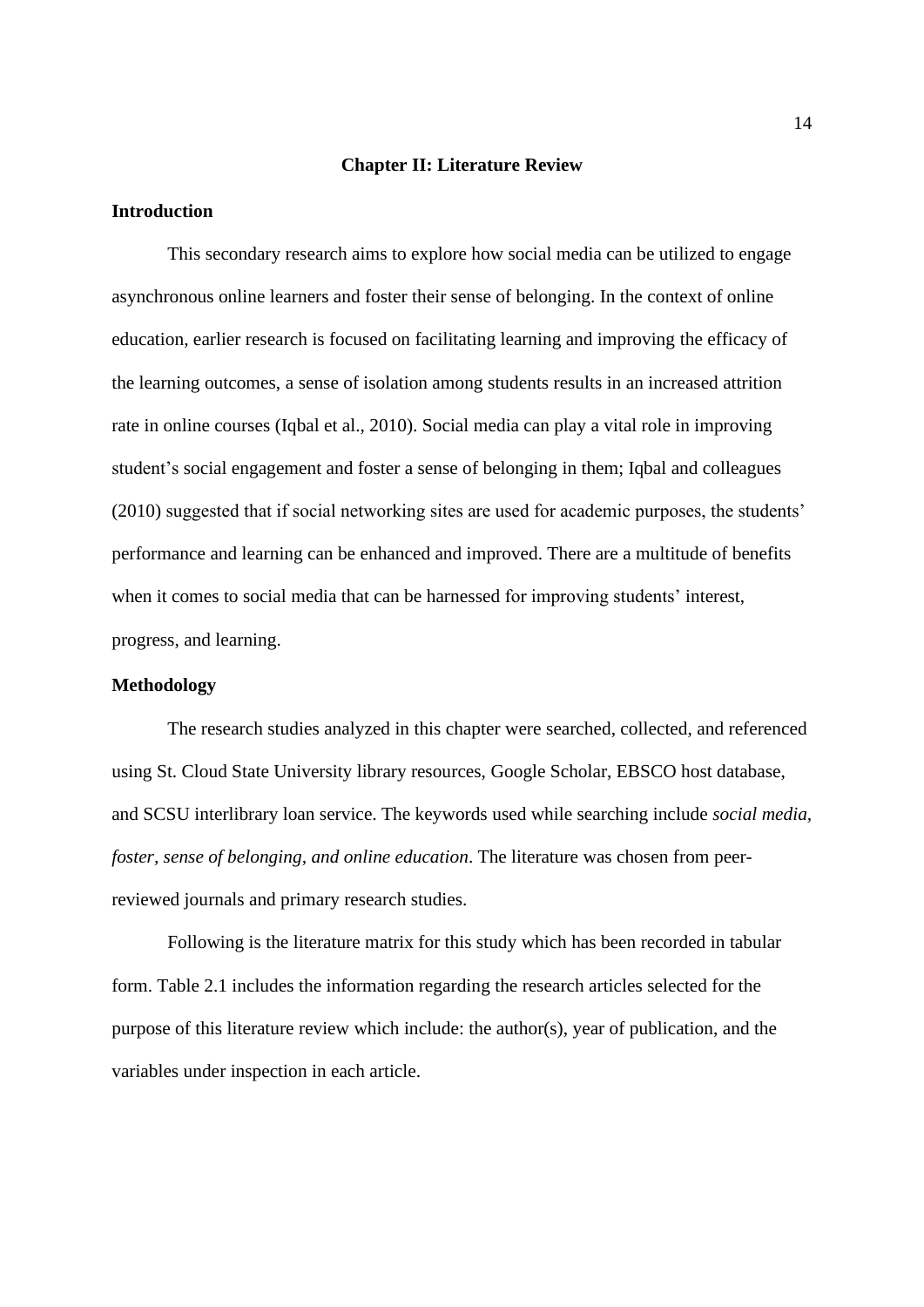## **Table 2.1**

## *Literature Matrix*

| Author                                    | Year | Variables Considered in the Study |                       |              |             |
|-------------------------------------------|------|-----------------------------------|-----------------------|--------------|-------------|
|                                           |      | Online<br>Education               | Sense of<br>Belonging | Social Media | Survey      |
| Keegan                                    | 1986 | $\mathbf X$                       |                       | $\mathbf X$  |             |
| Beldarrain                                | 2006 | $\mathbf X$                       | $\mathbf X$           | $\mathbf X$  |             |
| De Freitas                                | 2008 | $\mathbf X$                       | $\mathbf X$           |              | $\mathbf X$ |
| Iqbal,<br>Kankaanranta &<br>Neittmaanmaki | 2010 | $\mathbf X$                       | $\mathbf X$           |              |             |
| Yan Yu,<br>Tian, Vogel &<br>Kwok          | 2010 | $\mathbf X$                       | $\mathbf X$           | $\mathbf X$  |             |
| Dabbagh &<br>Kitsantas                    | 2012 | $\mathbf X$                       | $\mathbf X$           | $\mathbf X$  |             |
| Selwyn                                    | 2012 | $\mathbf X$                       | $\mathbf X$           | $\mathbf X$  |             |
| Joosten                                   | 2012 | $\mathbf X$                       |                       |              | $\mathbf X$ |
| Haiguang,<br>Chenzu, Pan &<br>Cong        | 2012 | $\mathbf X$                       |                       | $\mathbf X$  |             |
| Thomas<br>Herbert &<br>Teras              | 2014 | $\mathbf X$                       | $\mathbf X$           | $\mathbf X$  |             |
| Rasiah                                    | 2016 | $\mathbf X$                       | $\mathbf X$           | $\mathbf X$  |             |
| Dahlstrom,<br>Brooks&<br>Bichsel          | 2014 | $\mathbf X$                       | $\mathbf X$           | $\mathbf X$  |             |
| McAvinia                                  | 2015 | $\mathbf X$                       | $\mathbf X$           | $\mathbf X$  |             |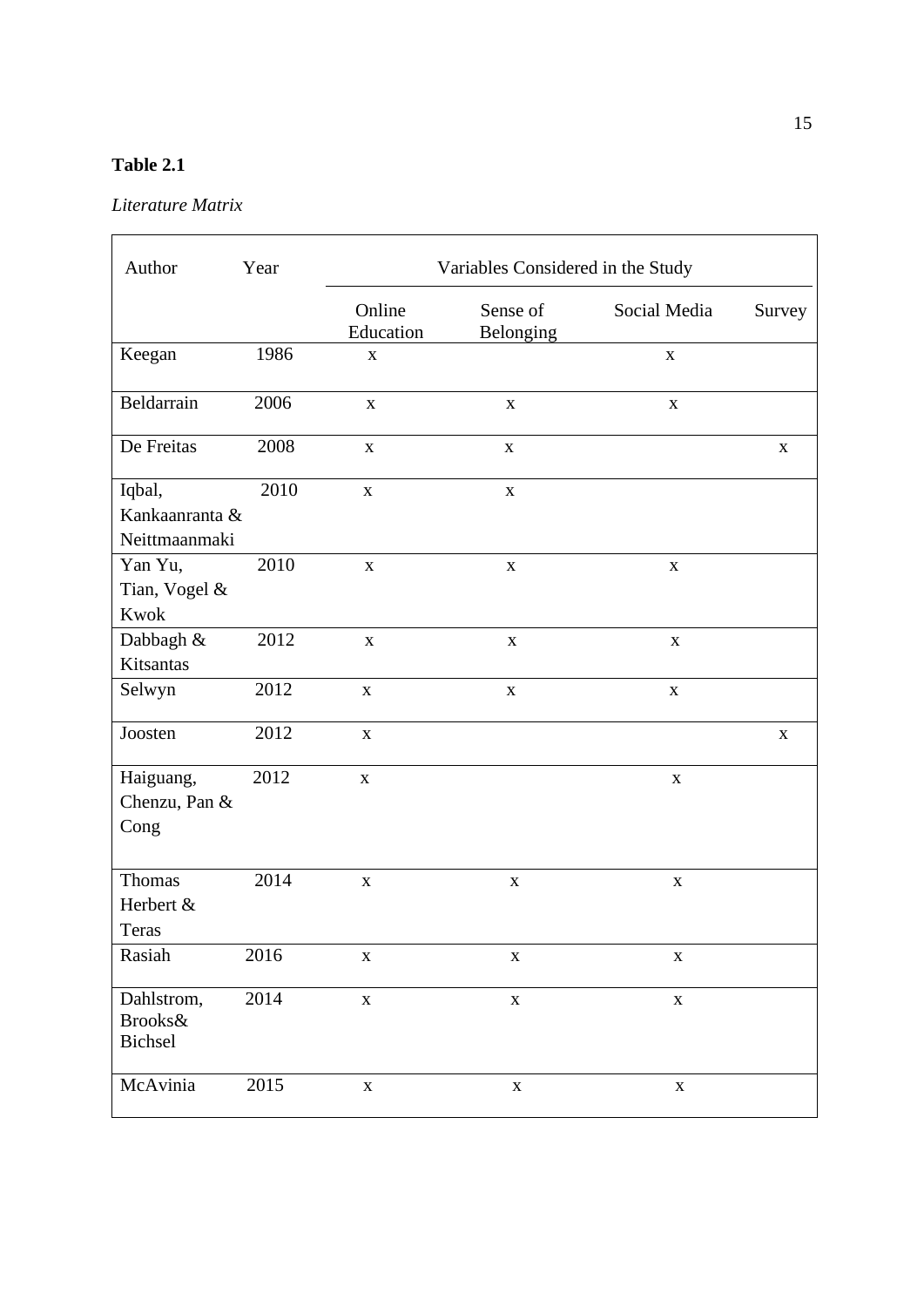### **Table 2.1 (continued)**

| Tiba, Condy,      | 2015 | $\mathbf{x}$ | $\mathbf{X}$ |             | $\mathbf{X}$ |
|-------------------|------|--------------|--------------|-------------|--------------|
| Chigona &         |      |              |              |             |              |
| Tunjera           |      |              |              |             |              |
| Kim &             | 2015 | $\mathbf X$  | $\mathbf{X}$ |             |              |
| Lundberg          |      |              |              |             |              |
| Miguel,           | 2015 | $\mathbf X$  | $\mathbf X$  | $\mathbf X$ |              |
| Caballe, Xhafa    |      |              |              |             |              |
| & Prieto          |      |              |              |             |              |
| Yang, Quadir      | 2016 | $\mathbf X$  | $\mathbf X$  | $\mathbf X$ |              |
| Chen $&$          |      |              |              |             |              |
| Miao              |      |              |              |             |              |
| McAvinia          | 2016 | $\mathbf X$  |              | $\mathbf X$ |              |
|                   |      |              |              |             |              |
| Lau W.F           | 2017 |              | $\mathbf{X}$ | $\mathbf X$ | $\mathbf X$  |
|                   |      |              |              |             |              |
| Anumpa Singh 2018 |      |              | $\mathbf{X}$ |             |              |
|                   |      |              |              |             |              |
| Won, Wolters      | 2018 | $\mathbf X$  | $\mathbf X$  |             |              |
| & Mueller         |      |              |              |             |              |
| Coronella         | 2018 | $\mathbf X$  | $\mathbf{X}$ |             |              |
|                   |      |              |              |             |              |

## **Variables and Themes**

In this study, the variables and themes pertain to exploring the definitions of students' sense of belonging, the transfer of aspects from traditional to online education, and the utilization of social media to foster a sense of belonging. The institutional environment plays an important role, involving the interaction between the learners and their institution. Social media can be used in the learning process to enhance the interactions between the students and their peers - additionally, social media can be used to engage online learners in course activities. The findings from the review of the literature are described below based on the main topic and themes.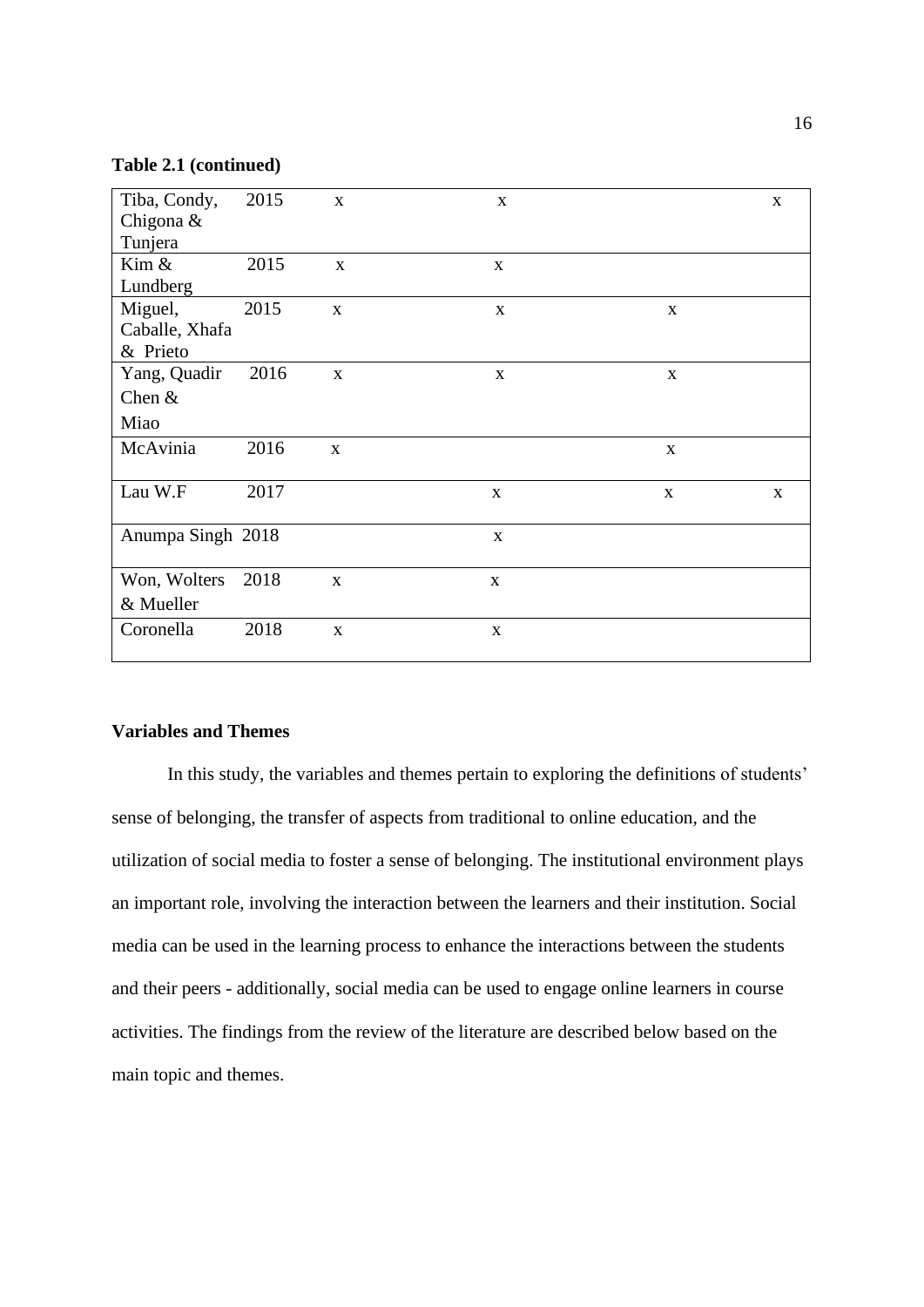## **Online Education**

Online education, due to its ease of access, provides a wide range of courses in various disciplines, a distinguished characteristic of online asynchronous education is the spatial and temporal separation among the students and instructors (Yang et al., 2016). To meet the requirements of those students who cannot participate in face-to-face courses, online education emerged to help distant learners (Keegan, 1986). To meet the demands for an education which is more cost-effective and to offer it for a broader audience, a growing proportion of higher education is taking place via online platforms (Dabbagh & Kitsantas, 2012). Online education programs facilitate the learners and instructors who are physically apart, yet maintain interactions in several ways; the delivery mechanism may include computer-assisted and web-based instructions such as video conferencing and/or video-based courses – technology has progressed rapidly and played a pivotal role in the establishment of internet-based synchronous and asynchronous online learning networks which have enabled online learners to access education from any place at any time; the revolution in technology has resulted in improved communication and collaboration between the institution and online students (Beldarrain, 2006).

#### *Emerging Technologies in Online Education*

Asynchronous courses are primarily delivered through the Learning Management System (LMS), it enables the students to access the course materials and assignments irrespective of the time, and place through devices such as desktop computers and mobile phones (Conde et al., 2014).

More sophisticated technologies have been emerging in e-learning such as Virtual Reality (VR) and Augmented Reality (AR). Such immersive technologies have the potential to evolve teaching and learning. The incorporation of such technologies can make the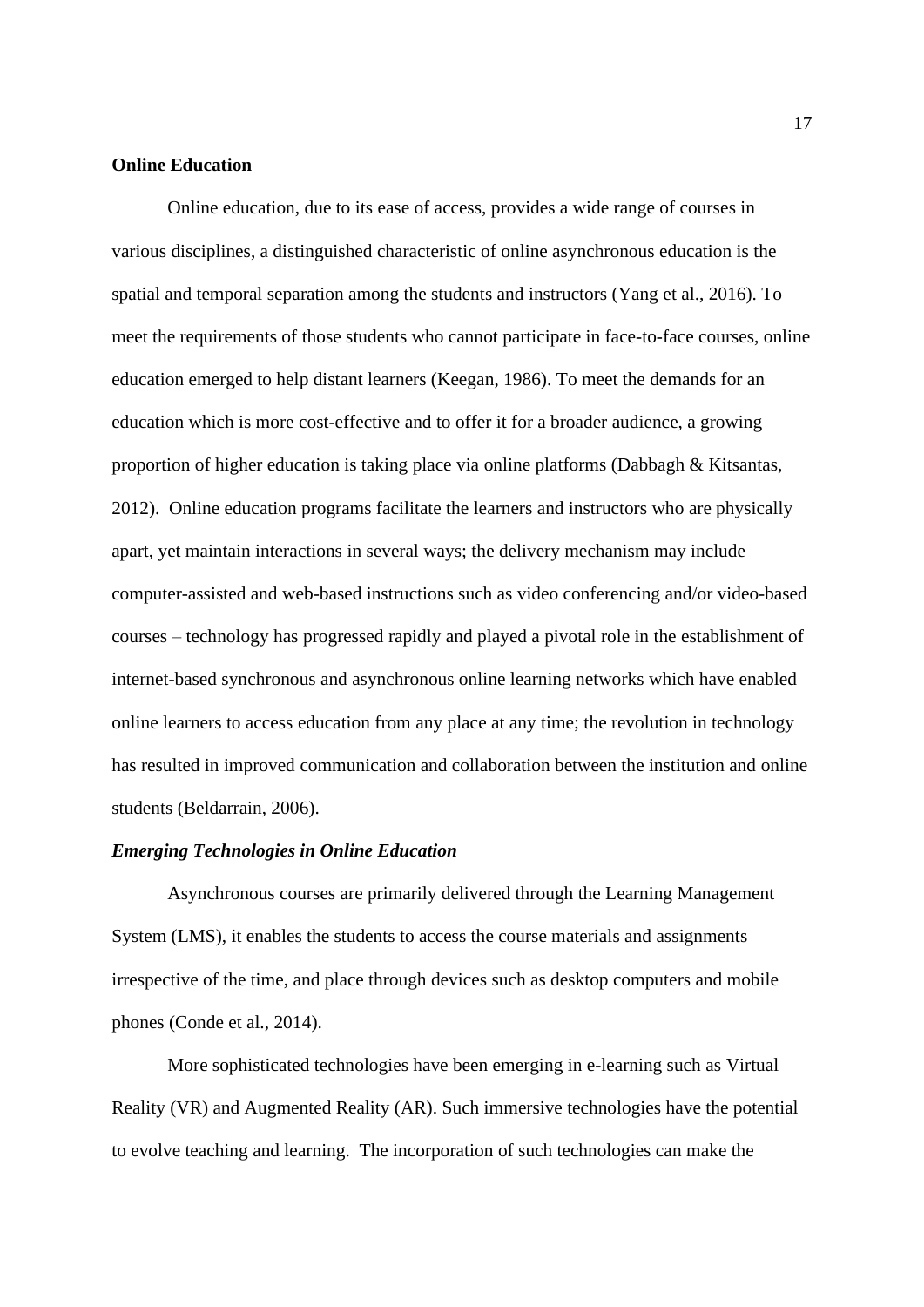learning experience more eventful for learners. According to Becker et al. (2018), educational institutions that have adopted virtual reality (VR) and augmented reality (AR) have the potential to revamp the educational ecosystem and redefine the instructional design principles. Digital storytelling (DST) is another tool that can be used by instructors and has been found beneficial for promoting collaborative learning, motivating, and engaging learners (Tiba et al., 2015). Among all these learning modalities an e-book is one of the pillars of the mobile learning platform as it makes learning effective (Haiguang et al., 2012). It is smaller in size, lighter in weight, easier to handle, and cheaper as compared to a mini laptop or netbook, for example, the Amazon Kindle and Sony Pocket (Nie et al., 2011). Other technological tools that have enabled collaboration in online learning include Social Media. They allow learners to instantly connect in groups or share concepts by sending instant messages and tweets.

### **Sense of Belonging**

A sense of belonging is a sociological construct for cohesion and is the extent to which students feel that they belong to the institutional community (Kim & Lundberg, 2015). It is an important psycho-sociological need for the betterment of students (Singh, 2018). Sense of belonging has emerged as a critical factor that has made significant contributions towards students' academic success (Won et al., 2018). It also improves their ability to adjust to the institution's environment; moreover, it leads to positive behavior and response to learning (Vacarro et al., 2015). Recent research has concluded that several factors influence the students' perceived sense of belonging which includes the interactions with the peers, faculty, and the cultural diversity of the learners (Vacarro et al., 2015).

The sense of belonging is considered a necessary ingredient for successful online learning; retention rates in online education are closely bound with a sense of belonging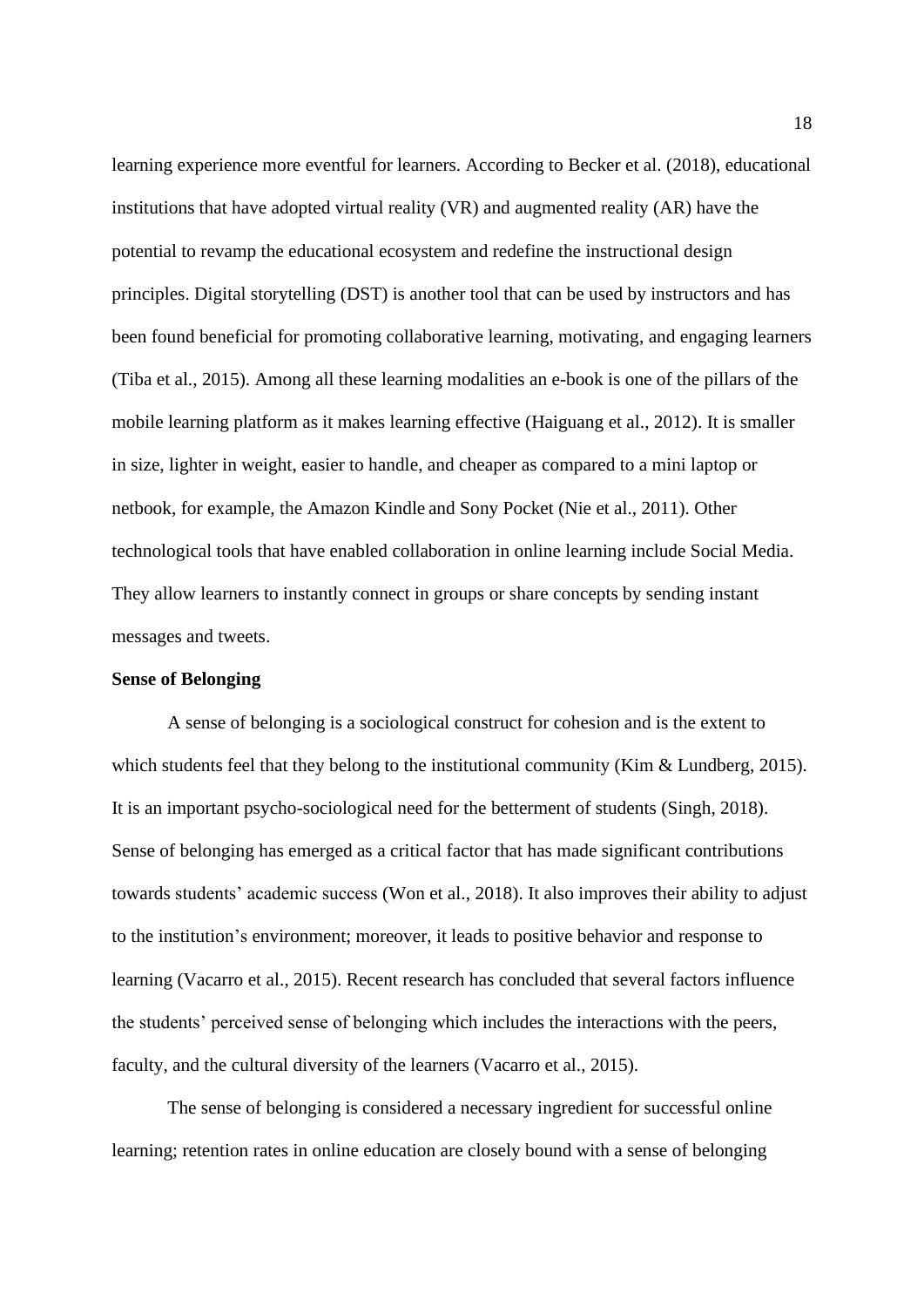(O'Keeffe, 2013). The researchers are most concerned with the level of interactivity the online course/s can provide for the learners, which also impacts belonging – A lack of sense of belonging in the online education adversely impacts the retention rates of students in online courses (Thomas et al., 2014).

To provide online learners with a sense of belonging similar to that of on-campus education, the students must socially engage with peers (Yang et al., 2016). Emerging technologies can provide ample opportunities for educators to develop/improve interaction and collaboration among the learners, which can help create true learning communities in asynchronous courses (Beldarrain, 2006).

## *Achievement Goal Theory*

Achievement goal theory (goal orientation theory) emerged as a critical perspective on the ability of students to adjust to the institution and be involved in the learning activities; this theory explains the factors which influence the motivation of students to achieve their objectives hence it is one of the significant frameworks in understanding the motivations of students (Kaplan & Maehr, 2006). By understanding the student achievement goals, the educators can understand the psychological process through which achievement behavior is created and hence they can provide advanced learning facilities to students (Lau & Lee, 2008). The motivation results in several positive outcomes in education such as students' increased interest in the course studies, conceptual learning, and desire to perform well on quizzes (Baeten et al., 2013).

#### *Validation Theory*

The theory of validation was proposed by Rendon in 1994. It describes how the involvement of students plays a role in their academic success and social behavior. In terms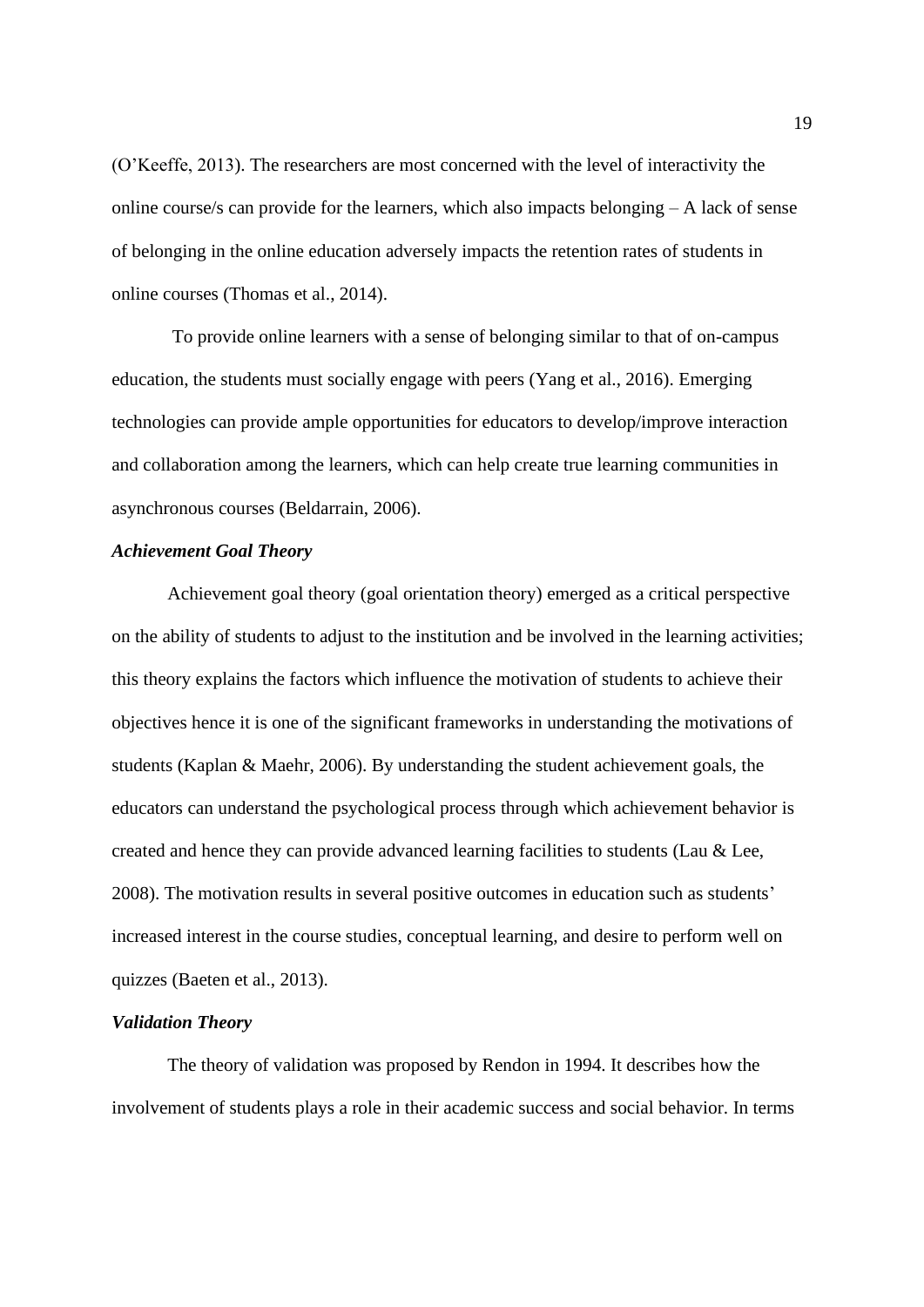of education, involvement is considered as the effort, energy, and time a student puts forward in the learning process (Coronella, 2018).

A research conducted by Linares and Muñoz (2011) focused on the development of validation theory; the ways in which it has been utilized in examining students' success and development; and further recommendations that could be used in the betterment of the theory. They stated that validation is a supportive process that fosters academic progress and selfefficacy. The level of validation or reassurance students receive from the institution assists in acquiring self-confidence and motivation for learning. The validation experiences can include instructors referring to students by names or provide them opportunities to be successful learners by interacting during the learning activities, which develops a sense of belonging among the learners.

#### *Sense of Belonging Translation to Online Courses*

A wide range of Information and Communication Technology (ICT) has been used to develop different learning methodologies by educational institutes, over the past decades, computer-supported collaborative learning (CSCL) is considered the most influential elearning ecosystem; moreover, to support CSCL different Learning Management Systems (LMS) have been used by instructional designers and instructors (Miguel et al., 2015). For instance, Blackboard, Canvas, and D2L- Brightspace are considered as some of the few most impactful cloud-based LMS that provide detailed course material and effective delivery; these systems also provide tracking of the students' progress in the course, which enables them to stay connected with the faculty as well as classmates for a healthy competition (Dahlstrom et al., 2014). Effective use of such systems can assist in generating a sense of belonging in online courses.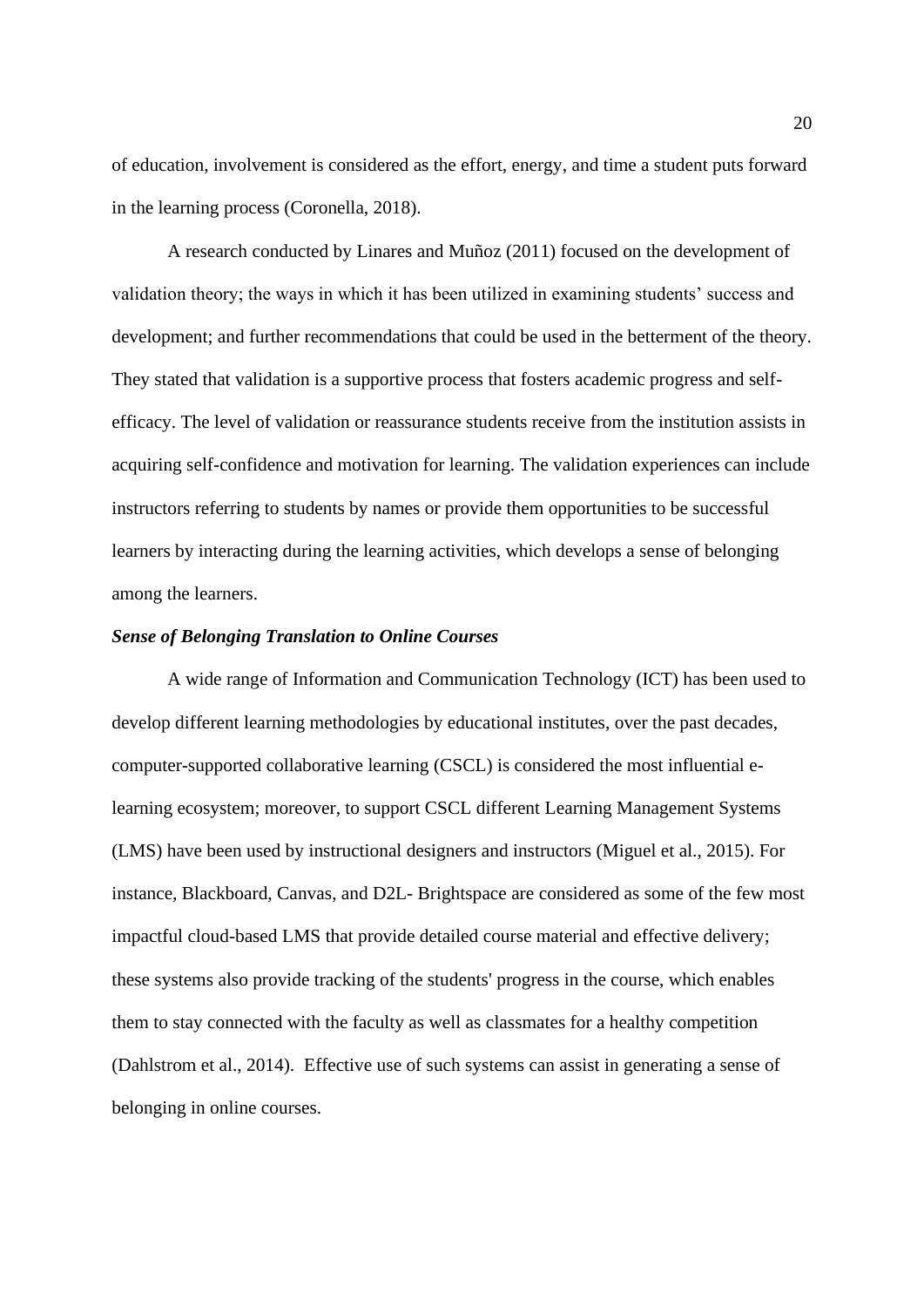## **Social Media**

Social media is a term that can describe any number of technological systems related to community and collaborations, including social networking sites (Joosten, 2012). It has been integrated into the personal lives of millions of people worldwide. Almost everyone is aware of the notion of social networking sites, blogs, and applications such as Twitter, Facebook, Youtube, and LinkedIn. Social media applications allow users to interact and converse with each other, which results in creating, editing and sharing new forms of textual, audio, and visual content (Selwyn, 2012).

Social Media can be another tool for translating a sense of belonging to online courses, these social networking sites can be used by educational institutions, through which online students can interact with faculty and peers (Yu et al., 2010). In higher education, various social media tools such as Twitter and Facebook have been increasingly used by faculty and students to promote teaching and learning respectively (Lau, 2017).

The utilization of social media tools can add a new dimension to online education, it can be used to foster a sense of belonging in online learners without compromising the quality of online education; different research studies have assessed the effectiveness of social media to enhance learning in online classes (Larreamendy-Joerns & Leinhardt, 2006). For instance, Friesen & Lowe (2012) posited findings in their study that adapted to social networking services instead of television in terms of being a cultural form and its efficacy in education – social media can be used to collect information while conducting research and collaboration among students; it helps students to engage and discuss course content, for collaborative purposes, social media allows students to form study groups; it also allows students to rapidly collaborate through their mobile devices.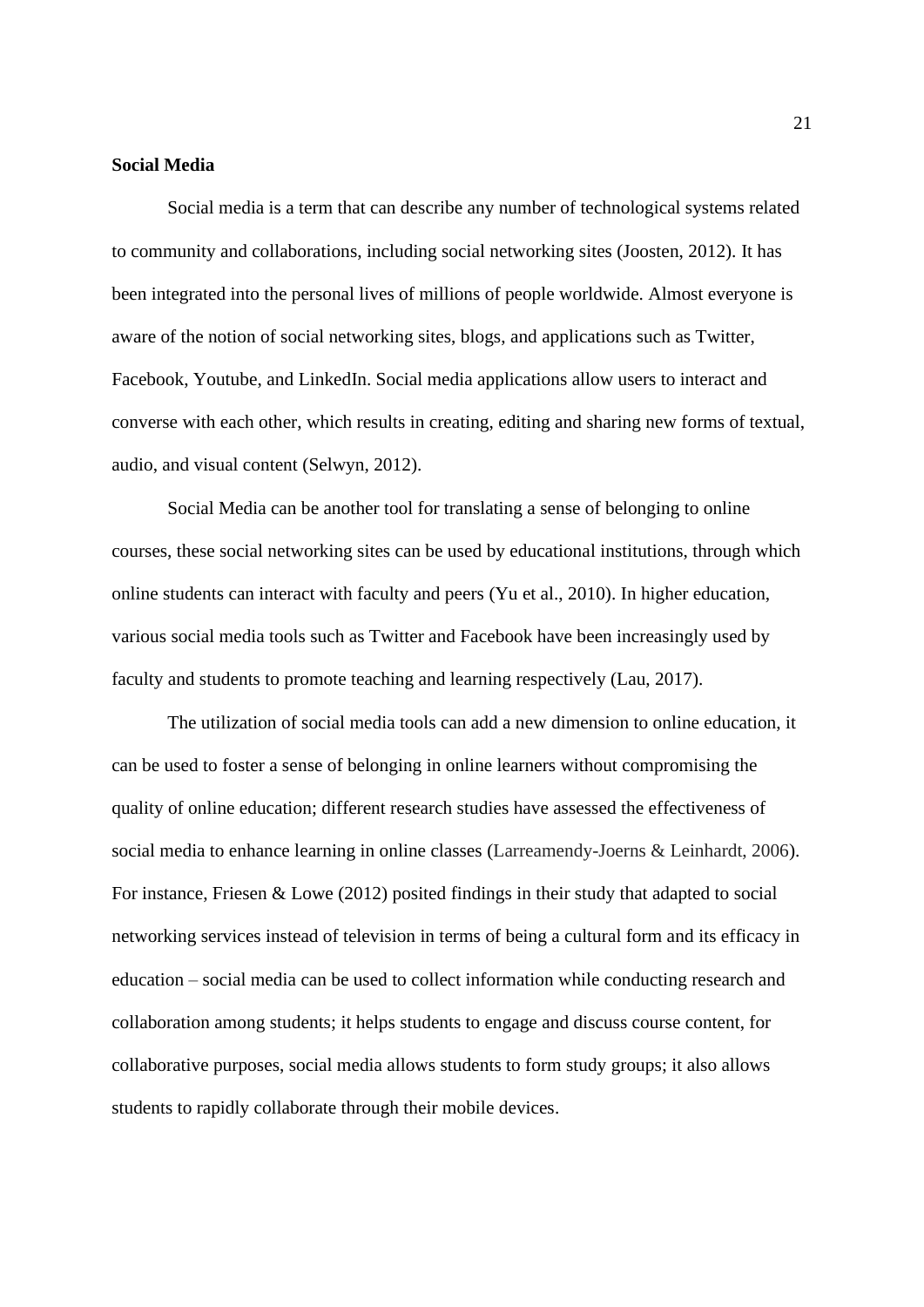In the early days of educational technology, educational communities were reluctant to use social media in teaching and learning. However, amidst technological developments, higher education institutions and faculty have realized that online learners are avid social networkers. Therefore, higher education instructors must approach and utilize social media tools constructively and objectively to meet the needs of students' digital behavior (Rasiah, 2016). Many students find online learning more conducive to building a community since they can connect through social networking and develop a sense of belonging (Thomas et al., 2014). For instance, students who used Twitter for class discussions showed better academic grades because of extended interactions between the teacher and students via the social media platform that went beyond regular online LMS interactions (Lau, 2017).

#### **Gaps in the Research**

The researchers tend to focus more on the increasing trends of online education and factors influencing a sense of belonging but lack the research survey based on student groups. The research articles lack a comparison of the sense of belonging among online and oncampus students – thus, limiting the discussion on various fronts especially in ways of fostering it in different student groups. Furthermore, there is a dearth of research that describes the impact of developing a sense of belonging to gain better academic results in online courses. Moreover, most of the data collected in previous literature has failed to focus on the imperative role of social media as a tool to enhance students' sense of belonging in non-traditional, online courses.

In this secondary research study, the research questions will examine the significance of social media in the context of online education, by critically analyzing the published research studies. This will add data to the existing body of knowledge pertaining to online education. There are research studies that focus on social media, online education, or both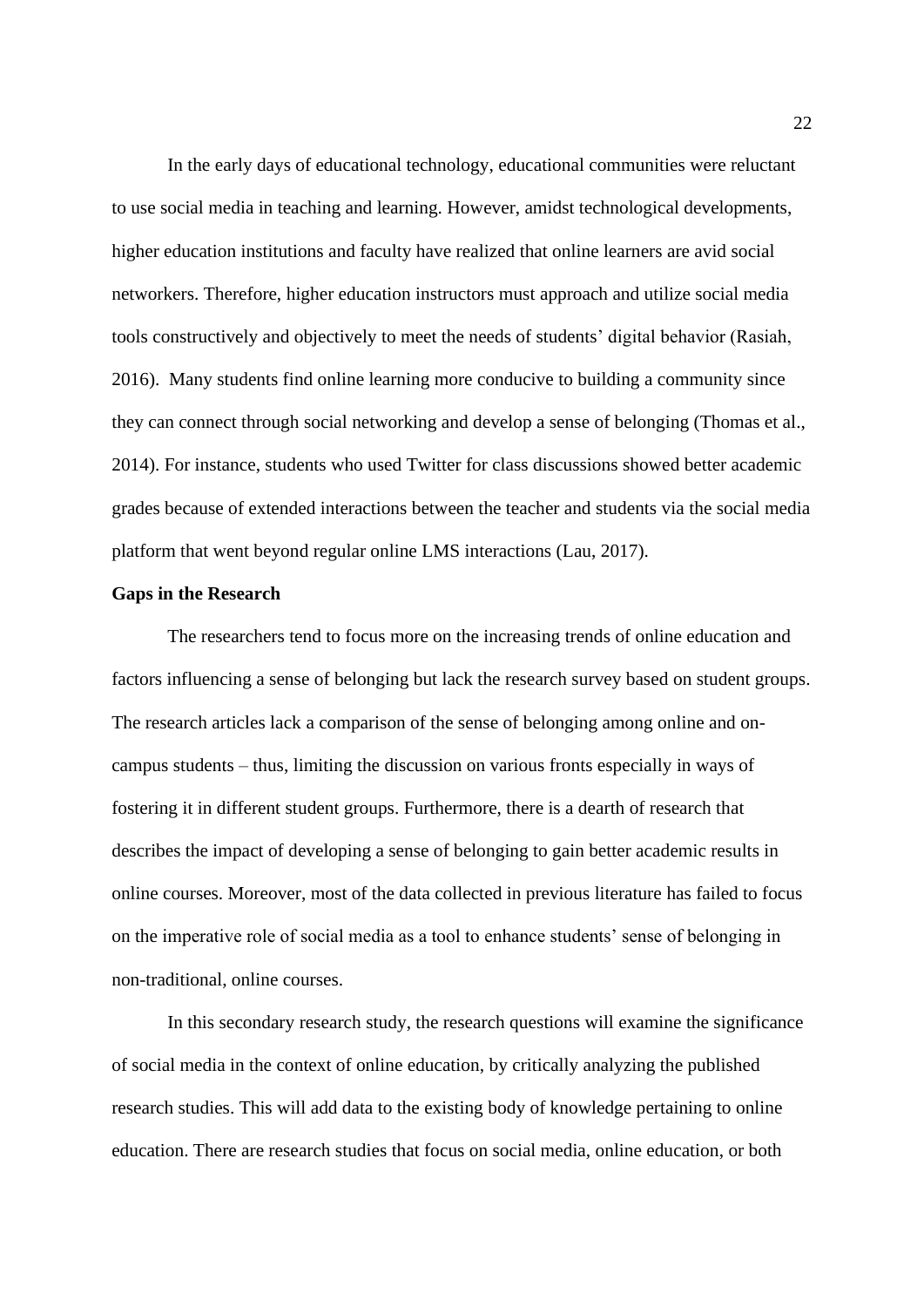together. However, only a few articles focus on other factors like belonging, social media, and online education.

## **Summary**

Review of research articles was carried out to ascertain information on the concerned variables in this secondary study; the relationships between them and recurring themes were examined to obtain relevant information regarding research questions. The findings show that a strong sense of belonging results in higher learning gains and retention rates in online education. The empirical studies suggest that the use of social media in education can be beneficial to foster a sense of belonging in online students. It can be used to enhance communications between the instructors and students and to promote collaboration among the learners, due to which they do not feel isolated. However, despite the abundance of research data regarding social media and online education, there is an inadequate number of articles that discuss the element of social media, along with the sense of belonging in online education.

The following chapter will explain the methodology for selecting and organizing research data to address the research questions.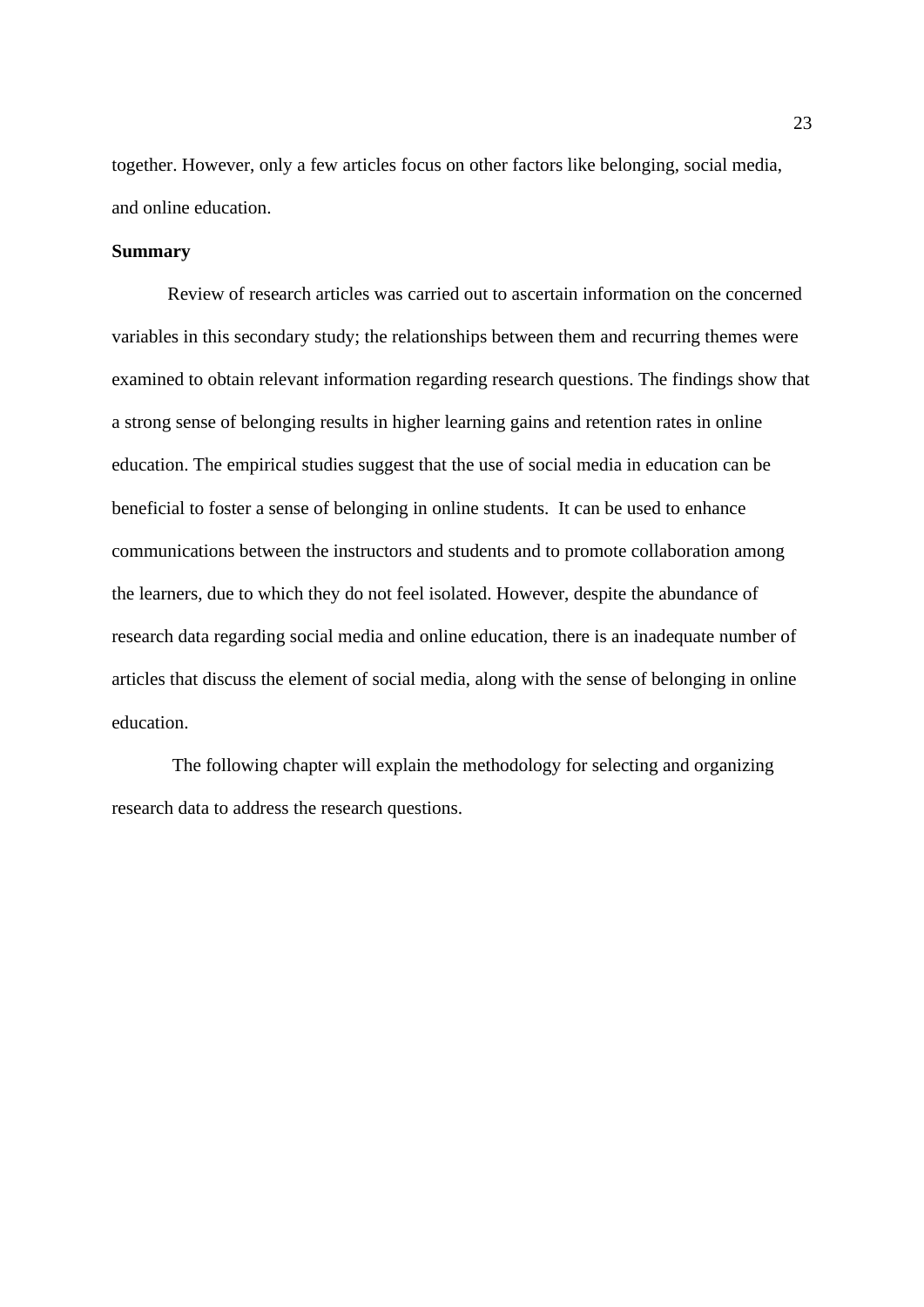#### **Chapter III: Methodology**

#### **Introduction**

The purpose of this research is to explore strategies in the existing literature that foster a sense of belonging in students enrolled in online courses through the use of social media. The results of this study are expected to be used for enhancing online classroom efficacy and developing approaches to better suit the classroom environment in distant learning. They would also be beneficial in devising unique and more effective ways of using social media as a tool to bridge the communication gap between an instructor and their students in online courses. The primary research question in this study focuses on how the assistance of social media can engage and develop a sense of belonging amongst students in online asynchronous courses.

This chapter will provide an outline of the methodology used for this study; this includes the selection of articles for the current research, the organization of the data that was collected, and eventually the utilization of the gathered data to draw connections and conclusions based on research questions.

#### **Institutional Review Board Exemption**

This research study did not require approval from the Institutional Review Board as the data was not collected directly from human subjects. This is a secondary research study and thus to gather the data required for it already existing research articles were consulted, where identifying information regarding individuals had already been removed. It was not required to request permission from the institutional review board (IRB) to commence with the study as the IRB is only responsible for overseeing researches that pertain to establishing direct contact with human participants.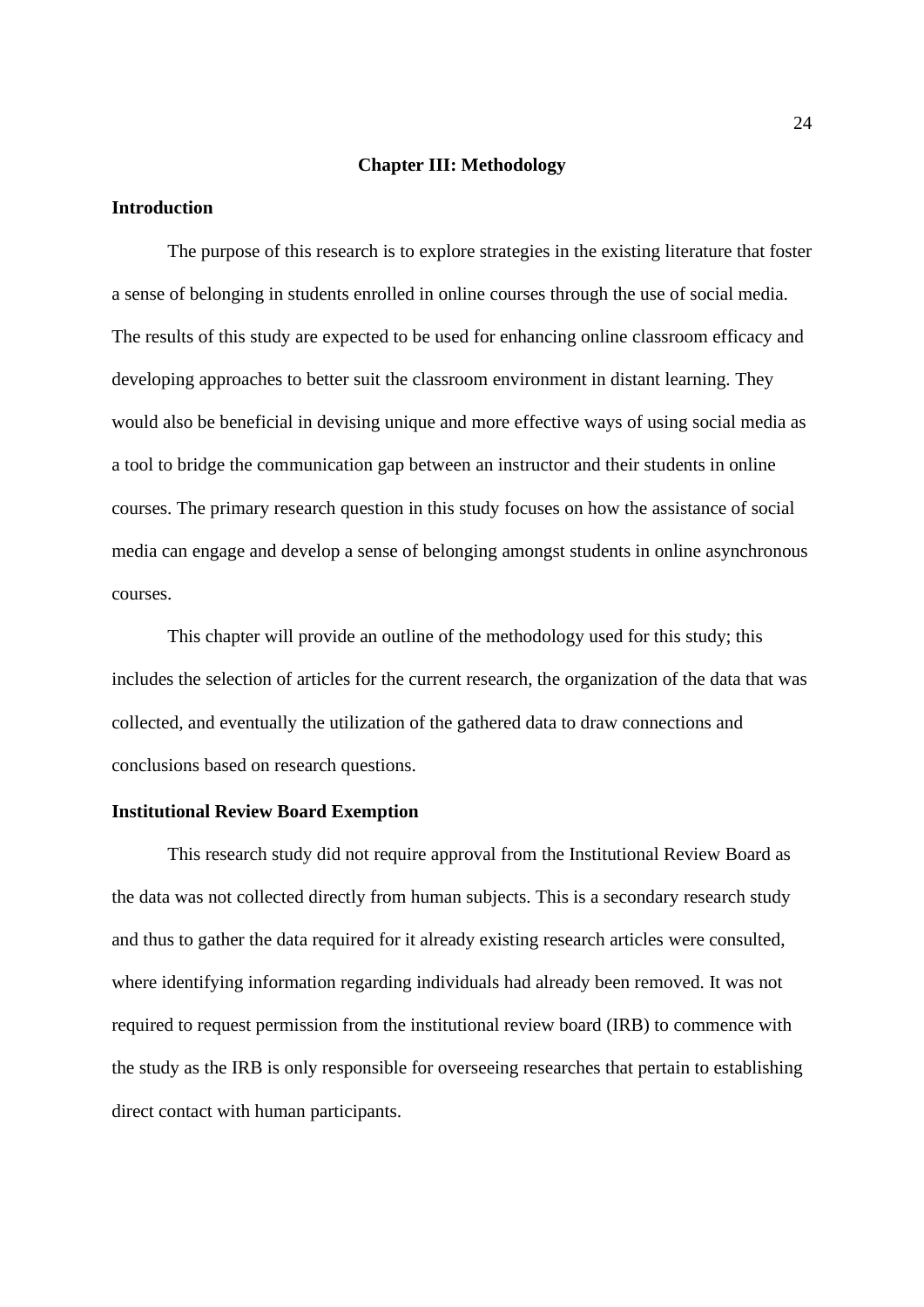#### **Methodology**

The research articles chosen for the present secondary research were found using the keywords "social media", "sense of belonging", "online education", "asynchronous classrooms", "distance learning", "teaching", "students", "retention", and "development of strategies." The studies for review were found using both Google Scholar and EBSCO host; perusing abstracts was utilized as a way to determine the relevance. If found to be useful, the research articles were then further searched for pertinent information. The short-listed studies were also used for finding more research articles through the given references in them. Twelve studies with the most appropriate and relevant data regarding the variables were included in addition to those studies which pertained to the relationships inquired by the research questions were selected for review. This was an appropriate number since it became easier to revise and go through the material rigorously whilst keeping the process manageable.

With the exception of one research article, all other studies chosen were from the last fifteen years, making them range from 2006-2017 – this time range was sufficiently owing to the relevancy of the studies conducted during this period. Additionally, all of these studies were selected because they pertained to the variables under study and gave relevant information regarding one or more of the research questions; as they either directly addressed the factors influencing the sense of belonging in online classrooms, or suggested connections. Most of the articles included in Chapter 2 were retained because they had significant information regarding the use of social media in fostering students' sense of belonging in asynchronous courses.

The use of different terminologies and research methods involved in the studies made it difficult to create direct parallels hence the qualitative interpretation of the data was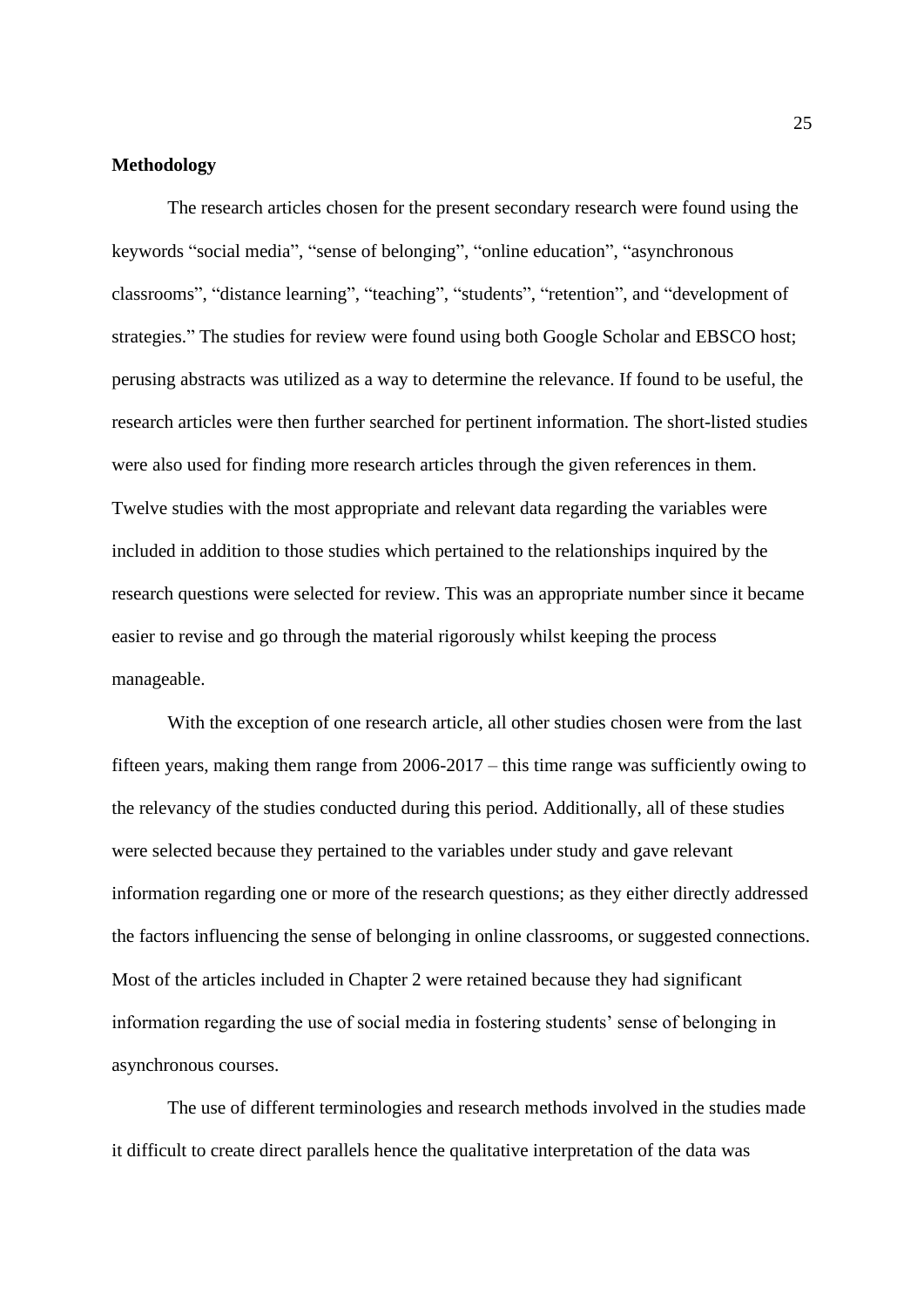preferred over the quantitative results provided; the qualitative information provided a more comprehensive and thorough account of how all the concerned variables of social media would best be utilized in devising strategies for fostering a sense of belonging in students in online classrooms.

This study analyzes and develops a detailed and complete interaction between all the variables and explore how the interaction among them would be able to provide answers to the research questions set out for this study. The findings could be used to study the influence of social media in-depth and how it concurrently impacts the sense of belonging, online courses, creation of online communities, and emerging technologies.

Studies were maintained and organized on a computer, and tables were created in Microsoft Word to arrange and classify the main trends identified in them. This proved to be very helpful in recognizing patterns and eventually understanding the connections between the variables holistically. The information categorized in the tables included the author of the study, year of publication, notes on significant information in the study, the country where the study was conducted, and the main findings of the study.

### **Timeline**

The timeline of this study was determined after a consultation with the chairperson. The preliminary review of the literature commenced in November 2019. This process assisted in locating gaps in the research and determining the primary research questions. After the preliminary review, Chapter1: Introduction was completed in December 2019. The primary review of the literature, Chapter 2 was completed and authored by mid-February 2020. By the end of February 2020, the methodology of the study was determined and authored in Chapter 3. It was initially planned to hold a preliminary culminating project meeting in June 2020. The last two chapters; Findings and Conclusion, were completed between June & July 2020.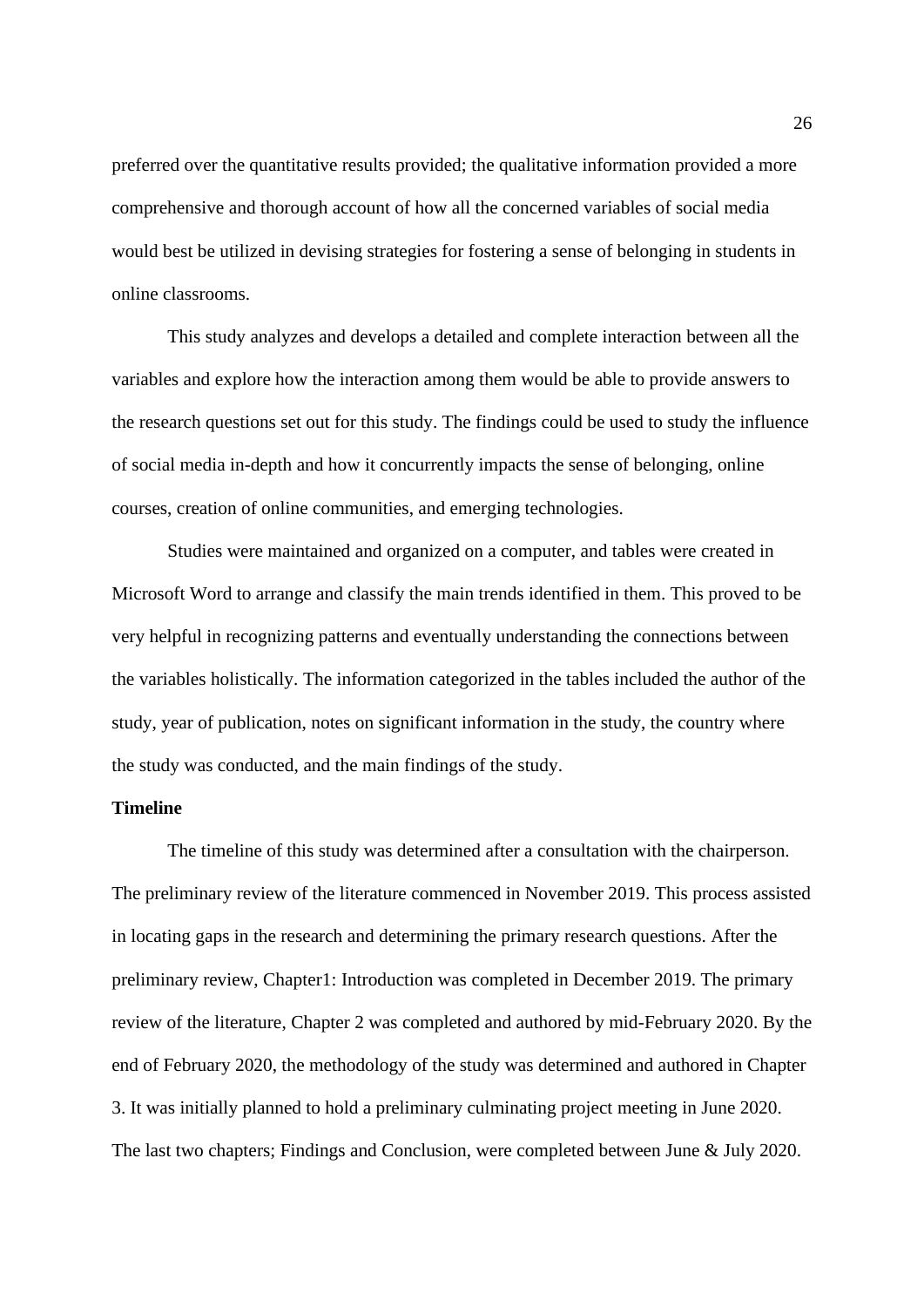Lastly, the final meeting and submission to the SCSU repository were completed in August 2020.

### **Summary**

Studies used in this secondary research were found using specific keywords entered in search engines such as Google Scholar. Some of the terminologies were used as keywords to make the process of research and recording easier whilst also making it more manageable. About 90% of the articles were recent and thus were able to provide pertinent, up-to-date information on the use of social media in online classrooms. The chapter also included a timeline that this study followed through its course. The following chapter will contain information regarding the findings of the secondary research study.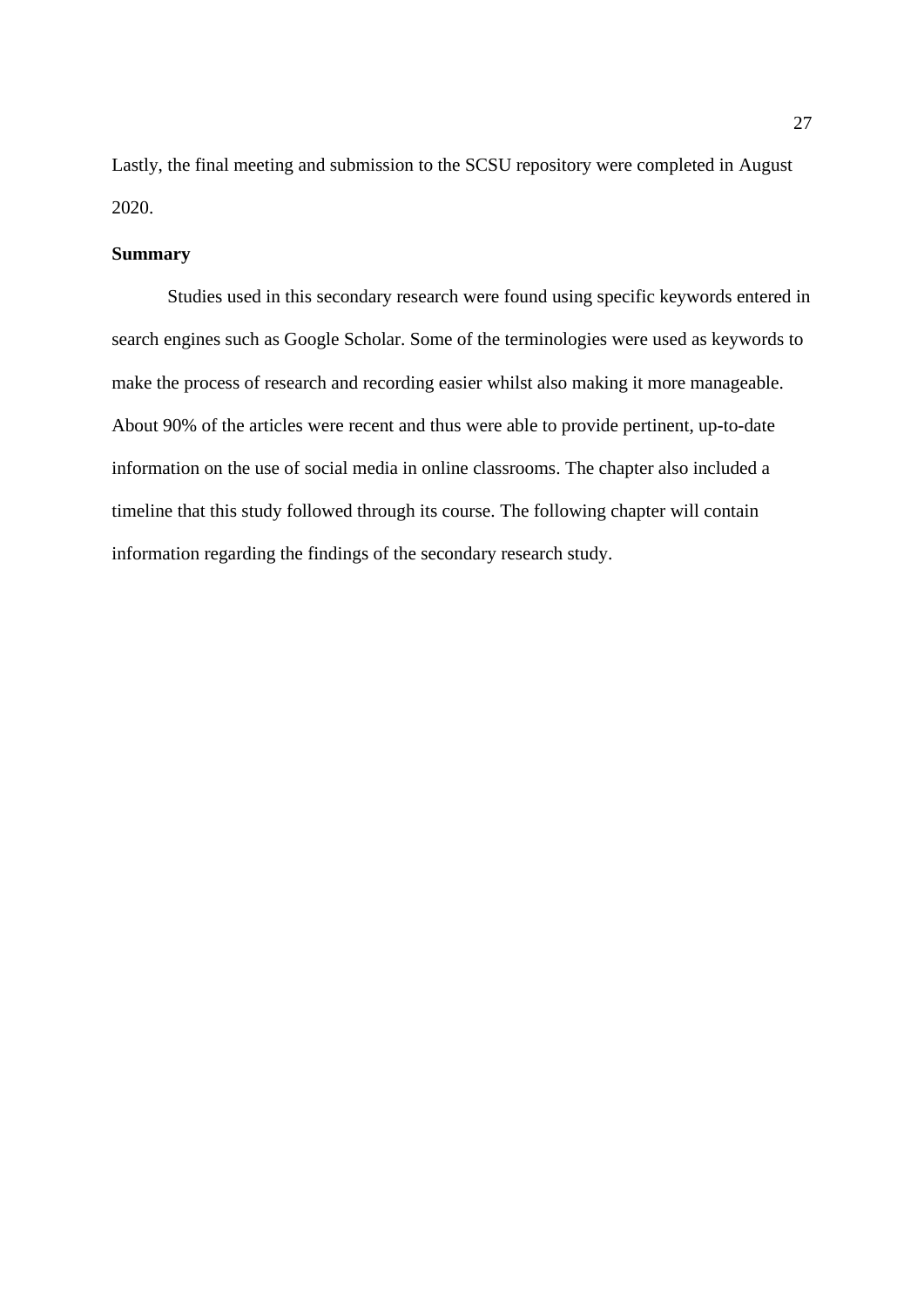#### **Chapter IV: Findings**

#### **Introduction**

Sense of belonging and its development is a significant factor in achieving results that encompass academic success and student motivation in online education. There is sufficient data that suggests that sense of belonging is significantly correlated with student success and higher efficacy of learning in asynchronous classrooms. This secondary research study examines how social media can assist in creating and nurturing a sense of belonging in students that are enrolled in online courses.

This chapter constitutes the findings of this secondary research study. The content of the findings is elaborated to focus on the key areas pertaining to the research questions of this study – the relationship between sense of belonging and online courses, the importance of the sense of belonging in this regard, the use of social media to foster a sense of belonging in students in online education, and the impact of social media on the academic retention and completion aspect of students in online classes.

#### **Findings**

The findings of this secondary research study are organized in the table below. Table 4.1 shows the summary of the analyses conducted on the selected research studies. It includes the author(s) name, the year the study was published in, the title that the study was published under, the summary of the main findings of each study, and a record of the presence of other factors/mediators that might have influenced results. This made it easier to keep a record of trends found in all the selected studies and for the data to be organized in an orderly manner for examination. In addition, findings will be discussed in a descriptive manner as it is the most significant part of this paper.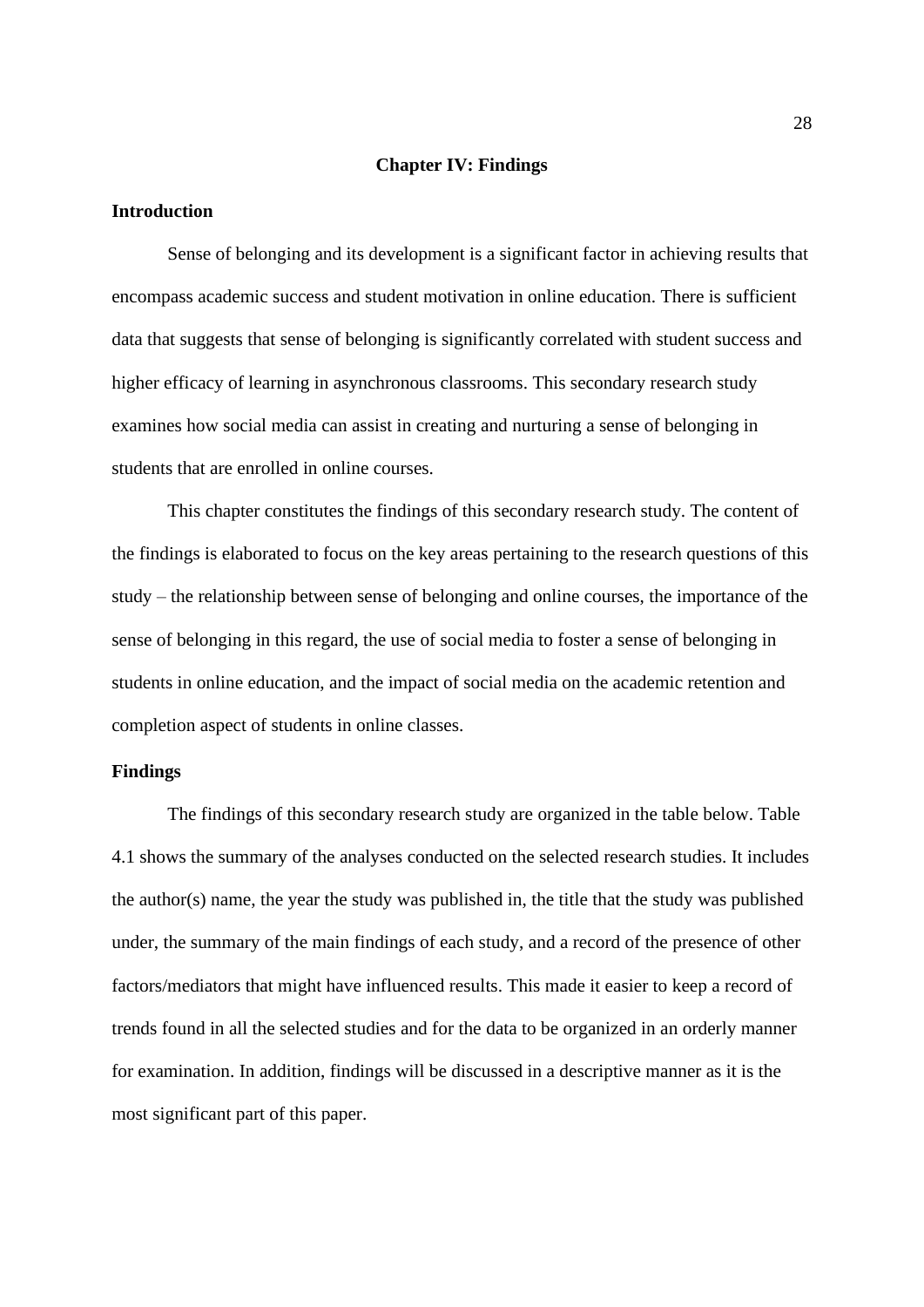## **Table 4.1**

| Author                        | Year | Title                                                                                                          | <b>Summary of Research</b>                                                                                                                                                                                                                                                                                                                                                                             | Other<br>Factors/Mediators                                                                                                                                                                                                                      |
|-------------------------------|------|----------------------------------------------------------------------------------------------------------------|--------------------------------------------------------------------------------------------------------------------------------------------------------------------------------------------------------------------------------------------------------------------------------------------------------------------------------------------------------------------------------------------------------|-------------------------------------------------------------------------------------------------------------------------------------------------------------------------------------------------------------------------------------------------|
| Young & Bruce                 | 2011 | Classroom<br>community<br>and student<br>engagement<br>in online<br>classes                                    | Significant differences<br>were found in students'<br>sense of community in<br>relation to their<br>instructors across<br>varying disciplines                                                                                                                                                                                                                                                          | Students in arts and<br>sciences reported<br>weaker engagement<br>compared to<br>students enrolled in<br>health and<br>education science<br>courses.                                                                                            |
| LeNoue, Hall &<br>Eighmy      | 2011 | Adult<br>education and<br>the social<br>media<br>revolution                                                    | Social media allows<br>academics to design<br>curriculum more<br>efficiently than was<br>thought to be previously<br>possible in online<br>education. Furthermore,<br>the learning<br>environment created<br>online through the use<br>of social software tends<br>to be open-ended and<br>allows for innovation,<br>creativity, and greater<br>adaptability through<br>individualized<br>preferences. | Success for the use<br>of social media in<br>online education<br>requires that<br>courses be designed<br>correctly to serve<br>this purpose whilst<br>also engaging<br>learners to actively<br>participate rather<br>than passively<br>consume. |
| Moran, Seaman<br>& Tinti-Kane | 2011 | Teaching,<br>learning, and<br>sharing:<br>how today's<br>higher<br>education<br>faculty<br>use social<br>media | More than 75% of all<br>instructors use social<br>media during a class.<br>Around 30% require<br>students to go through<br>content posted on social<br>media after class while<br>40% make content given<br>on social media part of<br>assignments.                                                                                                                                                    | Instructors cited the<br>privacy and<br>integrity of their<br>students' work as<br>one of the main<br>concerns regarding<br>the use of social<br>media.                                                                                         |

*Summary of the Analysis of the Related Research Studies Findings*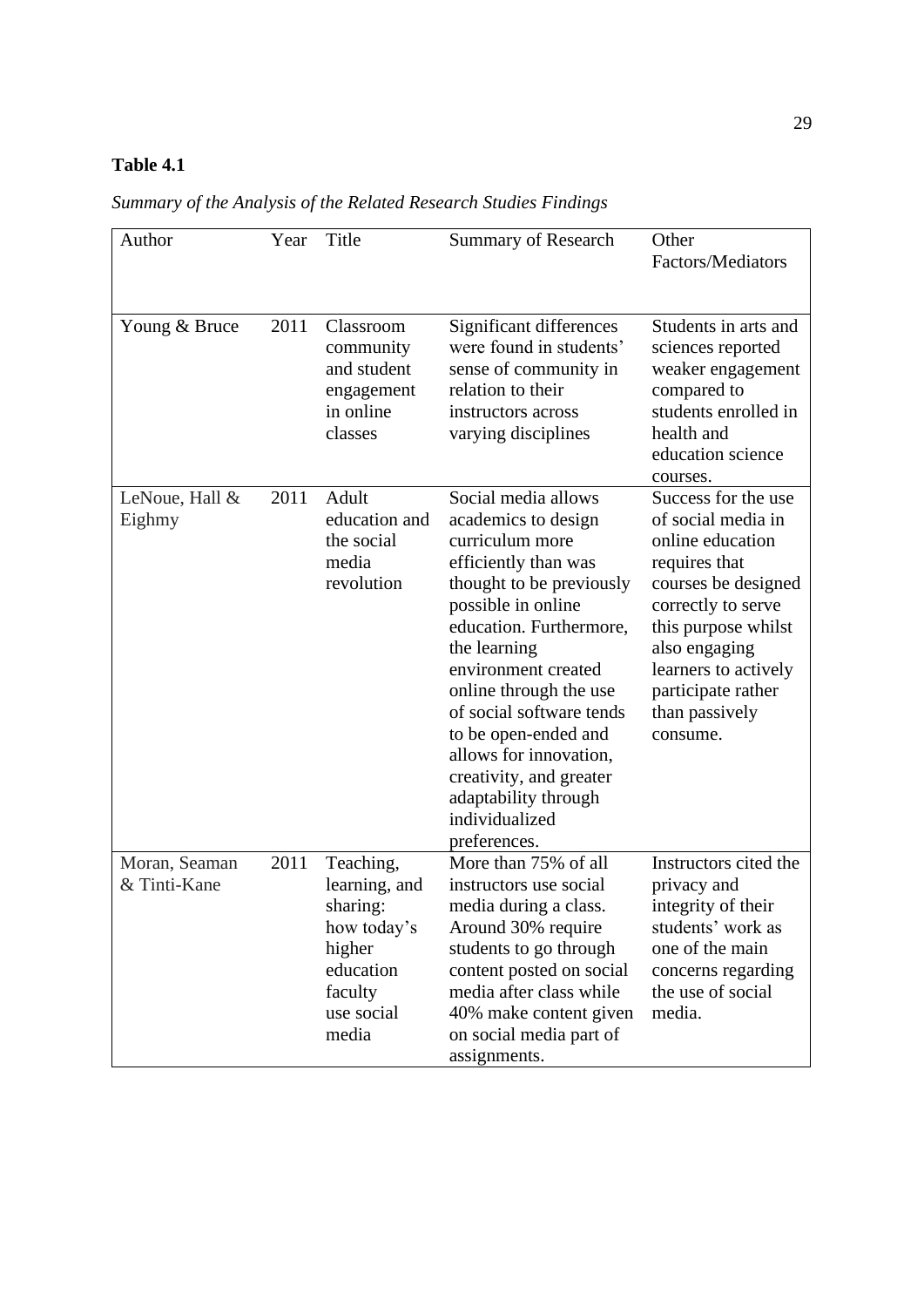## **Table 4.1 (continued)**

| Johnson                           | 2012 | Campus<br>racial climate<br>perceptions<br>and overall<br>sense of<br>belonging<br>among<br>racially<br>diverse<br>women in<br><b>STEM</b><br>majors. | Self-concept which is<br>directly related to better<br>academic performance<br>was found to be<br>significantly associated<br>with sense of belonging.<br>However, being a<br>woman of color<br>negatively affected<br>participants' sense of<br>belonging throughout.                                                                                       | Supportive<br>environment of<br>residence halls was<br>the most potent<br>contributor to a<br>stronger sense of<br>belonging.                                 |
|-----------------------------------|------|-------------------------------------------------------------------------------------------------------------------------------------------------------|--------------------------------------------------------------------------------------------------------------------------------------------------------------------------------------------------------------------------------------------------------------------------------------------------------------------------------------------------------------|---------------------------------------------------------------------------------------------------------------------------------------------------------------|
| Crampton,<br>Ragusa &<br>Cavanagh | 2012 | Cross-<br>discipline<br>investigation<br>of the                                                                                                       | In both groups of<br>microbiology and<br>sociology distance                                                                                                                                                                                                                                                                                                  | Students' approach<br>to learning and<br>towards reaching                                                                                                     |
|                                   |      | relationship<br>between<br>academic<br>performance<br>and online<br>resource<br>access by<br>distance<br>education<br>students                        | learning students, there<br>was found to be a<br>positive, significant<br>correlation between<br>students accessing and<br>downloading resources<br>made available to them<br>on social software<br>technology and their<br>academic results.<br>Learning outcomes were<br>positively influenced by<br>the availability of online<br>resources for students. | academic goals could<br>affect their final<br>grades.                                                                                                         |
| Mueller, Won &<br>Wolters         | 2018 | Sense of<br>belonging and<br>self-motivated<br>learning:<br>Testing<br>achievement<br>goals as<br>mediators                                           | The results showed that<br>sense of belonging in<br>students with relation to<br>school was associated<br>with mastery goals. Their<br>sense of belonging to<br>their peers however was<br>found to be related to<br>their performance goals.                                                                                                                | The relationship<br>between time<br>management with<br>regard to<br>academics and<br>sense of belonging<br>in students was<br>mediated by<br>mastery of goals |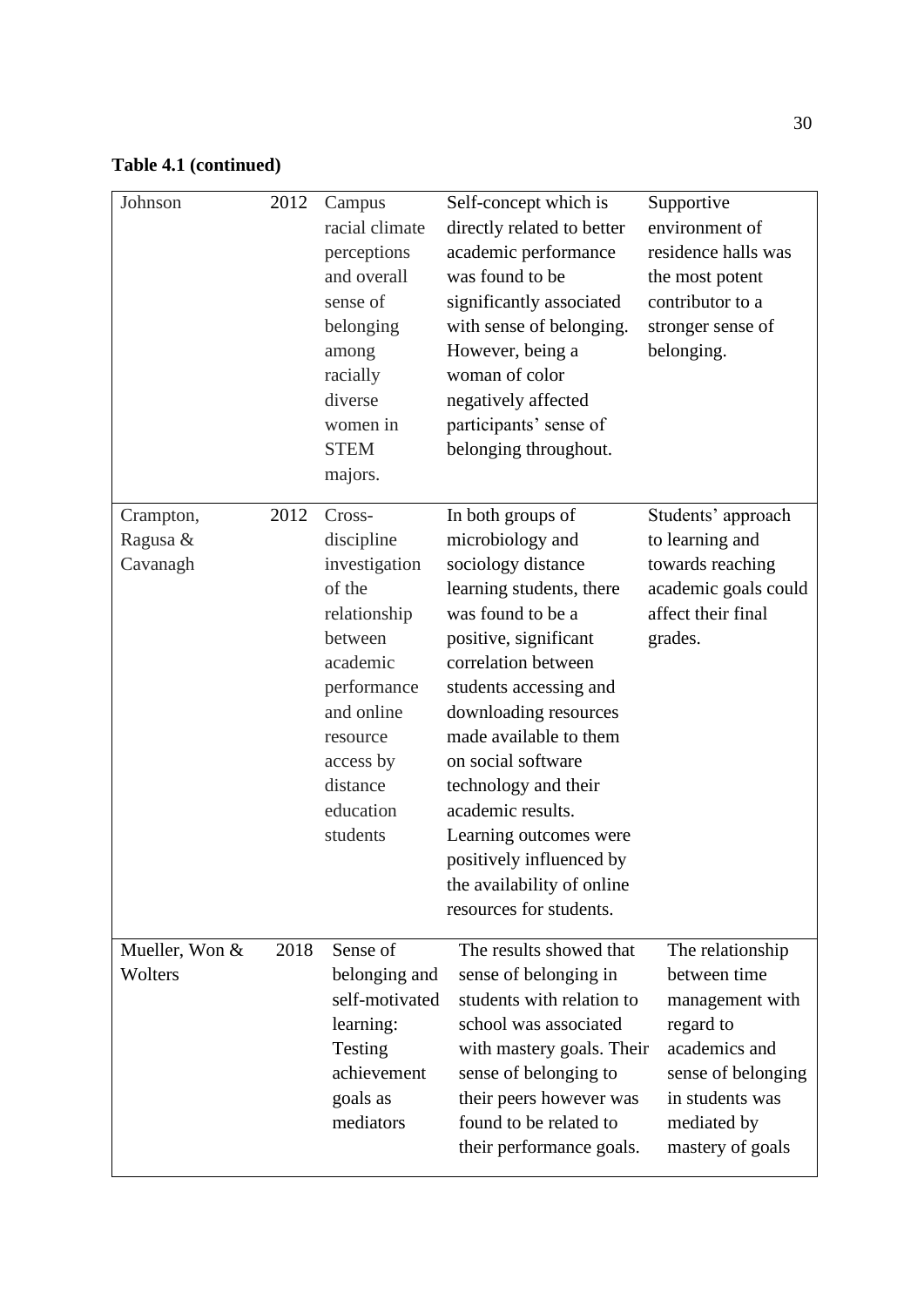# **Table 4.1 (continued)**

| Friedman W &<br>Friedman H   | 2013 | Using social<br>media<br>technologies<br>to enhance<br>online<br>learning                                                                                    | Communication,<br>collaboration,<br>community, and<br>creativity are the<br>defining factors that are<br>shaping the world of<br>online learning. The<br>internet, in particular<br>social media, is the<br>precipice of combining<br>all these facets to<br>provide the best<br>possible outcomes in<br>regards to online<br>education. | Student motivation<br>or lack thereof plays<br>a greater role in<br>their academic<br>performance in<br>traditional face-to-<br>face courses when<br>compared with<br>online courses.      |
|------------------------------|------|--------------------------------------------------------------------------------------------------------------------------------------------------------------|------------------------------------------------------------------------------------------------------------------------------------------------------------------------------------------------------------------------------------------------------------------------------------------------------------------------------------------|--------------------------------------------------------------------------------------------------------------------------------------------------------------------------------------------|
| Curtin, Stewart<br>& Ostrove | 2013 | Fostering<br>academic<br>self-concept:<br>Advisor<br>support and<br>sense of<br>belonging<br>among<br>international<br>and domestic<br>graduate<br>students. | It was found that<br>advisor support was<br>strongly associated with<br>not only students' sense<br>of belonging but also<br>their self-concept.<br><b>International students</b><br>also had a greater sense<br>of belonging than<br>domestic students.                                                                                 | There was a<br>relationship between<br>academic self-<br>concept and sense of<br>belonging in<br>domestic students<br>whilst no such<br>relation existed for<br>international<br>students. |
| Thomas, Herbert<br>& Teras   | 2014 | A sense of<br>belonging to<br>enhance<br>participation,<br>success and<br>retention in<br>online<br>programs                                                 | Sense of belonging was<br>determined to be the<br>most significant and<br>valued feature of an<br>online classroom. Ice-<br>breakers, student-to-<br>student collaborations,<br>and real-time<br>interactions were found<br>to be most effective.                                                                                        | Teaching practices<br>of academics can<br>greatly affect the<br>development of<br>sense of belonging<br>in students enrolled<br>in online courses.                                         |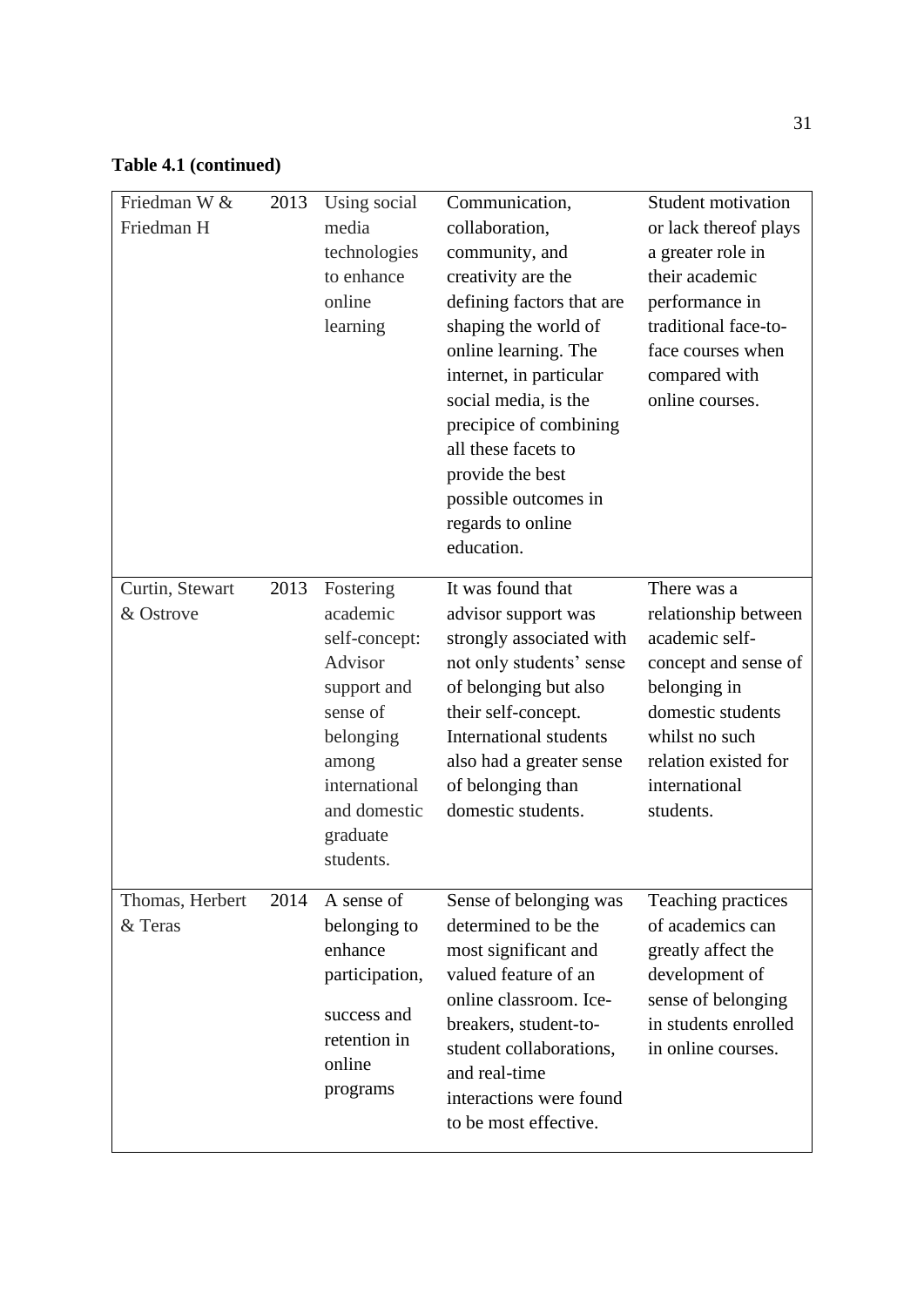## **Table 4.1 (continued)**

| Glass, Kociolek,<br>Wongtrirat,<br>Lynch & Cong | 2015 | Uneven<br>experiences:<br>The impact of<br>student-<br>faculty<br>interactions<br><sub>on</sub><br>international<br>students'<br>sense of<br>belonging | Participation, inclusion,<br>and personal ways of<br>knowing were identified<br>by students as having a<br>significant educational<br>impact on their sense of<br>belonging.                                                                                                                                                                     | Sub-groups relating<br>to financial stability<br>and academic<br>preparedness had<br>differences among<br>them when it came<br>to positive student-<br>faculty<br>relationships.                                                    |
|-------------------------------------------------|------|--------------------------------------------------------------------------------------------------------------------------------------------------------|--------------------------------------------------------------------------------------------------------------------------------------------------------------------------------------------------------------------------------------------------------------------------------------------------------------------------------------------------|-------------------------------------------------------------------------------------------------------------------------------------------------------------------------------------------------------------------------------------|
| Kaplan &<br>Haenlein                            | 2016 | Higher<br>education and<br>the digital<br>revolution:<br>About<br>MOOCs,<br>SPOCs,<br>social media,<br>and the<br>Cookie<br>Monster                    | The best outcomes in<br>online education can be<br>achieved by the<br>instructors through<br>several 10-12-minute<br>video films designed to<br>teach. Furthermore,<br>scalability and choosing<br>a platform with the least<br>amount of distractions<br>for students can also<br>yield better results.                                         | Supplementing<br>online education<br>through social<br>media might<br>possibly lead to the<br>creation of problems<br>mainly regarding the<br>privacy of data<br>including but<br>limited to illegal<br>download of<br>information. |
| Vincent                                         | 2016 | Social media<br>as an avenue<br>to achieving<br>sense of<br>belonging<br>among<br>college<br>students                                                  | Social media has been<br>found to have a<br>significant role in<br>developing students'<br>sense of belonging.<br>Developing and<br>maintaining an online<br>presence; initiating<br>individual<br>conversations; and<br>engaging with online<br>groups are the main<br>factors contributing to a<br>stronger sense of<br>belonging in students. | Social media is<br>discussed under the<br>general category of<br>technology; there<br>are no specifics as to<br>the kind of social<br>media that may be<br>helpful.                                                                 |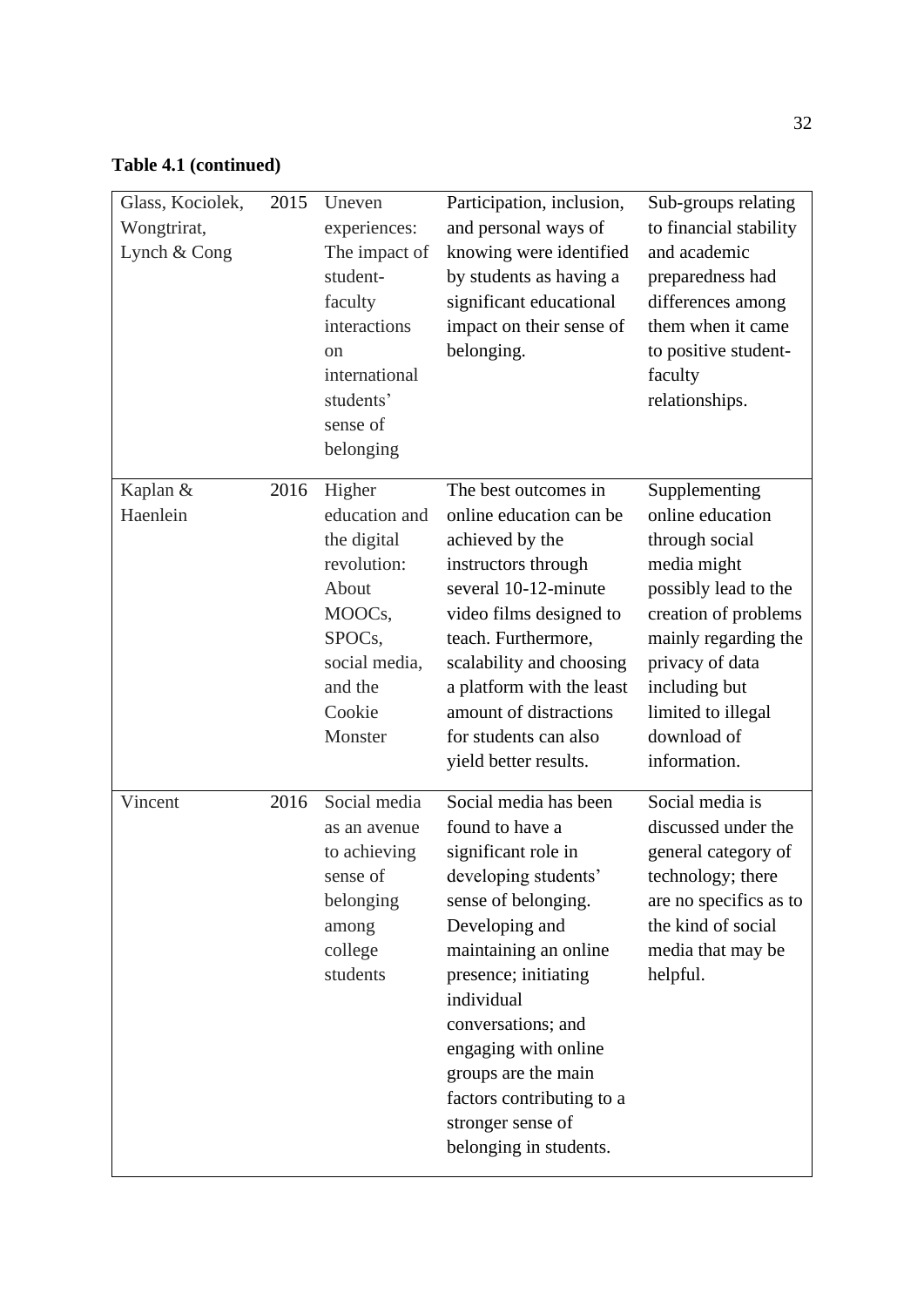Social media can play an important role in facilitating online education. The use of technologies related to the utilization of digital social platforms has been found to be efficient and progressive in garnering better results in online education. In this chapter, findings will suggest that leveraging social media in online courses can assist in fostering students' sense of belonging.

#### **Relationship between Sense of Belonging and Online Education**

Previous chapters give a detailed account of the presence of a significant relationship between sense of belonging and online education. Inculcating a strong sense of belonging in students who are part of the online education system can lead to more effective results and enhanced academic retention and completion. Students can learn to cultivate their motivation and aspire towards greater results in online courses directly as a result of the development of their sense of belonging. Online education thus requires facilitation in fostering that sense of belonging so that it can produce optimal and quality results.

Online education is one of the more important aspects of providing cost-effective education and its exponential growth in recent years is evidence of this development (Dabbagh & Kitsantas, 2012). Sense of belonging has been found to be of great significance in academic settings, including asynchronous classrooms, and its growth has been observed to directly influence students' success (Won et al., 2018).

According to Yang et al. (2016), sense of belonging is an imperative part of asynchronous distance learning through online means, one that requires active social engagement with peers to strongly develop. Online courses often lack the interactive characteristics that are most commonly found in face-to-face learning; this decreased interactivity in an online course can adversely affect students' sense of belonging which in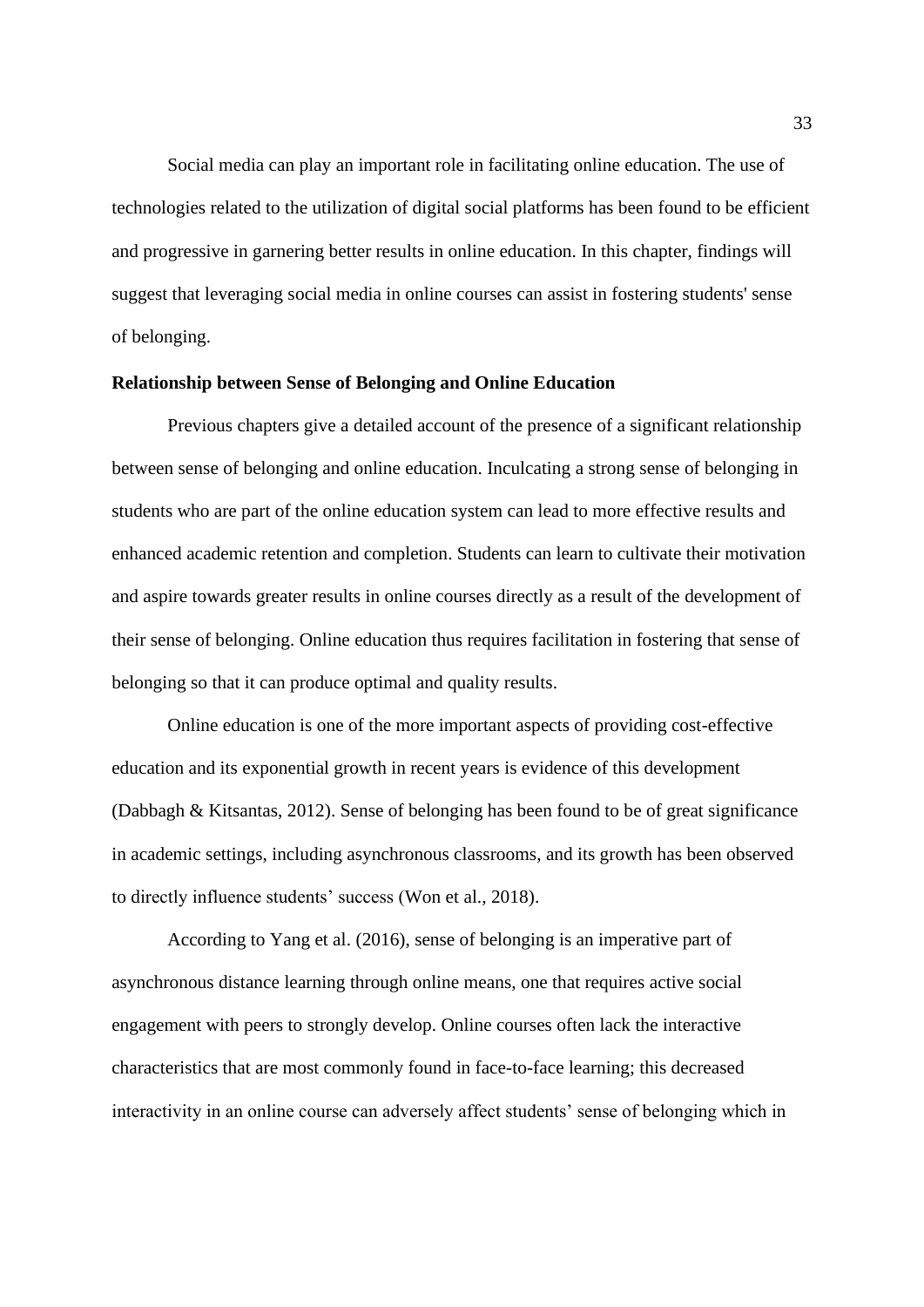turn has been found to be closely associated with students' retention (O'Keeffe, 2013; Thomas et al., 2014).

Peruse of different researches mentioned above points to the existence of a strong and proactive relationship that has been established between sense of belonging and online education. To understand the dynamics of this relationship, the importance of sense of belonging must be fully comprehended so that nuanced aspects of this relationship can be examined.

### *Importance of Sense of Belonging*

**Sense of Belonging and its Effects.** Glass et al. (2015) conducted in-depth interviews with 40 participants to determine the 'motivational dynamics of student-faculty interaction' (p.356). After analyzing and coding the data they found that students' sense of belonging was one of the most significant aspects of their relationship dynamics with their professors; participants' development of a stronger sense of belonging was strongly associated with their perception of positive interactions with faculty. Participants cited inclusion, participation, and possible ways of knowing as factors that greatly affected their sense of belonging. These factors were further determined as being curative in boosting or diminishing student motivation.

**Student Motivation.** Sense of belonging and its importance in academic settings was reinforced by Thomas et al. (2014) wherein it was found that fostering sense of belonging is an incredibly effective way of improving the learning experiences of students and increasing their retention abilities. Its significance in online education was even more highly regarded as students experiencing isolation and lack of interaction in asynchronous classrooms reported lower motivation and weaker academic performances. The most important ways to create a stronger sense of belonging that could cater to a community of diverse individuals online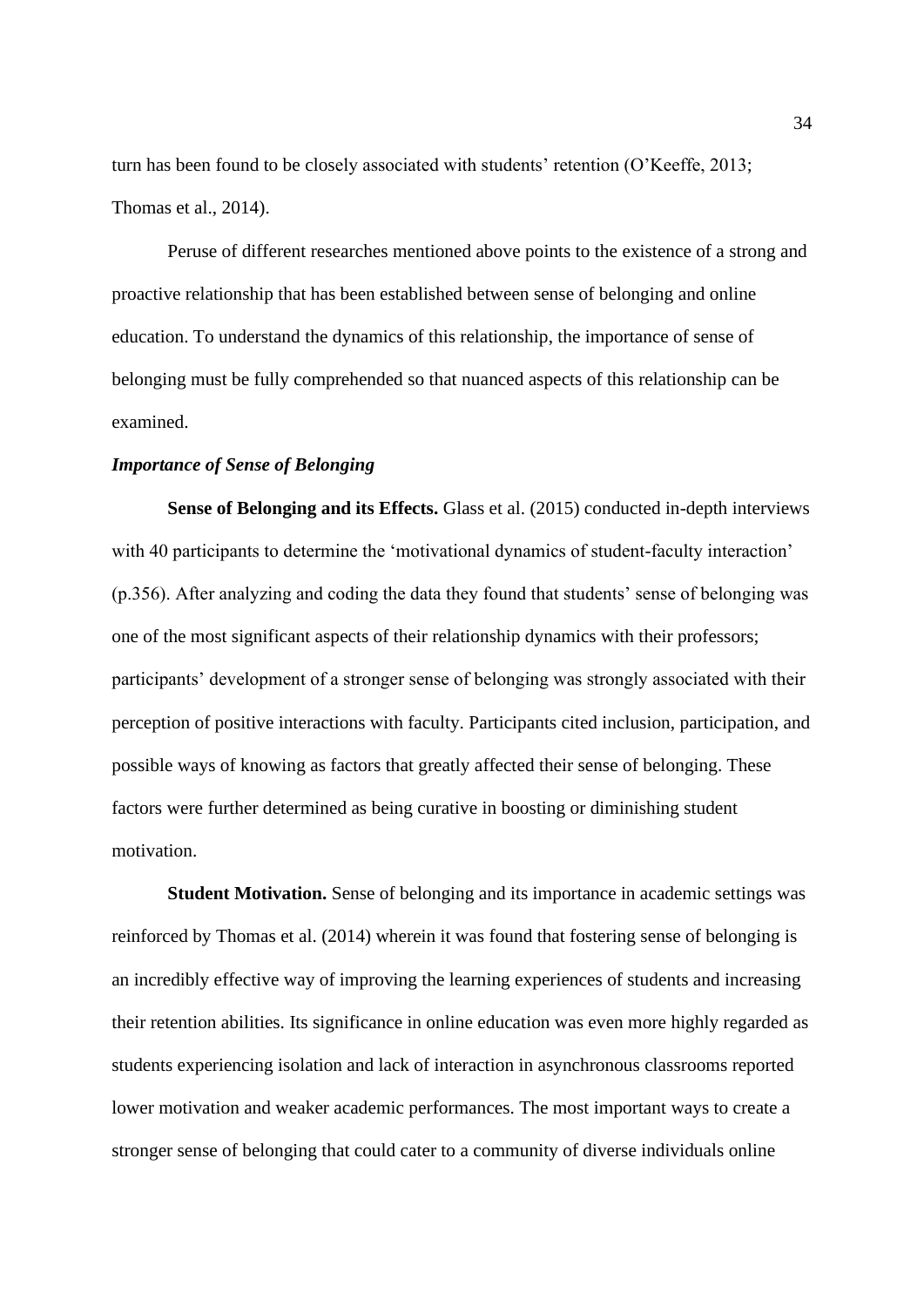were also prescribed; ice-breakers, real-time interactions, and face-to-face student collaborations were listed as the most effective methods to nurture a greater sense of belonging in students.

**Sense of Belonging and Academic Self-concept.** Sense of belonging comprises of classroom community and student engagement; both facets were examined by Young and Bruce (2011) as they collected data from 1410 students enrolled in varying online courses across five colleges. They found significant differences across disciplines in feelings of community as a result of their survey. Students enrolled in courses relating to health education reported a stronger sense of community and engagement as compared to students who were studying business and arts courses. Similarly, Curtin et al. (2013) examined both sense of belonging and self-concept in international and domestic students. Advisor support was determined as a key aspect in developing not only students' sense of belonging but also their self-concept. However, for international students, their sense of belonging was not associated with self-concept; the opposite was true of domestic students whose sense of belonging was strongly related to their academic self-concept.

The aspects which elaborate on the importance of sense of belonging have been discussed above through evidence-based on previous research. It is significant that the role of social media be determined in the relationship between online education and sense of belonging and the ways in which it influences progress and strength between the variables.

## *Social Media*

Students' sense of belonging can be developed through various means; however, with the expansion of the internet and greater online presence, social media has become a tool that can be instrumental in fostering a sense of belonging in students. Vincent (2016) found that social media has a very significant role in helping students develop a stronger sense of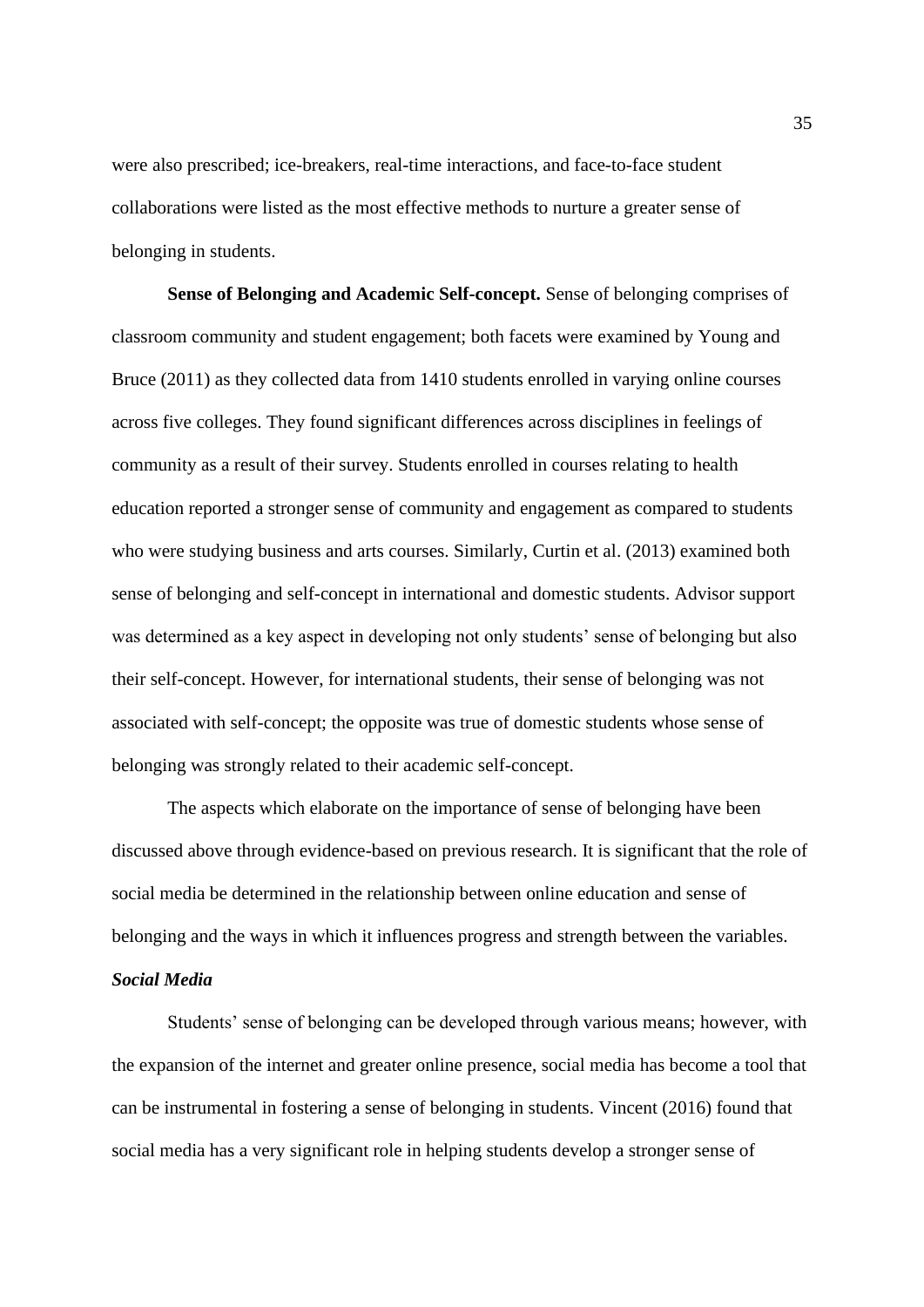belonging and that different aspects could be strengthened to foster it further. Having and maintaining a constant online presence; encouraging students not only to partake in but also to initiate individual conversations; and creating an online community through engagement in various groups are just some ways of how social media can assist students in creating a greater sense of belonging.

In a similar stead, Iqbal et al. (2010) stated that social networking sites can be utilized to improve the learning outcomes of students; social media's use for academic purposes can serve a variety of different benefits ranging from enhanced learning to closely monitored student progress and motivation. Won et al. (2018) examined the responses of 385 college students in the United States, and they found that a sense of belonging to an institution for the students served as a significant predictor of effective academic time management strategies, whilst sense of belonging to their social group in college was a predictor of peer learning strategies. Their sense of belonging to their peer groups, with whom their means of communication was via social media platforms, was strongly associated with their performance goals as students.

## *Academic Retention and Graduation*

It has been determined that self-concept is directly associated with the academic performance of students, it is a positive predictor for effective academic learning (Ghazvini, 2011). In a college environment, self-concept has also been found to be significantly related to students' sense of belonging (Inzlicht et al., 2006). In a study conducted by Johnson (2012), a sample of 1722 women from STEM majors, was selected to examine the factors that affected their sense of belonging and in turn their academic performance. Intrapersonal processes were stated to be the most significant aspect of an overall stronger sense of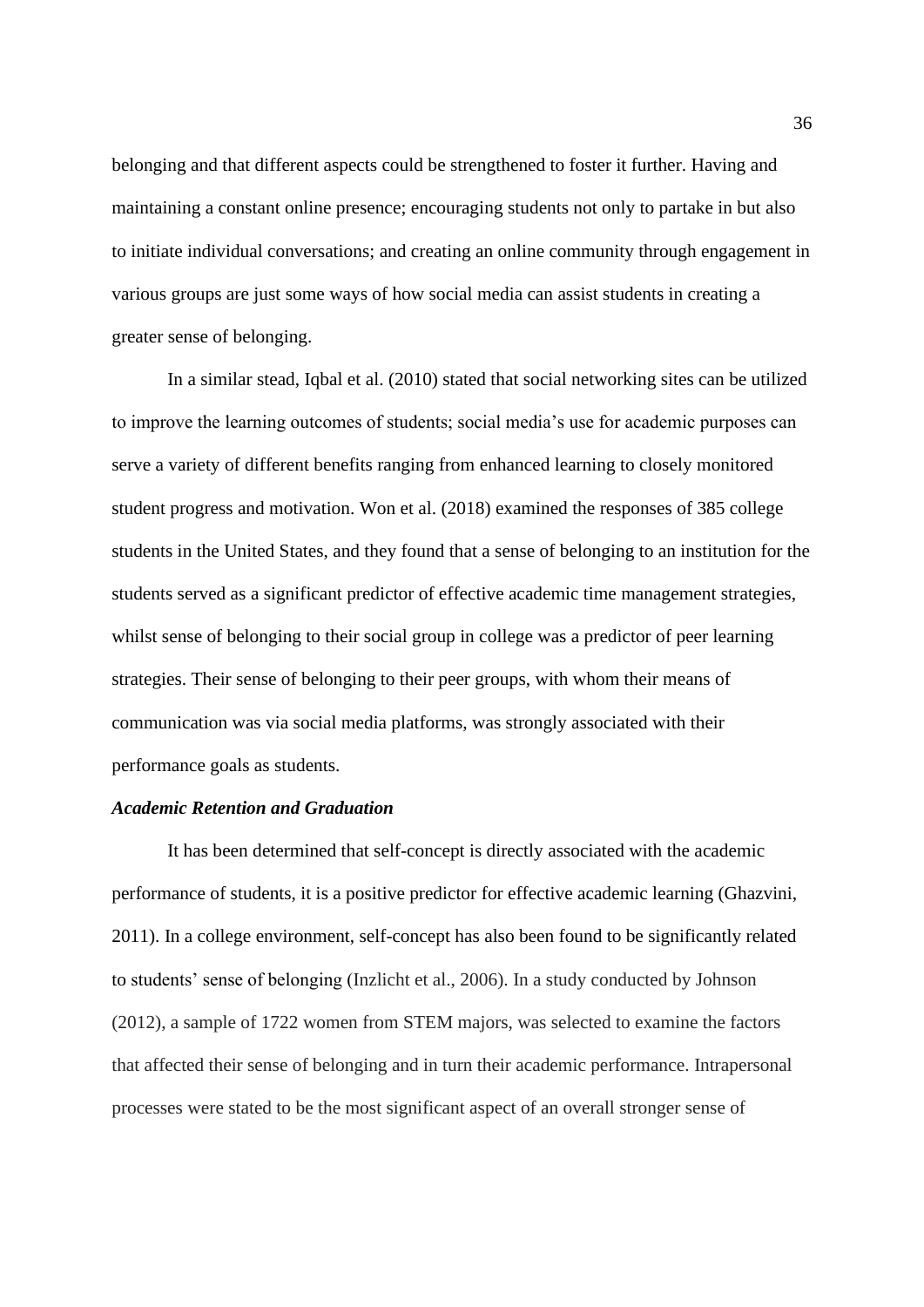belonging; additionally, it was also suggested that academic abilities and performance were highly regarded facets in participants' sense of belonging.

A study by Crampton et al. (2012) included 109 sociology majors and 181 microbiology majors all of whom were enrolled in distance learning courses. A significantly positive correlation was found between the final grades of microbiology students and the rate of access to the online resources provided to them; this positive correlation between the two variables was also found in sociology students. The resources available online provided students with a means to interact with subject curriculum and content in their own individual way thus making them active learners instead of passive listeners.

The relationship between sense of belonging and academic retention and completion is well-established. It is examined with well-founded evidence and sense of belonging has been found to strongly impact students' academic results and their motivation to improve their academic graduation. A stronger sense of belonging helps in creating a more positive self-concept thus encouraging students to achieve better results and contributing to them being more driven and motivated in academic settings.

## **Online Education and Social Media**

The importance of social media and its role in facilitating online education is of great significance. The use of technologies related to the utilization of digital social platforms has been found to be efficient and progressive in garnering better results in online education.

LeNoue et al. (2011) examined the role of social media in online education and stated that social media facilitates accessibility for both learners and instructors that allows for a smoother transaction of knowledge which supports greater interactivity by minimizing the adverse effects of having physical barriers. It allows instructors to design courses that benefit individuals in ways that had not been possible in online education before. Furthermore, social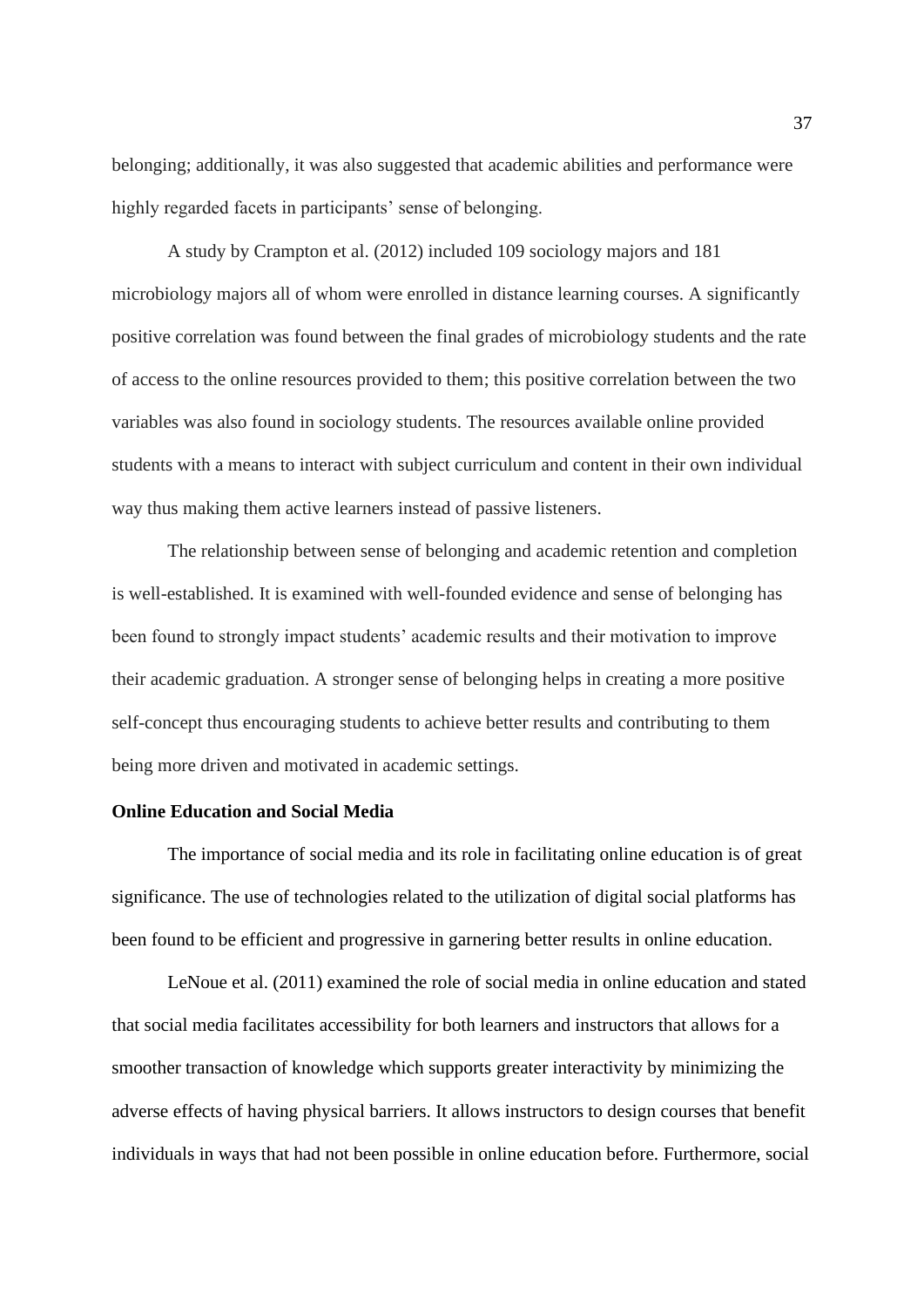media provides flexibility that often translates to adaptability and the presence of an abundance of resources that make the online environment in asynchronous classrooms organized and efficient.

According to Friedman and Friedman (2013), social media comprises of a range of varying technologies related to the web such as blogs, wikis, and online networking etcetera. Additionally, they outlined communication, collaboration, community, creativity, and convergence as the defining characteristics of social media technology that can help supplement growth and divergence of online education. Moran et al. (2011) looked at the use of social media among faculty members to assist them in teaching. They collected data using surveys from 942,677 teaching faculty. It was found that almost 30% of the instructors required students to use social media to view content outside class; around 40% of the faculty instructed students to complete tasks on social media as part of course assignments; a staggering 80% utilized online streaming services to assist in video play during class. Therefore, their findings suggested that social media with video playback capabilities added more benefits in online courses.

Kaplan and Haenlein (2016) examined the effects of the "digital revolution" on higher education which encompasses the dynamics created between social media, learning, and online education. The increased use of digital spaces and their exponential growth over time has made it essential to adapt effectively to these evolving methods of teaching and learning. The use of social media has allowed the online education system to develop innovations aimed at pedagogical growth. It gives room to instructors and students alike to create and maintain a sense of community in their online presence. It is further emphasized that outstanding learning results can be achieved using video films of 10-12 minutes by the online instructors. Therefore, it is imperative that online teaching staff learns to scale their activities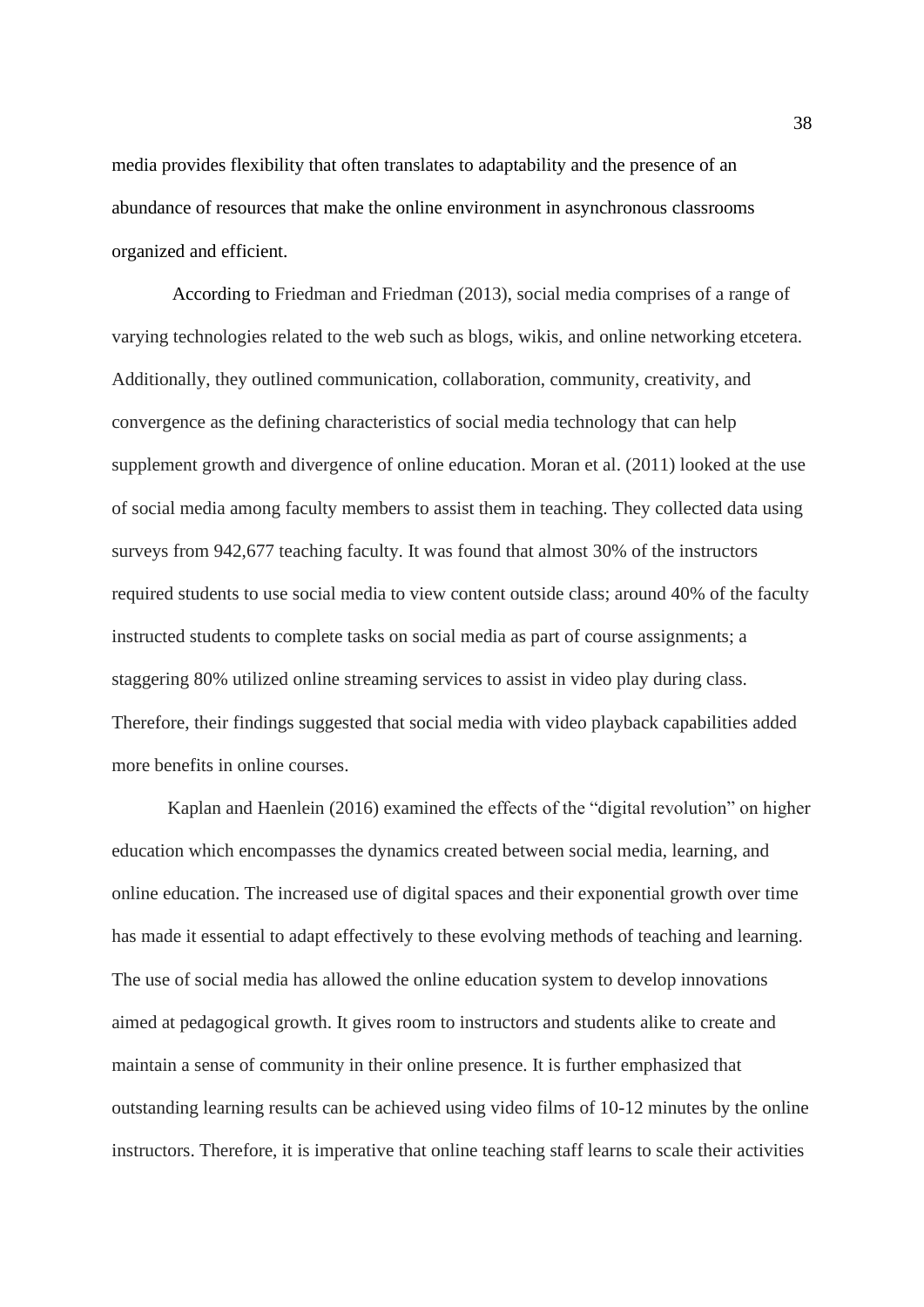in distance learning and adopts the most effective ways to avoid distractions for the students enrolled in their classes.

Further practical strategies to leverage social media in online education can be found in Appendix A.

## **Summary**

This chapter discussed the findings of the current research study in light of the research questions that were posed. The use of social media was determined to be a significant factor in fostering a sense of belonging in students enrolled in online courses. Sense of belonging had an established significance in positively influencing academic performances in online education. Stronger sense of belonging was created through the use of varying social media technologies that provided active interaction and better interpersonal communication for the learners. Students that utilized social software in distance learning were able to achieve better results academically. Social media could be cited as an imperative tool that can be used to develop a sense of belonging in asynchronous classrooms, it is the link that can translate sense of belonging from face-to-face classrooms to online courses. The next chapter will provide a summary of the secondary research and offer possible implications for further research.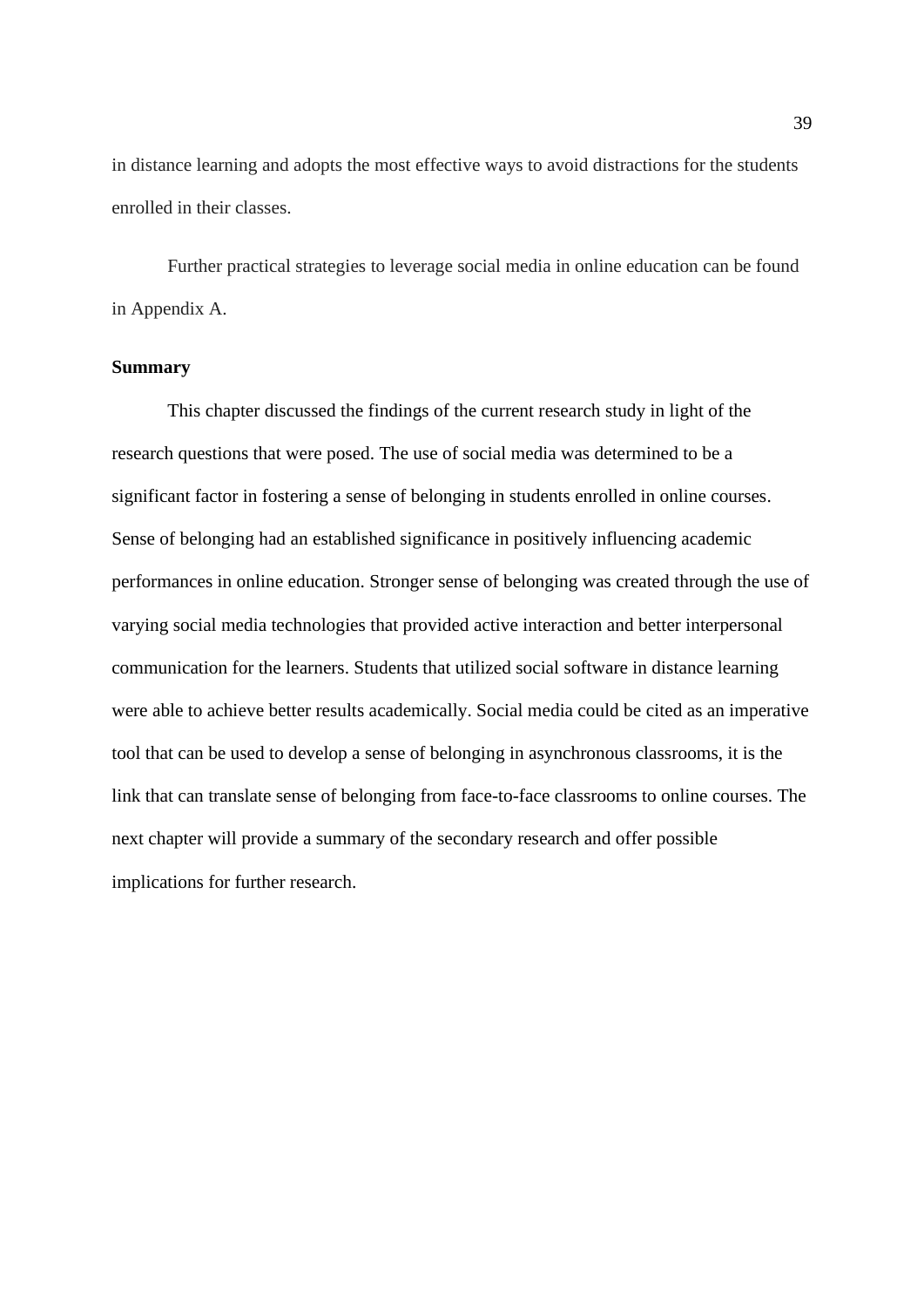#### **Chapter V: Conclusion**

#### **Introduction**

This secondary research discussed and examined ways to foster a sense of belonging in students enrolled in online classrooms using social media including other factors that could affect this development. The research questions focused on utilizing social media to create a stronger sense of belonging in asynchronous classrooms; the importance of sense of belonging in the context of online learning; and the effects of sense of belonging on students' academic retention and graduation. This chapter caps the present study with a conclusion, which includes a discussion of the findings of the review of literature, implications of the study, limitations of the study, and suggestions for further research.

## **Discussion of the Findings**

The findings of this secondary research were found to be consistent with the analysis of the literature that was conducted. Social media was found to have a significant impact on the development of sense of belonging in online education. Sense of belonging is an important factor concerning academic settings and yielding effective results. Various studies have examined the role of sense of belonging in online courses and have found it to be significant in nurturing student motivation and achieving better academic results. Creating a better sense of belonging in students counters the lack of active interaction in asynchronous classrooms and helps in improving retention and overall results.

Sense of belonging has also been posited as one of the most important aspects in the relationship between faculty and students with a stronger sense of belonging leading to positive perceptions of interaction between professors and their classes. It has also been deemed as a significant factor for improving retention in students and creating an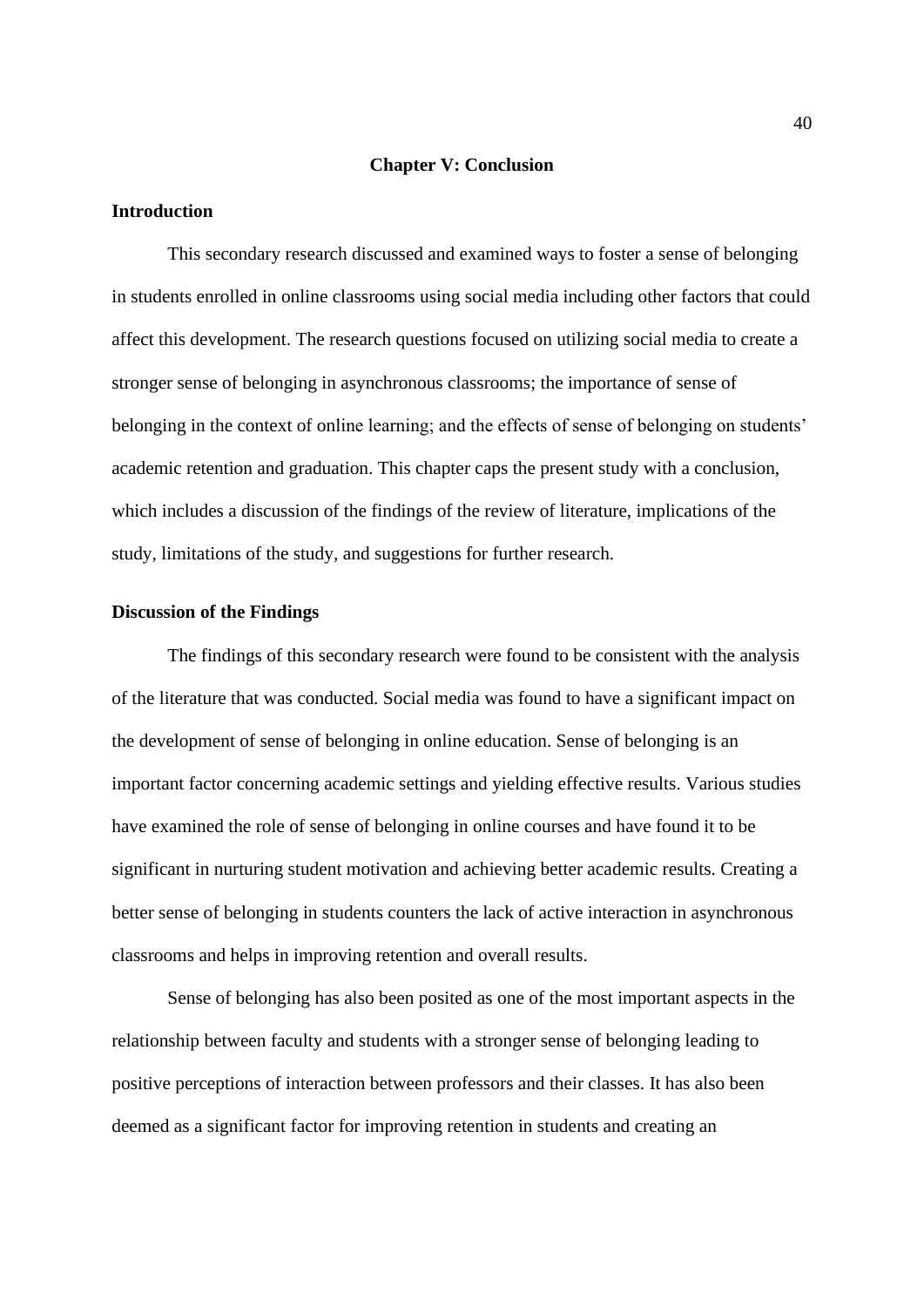environment that better facilitates the learning experiences of students enrolled in online courses.

Several methods have been examined and found to have had a significant impact on developing students' sense of belonging - particularly the use of online services and social media. Maintaining a constant online presence and taking an active part in online engagement within community and groups nurtures a greater sense of belonging in students. Encouraging social media as a means of communication in online education and making use of social networking sites has demonstrated to have led to better academic retention, completion, and student motivation.

Furthermore, social media provides accessibility and allows instructors to communicate effectively with students enrolled in online courses. It helps in minimizing the effects of physical barriers pronounced through the system of online education. It utilizes varying degrees of technology to improve the active learner-teacher experience and greatly improves the interactions between students and faculty. Innovation through social networking in asynchronous classrooms continues to develop exponentially yielding better results and promoting more effective academic performances by fostering a stronger sense of belonging in students.

#### **Limitations of the Study**

There were a very limited number of research articles that focused directly on the variables under consideration in the research questions posed for this secondary research; sense of belonging, online education, and social media were very rarely studied together as the main focus of many research articles. The rapid growth of the digital world implies that newer technologies are being studied increasingly but the research is not made readily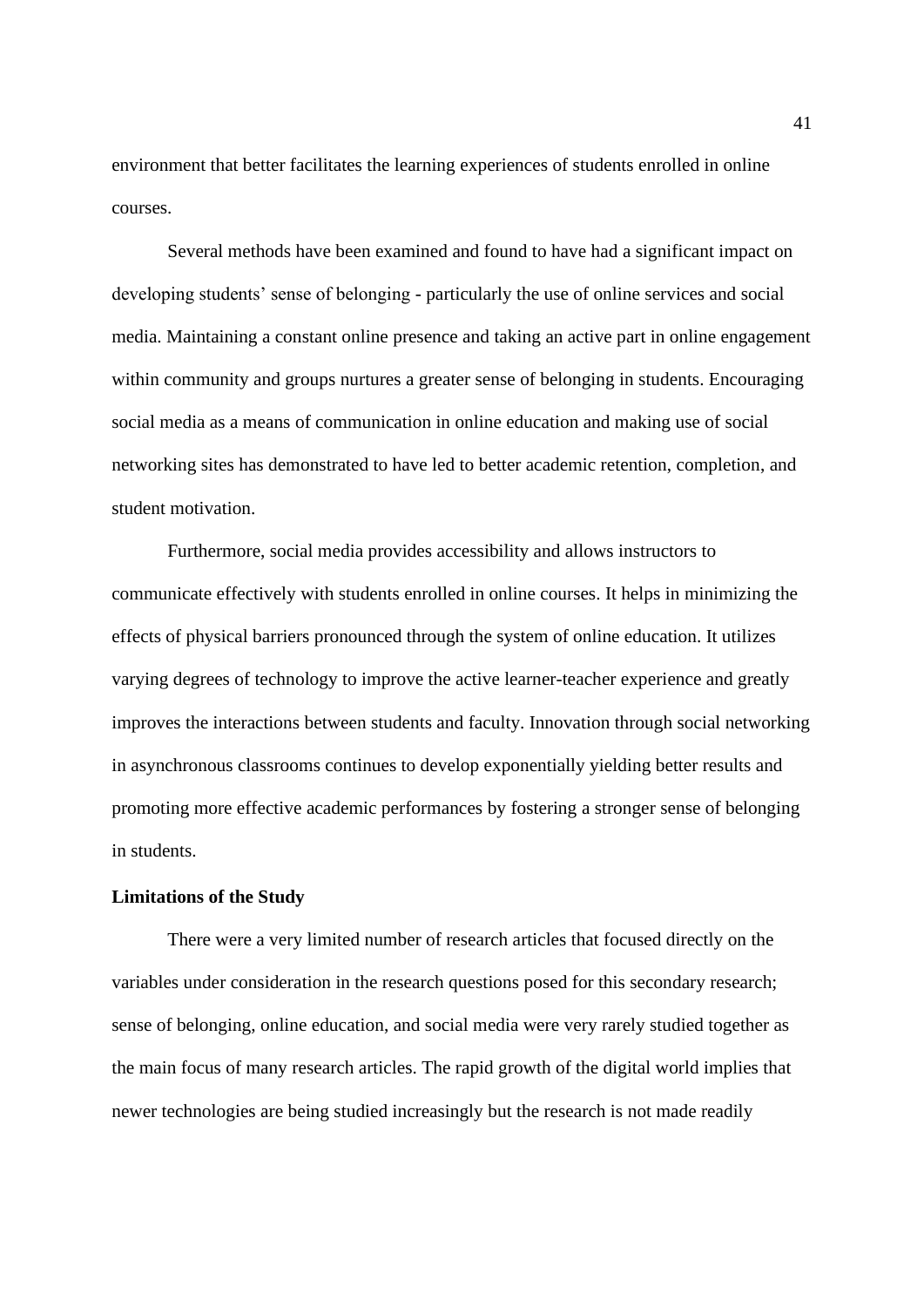available for other scholars. There might have been newer, better research already conducted but not available online for use and thus could not be included in the analysis of the literature.

There were also a lot of research studies available in other languages pertaining to the research questions of this study but could not be utilized because of the language barrier and lack of understanding. Moreover, teaching systems vary throughout the world and instructors use a number of different methods depending on the region in which education is being provided leading to false generalizations.

Variables such as sense of belonging and academic performance are very prone to being subjectively defined and are more likely to have varying operational definitions; thus, it is challenging to hold them to a constant means of measurement. Their definitions and the criteria which researchers utilize to measure them vary so frequently that it is difficult to use a standard definition that falls in line completely with the research questions set out for this study.

#### **Implications**

- Fostering sense of belonging has wider connotations for the education system as a whole regardless of distance learning. Finding effective methods to boost and maintain a sense of belonging in students can help in improving not only academic results but also retention, completion, and overall student satisfaction and motivation.
- The use of social media and related social networking sites can open avenues for students who face not only physical barriers posited by online education but also the cultural barriers. The use of digital platforms encourages communication and active interaction between students and faculty as a learning community not only as individuals.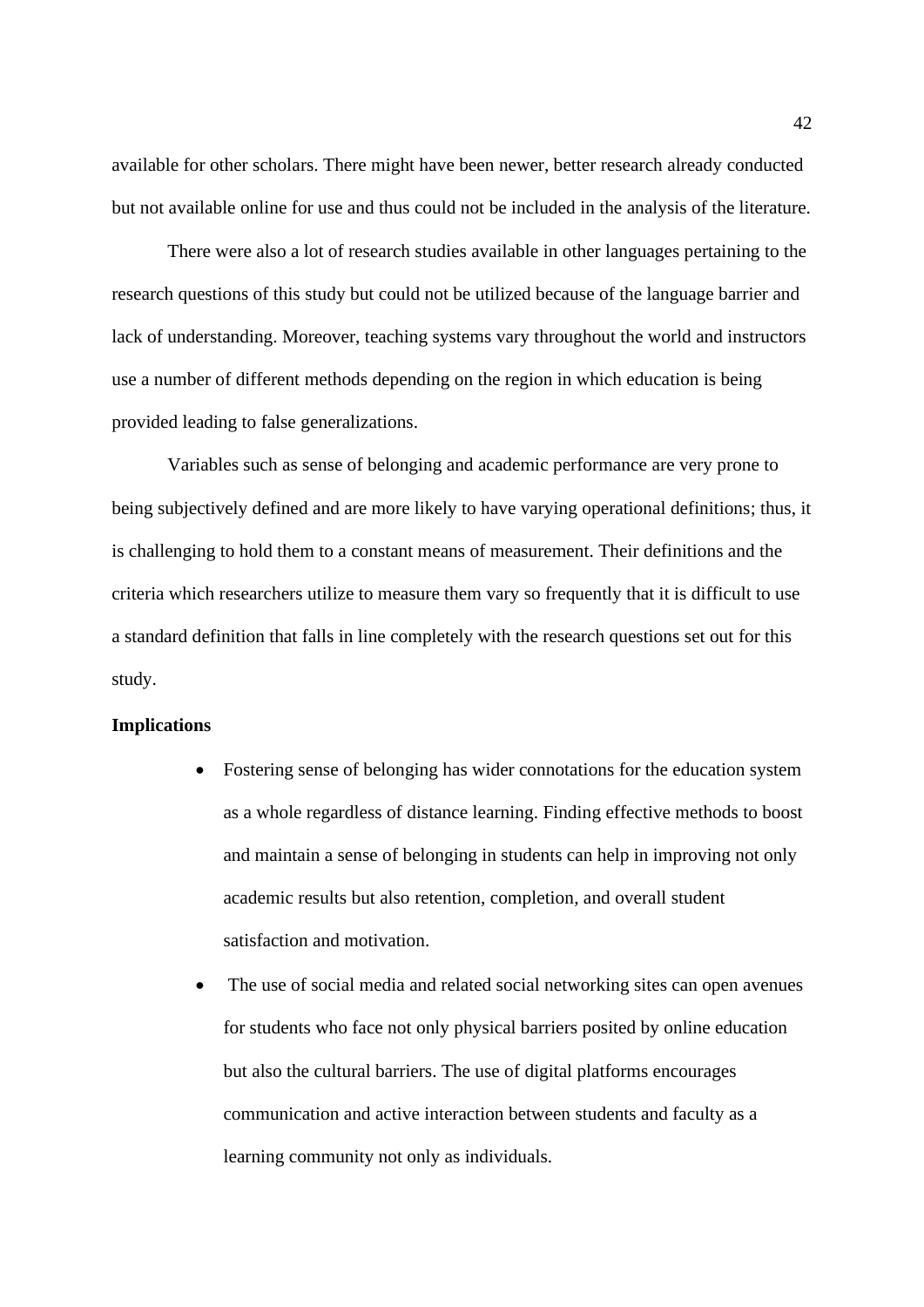- The wide and far-reaching accessibility of social media can help overcome issues of regional availability in asynchronous classrooms. Internet websites that provide platforms for social media exchange are more or less quite easily accessible everywhere around the world, relying on such means would mean that students will not have to be concerned about the availability of certain materials that could give their peers any academic advantage over them owing to the availability or lack thereof of learning sources.
- The use of social media and the development of a sense of belonging in students in distance learning leading to better academic results make a certain case for increasing the number and variety of online courses offered. The idea that more institutions and well-reputed educational centers around the world offering their most sought-after programs to a larger number of students is becoming progressively pragmatic and richly inclusive.
- Online education is a rapidly expanding field that has experienced exponential growth in recent years. Its development points towards its efficacy and increasingly adaptive real-world applications. It has been cited by a substantial amount of researchers as the future of education; thus, it is imperative that creating a stronger sense of belonging and incorporating the use of social media would be likely to yield positive results and therefore should be utilized to its full extent.

## **Suggestions for Further Research**

This secondary research study focused on utilizing social media to develop a stronger sense of belonging in students enrolled in online courses, it would be beneficial for any further studies to gather primary data from instructors who have been leveraging social media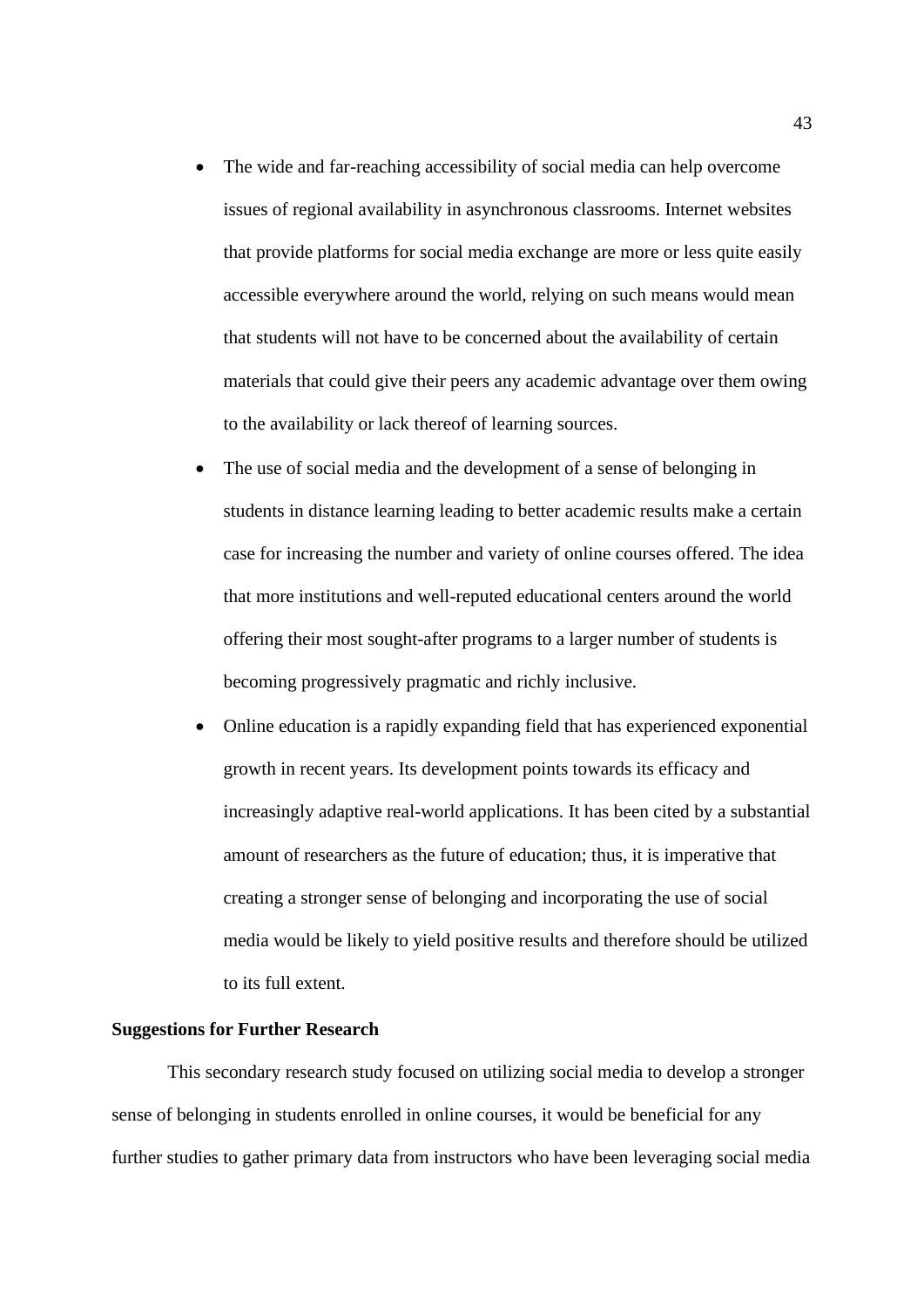to make their classes more interactive and effective. It would provide first-hand findings that could better examine the efficacy of such methods for the future of online education.

There could also be a meta-analysis between different social media platforms and the components of sense of belonging which different platforms impact. This could provide an in-depth analysis of the variables involved and the underlying dynamics that mediate the relationship. It could help provide very specific data that could be utilized in a particular situation where only certain facets of sense of belonging would need to be addressed.

In addition, it would be interesting for further studies to examine the use of virtual reality in bolstering students' sense of belonging in online education. It could be the most effective way of overcoming the interactive problems associated with physical barriers presented by the asynchronous classrooms.

Lastly, social media usage in online education has highlighted some concerns in recent times. These concerns revolve around data privacy, formal and informal communication with instructors and peers, students' personal information, and instructor preparedness to use social media for educational purposes. Exploring how to address these concerns and implementing best practices, can contribute significantly to future research. **Summary**

This chapter focused on integrating all the information and findings presented in this secondary research study. Social media can be effectively used to foster students' sense of belonging in online education. Sense of belonging is a significant aspect of asynchronous classrooms and is extremely impactful in positively influencing academic results focusing on retention and completion. Online education has often been cited as the education system of the future and its efficacy can strongly affect the accessibility of such programs to the wider population. The current use of social media and continuous advancements in technologies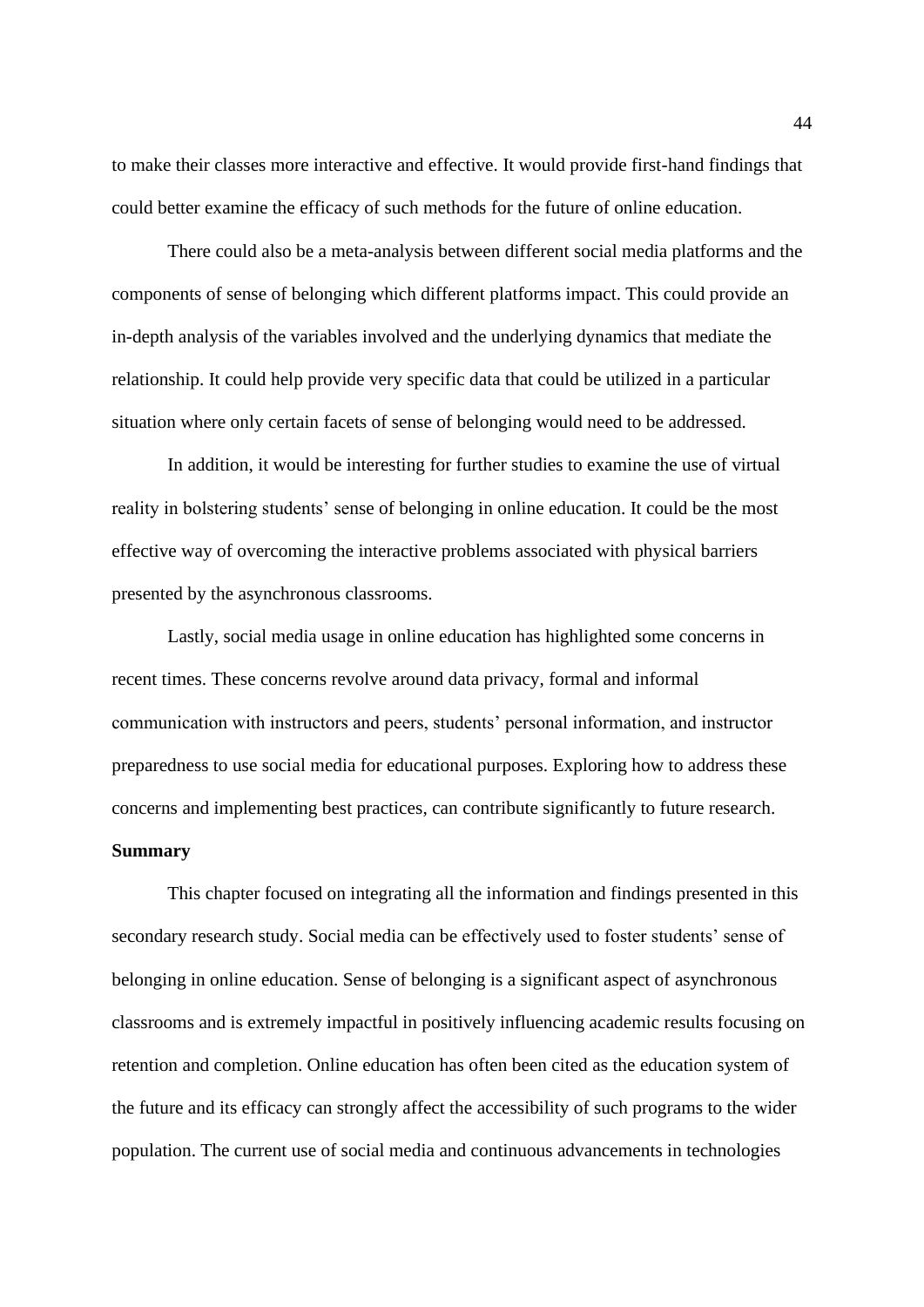such as virtual reality can be imperative in determining the reach and effective real-world application of online education in times ahead.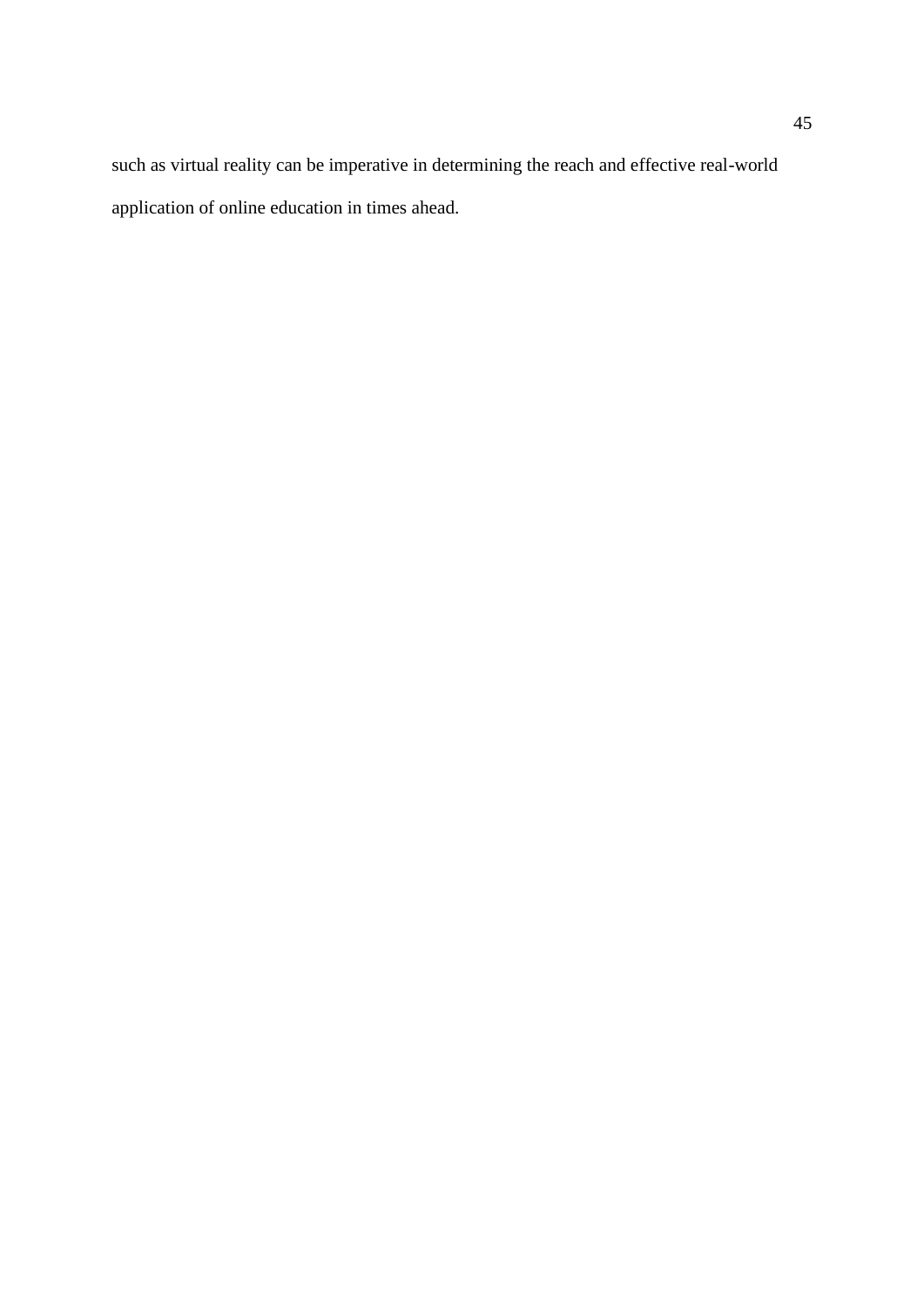#### **References**

- Ali, R., & Leeds, E.M. (2009). The impact of face-to-face orientation on student retention: A pilot study. *Online Journal of Distance Administration*, *12*(4). http://www.westga.edu/~distance/ojdla/winter124/ali124.html
- Anderman, E.M., & Patrick, H. (2012). Achievement goal theory, conceptualization of ability/intelligence, and classroom climate. In *Handbook of research on student engagement* (pp. 173-191). Springer, Boston, MA. https://doi.org/10.1007/978-1- 4614-2018-7\_8
- Arasaratnm-Smith, L.A., & Northcote, M. (2017). Community in online higher education: Challenges and opportunities. *Electronic Journal of e-Learning*, *15*(2), 188-198. <https://eric.ed.gov/?id=EJ1141773>
- Bawa, P.(2016). Retention in online courses: Exploring issues and solutions- A literature review. *Sage Open, 6*(1). https://doi.org/10.1177%2F2158244015621777
- Baeten, M., Dochy, F., & Struyven, K. (2013). The effects of different learning environments on students' motivation for learning and their achievement. *British Journal of Educational Psychology, 83*(3), 484-501. DOI: https://doi.org/10.1111/j.2044- 8279.2012.02076.x
- Becker, S. A., Brown, M., Dahlstrom, E., Davis, A., DePaul, K., Diaz, V., & Pomerantz, J. (2018). NMC horizon report: 2018 higher education edition. *Louisville, CO: Educause*.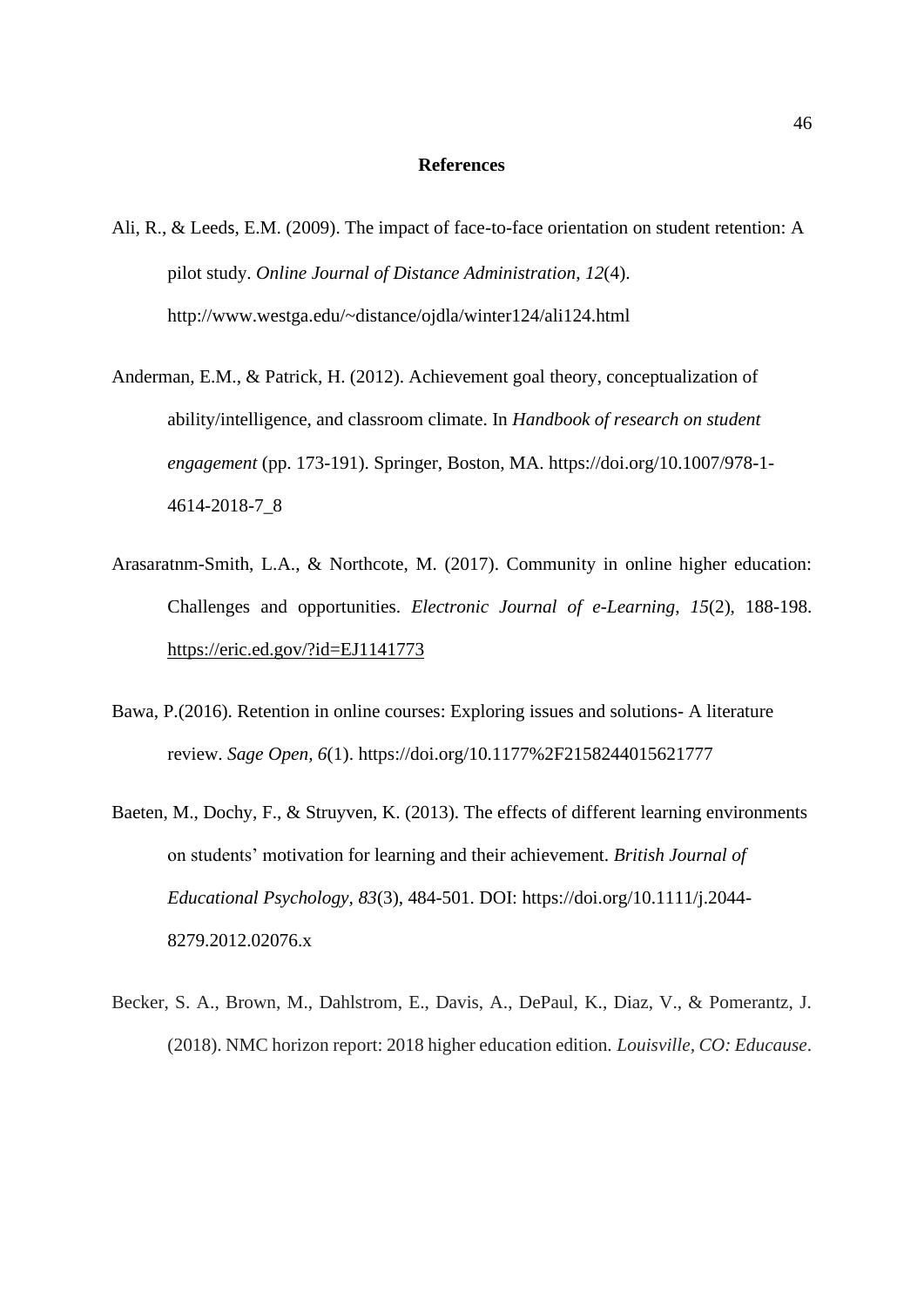- Beldarrain, Y. (2006). Distance education trends: Integrating new technologies to foster student interaction and collaboration. *Distance Education, 27*(2), 139-153. https://doi.org/10.1080/01587910600789498
- Conde, M. Á., García-Peñalvo, F. J., Rodríguez-Conde, M. J., Alier, M., Casany, M. J., & Piguillem, J. (2014). An evolving Learning Management System for new educational environments using 2.0 tools. *Interactive learning environments*, *22*(2), 188-204.
- Coronella, T. (2018). *Validation Theory Into Practice: Asset-based Academic Advising with First-generation Latina Engineering College Students.* Arizona State University. [https://repository.asu.edu/attachments/201344/content/Coronella\\_asu\\_0010E\\_17799](https://repository.asu.edu/attachments/201344/content/Coronella_asu_0010E_17799)
- Crampton, A., Ragusa, A. T., & Cavanagh, H. (2012). Cross-discipline investigation of the relationship between academic performance and online resource access by distance education students. *Research in Learning Technology*, *20*(1), n1.
- Curtin, N., Stewart, A. J., & Ostrove, J. M. (2013). Fostering academic self-concept: Advisor support and sense of belonging among international and domestic graduate students. *American educational research journal*, *50*(1), 108-137.
- Dabbagh, N., & Kitsantas, A. (2012). Personal learning environments, social media, and selfregulated learning: A natural formula for connecting formal and informal learning. The Internet and Higher Education, 15(1), 3-8
- Dahlstrom, E., Brooks, D.C., & Bichsel, J. (2014). The current ecosystem of learning management systems in higher education: Student, faculty and IT perspectives. https://doi.org/10.13140/RG.2.1.3751.6005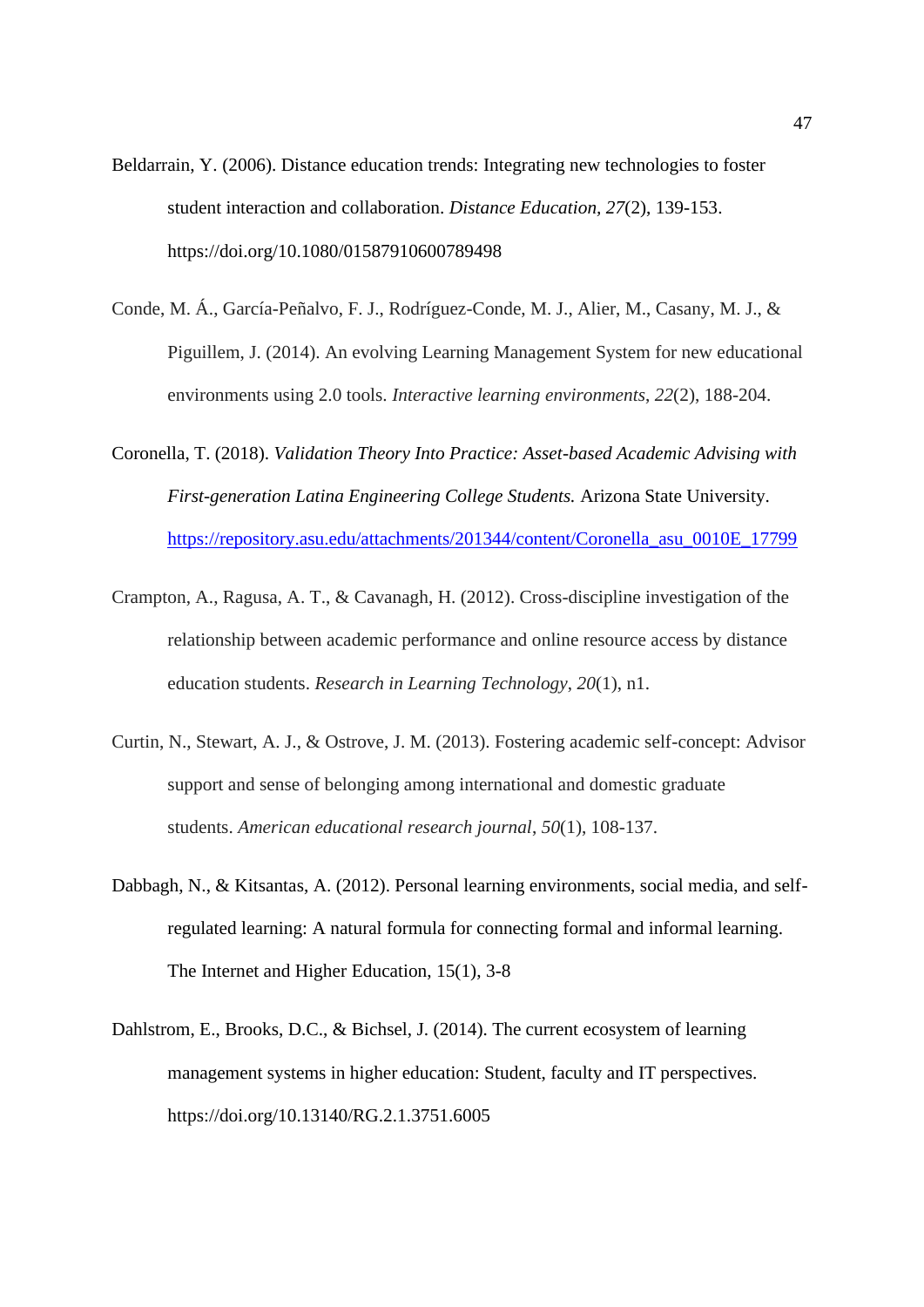De Frietas, S. (2008). *Serious virtual worlds: A scoping study* (Doctoral dissertation). https://researchrepository.murdoch.edu.au

Delahunty, J., Verenikina, I., & Jones, P. (2014). Socio-emotional connections: Identity, belonging and learning in online interactions. A literature review. *Technology, Pedagogy and Education*, *23*(2), 243-265. http://dx.doi.org/10.1080/1475939X.2013.813405

- Finkelstein, J. (2006). *Learning in real time: Synchronous teaching and learning online*. Jossey-Bass.
- Friedman, L. W., & Friedman, H. (2013). Using social media technologies to enhance online learning. *Journal of Educators Online*, *10*(1), 1-22.
- Friesen, N., & Lowe, S. (2012). The questionable promise of social media for education: Connective learning and the commercial imperative. *Journal of Computer Assisted Learning*, *28*(3), 183-194.
- Ghazvini, S. D. (2011). Relationships between academic self-concept and academic performance in high school students. *Procedia-Social and Behavioral Sciences*, *15*, 1034-1039.
- Glass, C. R., Kociolek, E., Wongtrirat, R., Lynch, R. J., & Cong, S. (2015). Uneven experiences: The impact of student-faculty interactions on international students' sense of belonging. *Journal of International Students*, *5*(4), 353-367.
- Hagerty, B. M., Williams, R. A., Coyne, J. C., & Early, M. R. (1996). Sense of belonging and indicators of social and psychological functioning. *Archives of psychiatric nursing*, *10*(4), 235-244.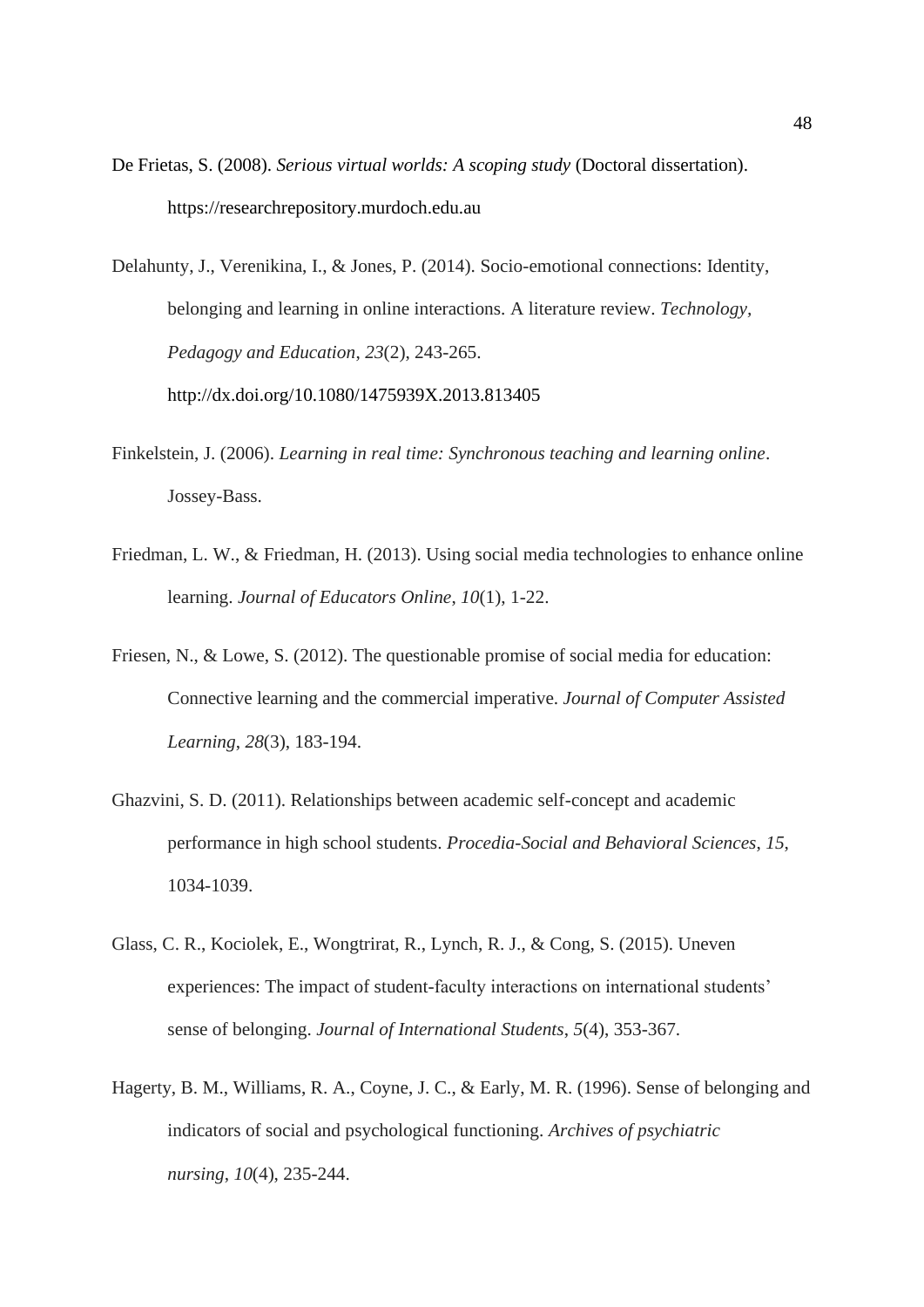- Haiguang, F., Chenzu, G., Pan, L., & Cong, J.B. (2012, July). The research on e-bookoriented mobile learning system environment application and its tendency. In *2012 7th International Conference on Computer Science and Education (ICCSE)* (pp. 1333- 1338). IEEE.<https://doi.org/10.1109/ICCSE.2012.6295311>
- Hiltz, S. R., & Turoff, M. (2005). The evolution of online learning and the revolution in higher education. *Communications of the ACM*, *48*(10), 59-64. https://doi.org/10.1145/1089107.1089139
- Hoffman, M., Richmond, J., Morrow, J., & Salmone, K. (2002). Investigating "sense of belonging" in first-year college students*. Journal of College Student Retention: Research, Theory and Practice, 4*(3), 227-256. <https://psycnet.apa.org/doi/10.2190/DRYC-CXQ9-JQ8V-HT4V>
- Hrastinski, S. (2008). Asynchronous and Synchronous e-learning. *Educause Quarterly*, *31*(4), 51-55.<http://www.irrodl.org/index.php/irrodl/article/view/1339/2317>
- Inzlicht, M., Good, C., Levin, S., & Van Laar, C. (2006). How environments can threaten academic performance, self-knowledge, and sense of belonging. *Stigma and group inequality: Social psychological perspectives*, *129150*.
- Iqbal, A., Kankaanranta, M., & Neittaanmanki, P. (2010). Engaging learners through virtual worlds. Procedia-Social and Behavioral Sciences, *2*(2), 3198-3205. https://sciencedirectassests.com
- Jensen, L. J. (2019). . Integrating Social Media into Online Education. *Library Technology Reports*, *55*(4), 27.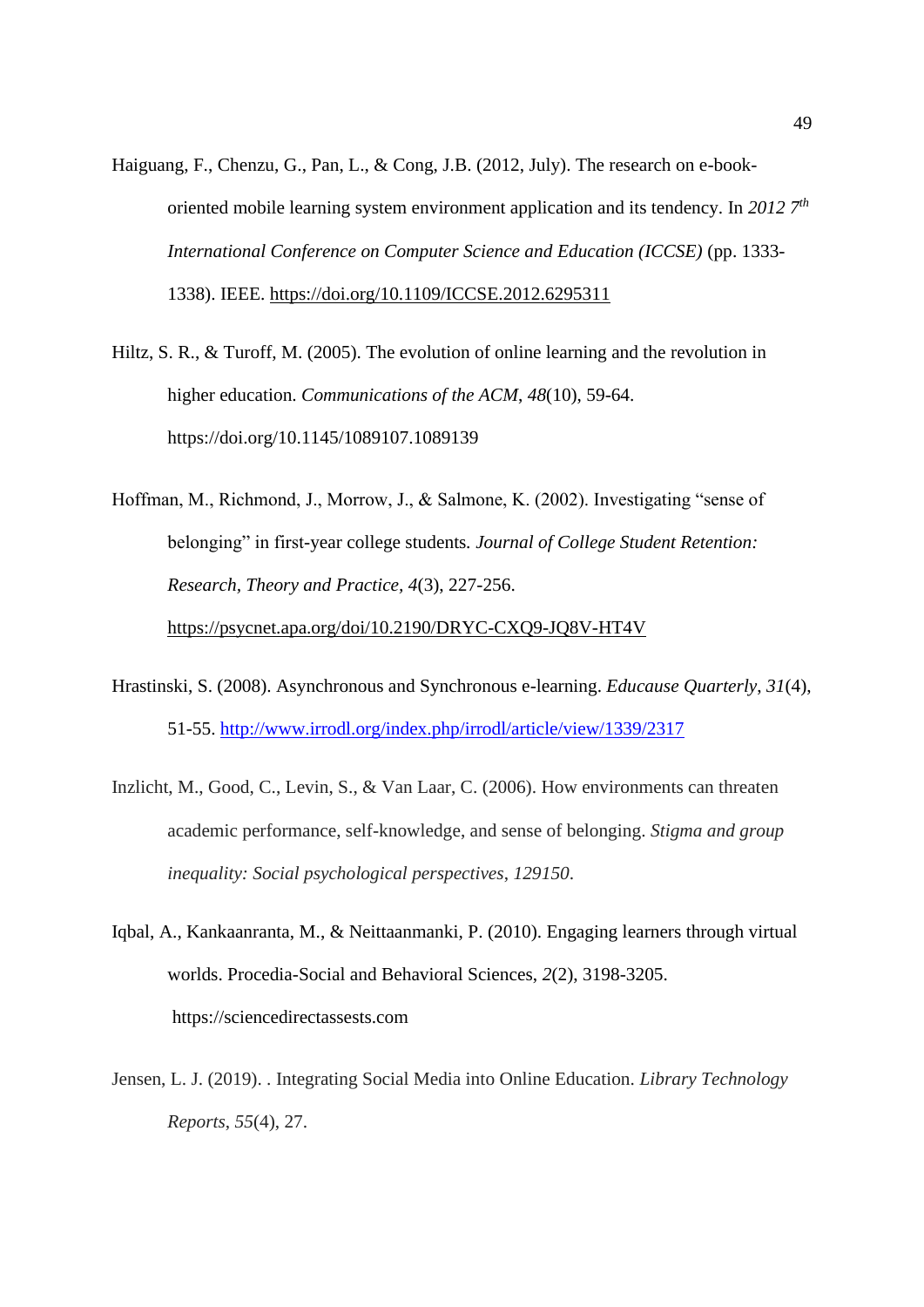[https://search.proquest.com/openview/38fc613ff914ca1d2b2278b3a648d97a/1?pq](https://search.proquest.com/openview/38fc613ff914ca1d2b2278b3a648d97a/1?pq-origsite=gscholar&cbl=37743)[origsite=gscholar&cbl=37743](https://search.proquest.com/openview/38fc613ff914ca1d2b2278b3a648d97a/1?pq-origsite=gscholar&cbl=37743)

- Johnson, D. R. (2012). Campus racial climate perceptions and overall sense of belonging among racially diverse women in STEM majors. *Journal of College Student Development*, *53*(2), 336-346.
- Joosten, T. (2012). *Social media for educators: Strategies and best practices*. John Wiley & Sons. https://books.google.com.
- Juvonen, J. (2006). Sense of Belonging, Social Bonds, and School Functioning. In P.A. Alexander & P. H. Winne (Eds.), *Handbook of educational psychology* (pp. 655-674). Lawrence Erlbaum Associates Publishers. [https://psycnet.apa.org/record/2006-07986-](https://psycnet.apa.org/record/2006-07986-028) [028](https://psycnet.apa.org/record/2006-07986-028)
- Kaplan, A., & Maehr, M.L. (2007). The contributions and prospects of goal orientation theory. *Educational Psychology review, 19*(2), 141-184. <https://doi.org/10.1007/s10648-006-9012-5>
- Kaplan, A. M., & Haenlein, M. (2016). Higher education and the digital revolution: About MOOCs, SPOCs, social media, and the Cookie Monster. *Business Horizons*, *59*(4), 441-450.
- Keegan, D. (1986). Foundation of distance education. Routledge. https://content.taylorfrancis.com
- Kietzmann, J. H., Hermkens, K., McCarthy, I. P., & Silvester, B.S. (2011). Social media? Get serious! Understading the functional building blocks of social media. *Buisness Horizons, 54*(3), 241-251.<https://doi.org/10.1016/j.bushor.2011.01.005>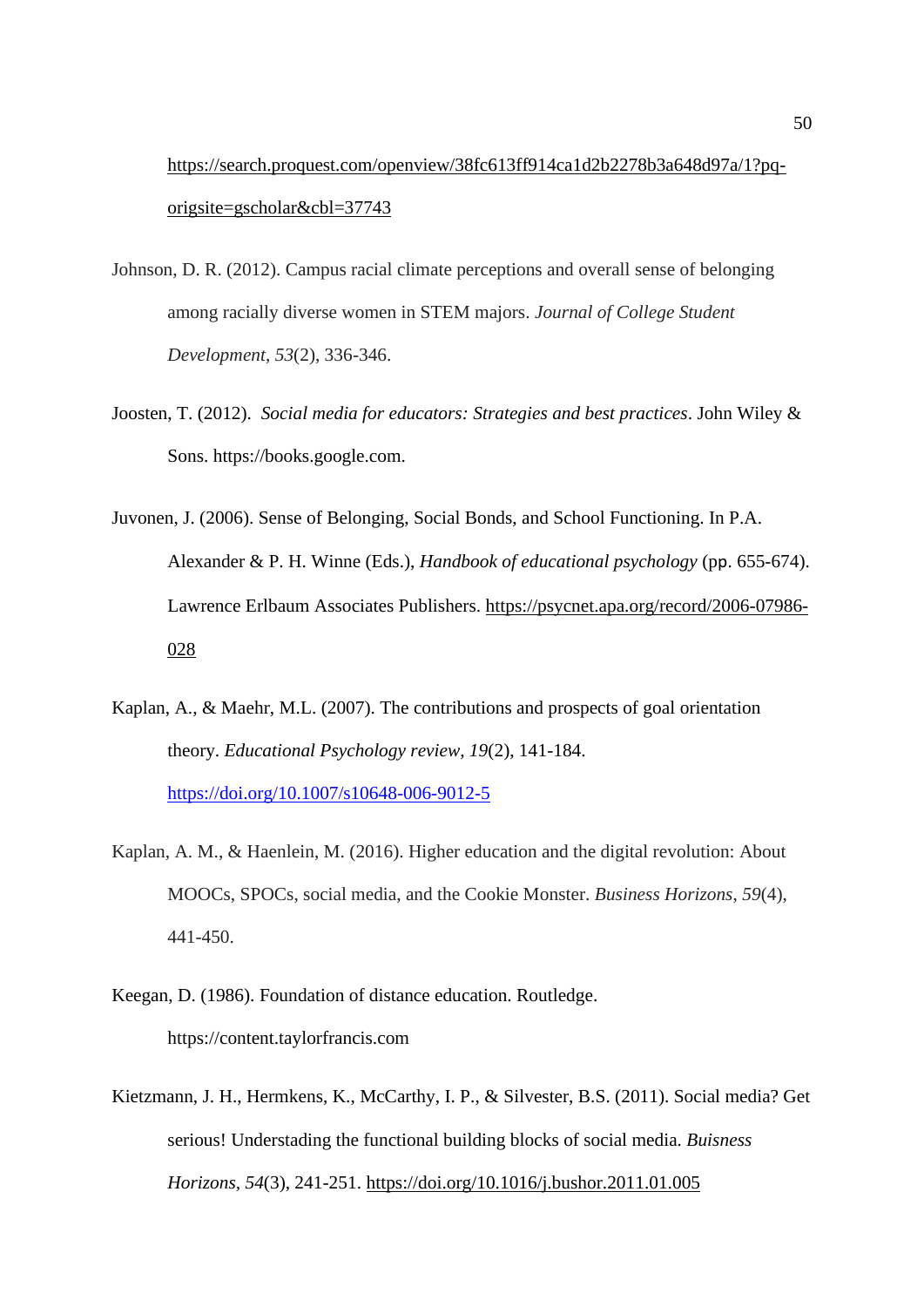- Kim, E., & Irwin, J.P. (2013). [Review of the book *College Students' Sense of Belonging*: *A Key to Educational Success for All Students,* by Terrell L. Strayhorn]. *The Review of Higher Education*, *37*(1).119-122. https://doi.org/10.1353/rhe.2013.0070
- Kim, Y. K., & Lundberg, C. A. (2015). A structural model of the relationship between student-faculty interaction and cognitive skills development among college students. Research in Higher Education, 57(3), 288-309. https://doi.org/10.1007/s11162-015- 9387-6
- Larreamendy-Joerns, J., & Leinhardt, G. (2006). Going the distance with online education. *Review of educational research*, *76*(4), 567-605.
- Lau, K. L., & Lee, J. C. (2008). Validation of a Chinese achievement goal orientation questionnaire. *British Journal of Education Psychology, 78*(2), 331-353. https://doi.org/10.1111/j.2044-8279.2008.tb00486.x
- Lau, W.W. (2017). Effects of social media usage and social media multitasking on the academic performance of university students. *Computers In Human Behavior,68,* 286- 291. https://doi.org/10.1016/j.chb.2016.11.043
- LeNoue, M., Hall, T., & Eighmy, M. A. (2011). Adult education and the social media revolution. *Adult learning*, *22*(2), 4-12.
- Linares, L. I. R., & Muñoz, S. M. (2011). Revisiting validation theory: Theoretical foundations, applications and extentions*. Enrollment Management Journal, 2*(1), 12- 33. https://www.semanticscholar.org
- Mayadas, A. F., Bourne, J., & Bacsich, P. (2009). Online education today. *Science, 323*(5910), 85-89.<https://files.eric.ed.gov/fulltext/EJ862347.pdf>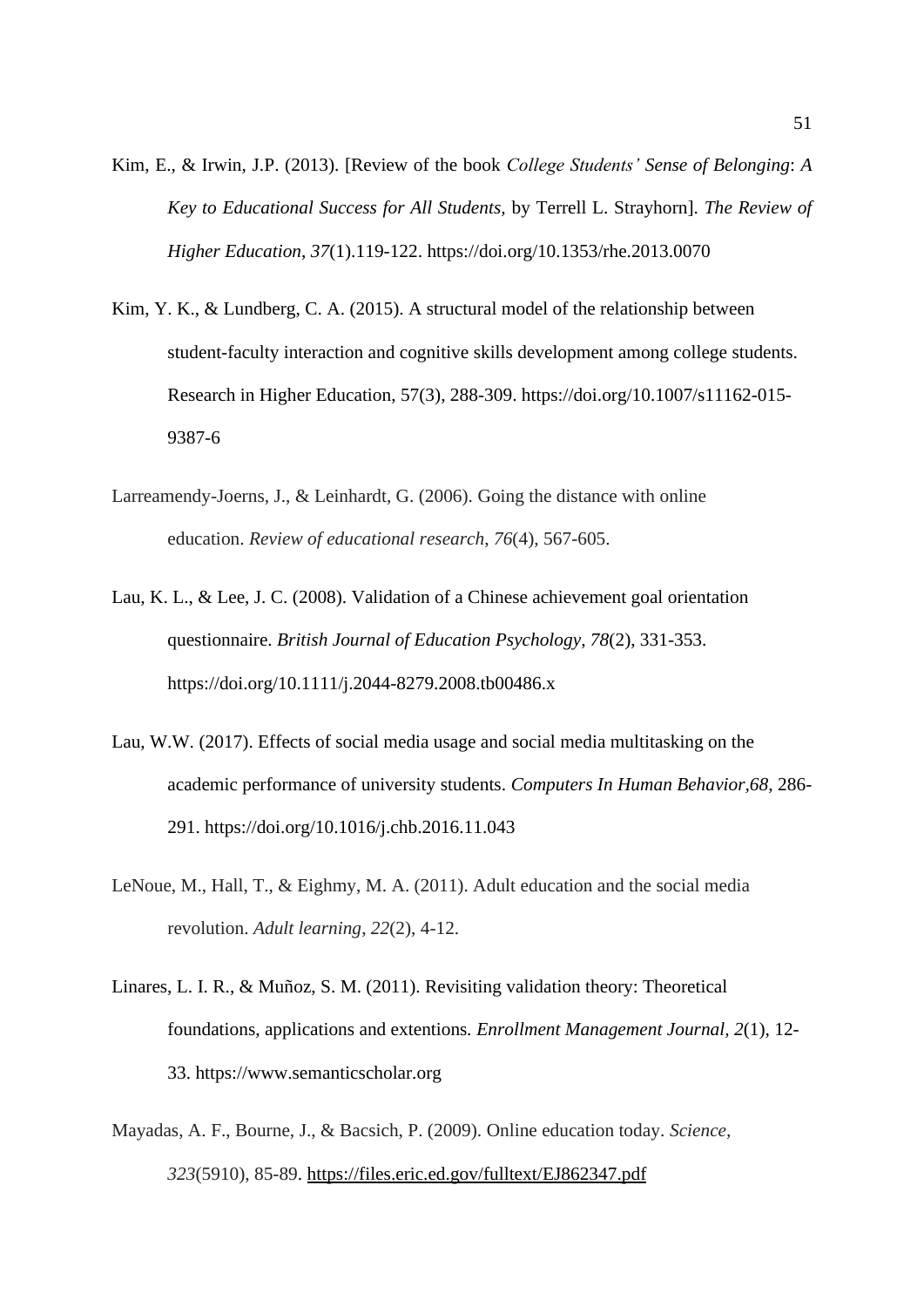- Mehrdad Maehr,M.L., & Zusho, A. (2009). Achievement Goal Theory: The Past, Present and Future. In *Handbook of motivation at school* (pp 91-118). Routledge. <https://www.researchgate.net/publication/282860554>
- McAvinia, C. (2016). Lessons for the Future- The VLE and the MOOC. In the Online Learning and its Users. (pp. 207-228). Elsevier B.V. Publishing. https://doi.org[/https://doi.org/10.1016/B978-0-08-100626-9.00008-3](https://doi.org/10.1016/B978-0-08-100626-9.00008-3)
- Miguel, J., Caballe, S., Xhafa, F., & Prieto, L. (2015). A massive data processing approach for effective trustworthiness in online learning groups. *Concurrency and Computation: Practice and Experience, 27*(8), 1988-2003. <https://doi.org/10.1002/cpe.3396>
- Moore, J. L., Dickson-Deane, C., & Galyen, K. (2011). e-Learning, online learning, and distance learning environments: Are they the same?. *The Internet and Higher Education*, *14*(2), 129-135.
- Moran, M., Seaman, J., & Tinti-Kane, H. (2011). Teaching, Learning, and Sharing: How Today's Higher Education Faculty Use Social Media. *Babson Survey Research Group*.
- Morrow, J.A., & Ackermann, M.E. (2012). Intention to persist and retention of first year students: importance of motivation and sense of belonging. *College Student Journal*, *46*(3), 483-491.

https://www.ingentaconnect.com/content/prin/csj/2012/00000046/00000003/art00003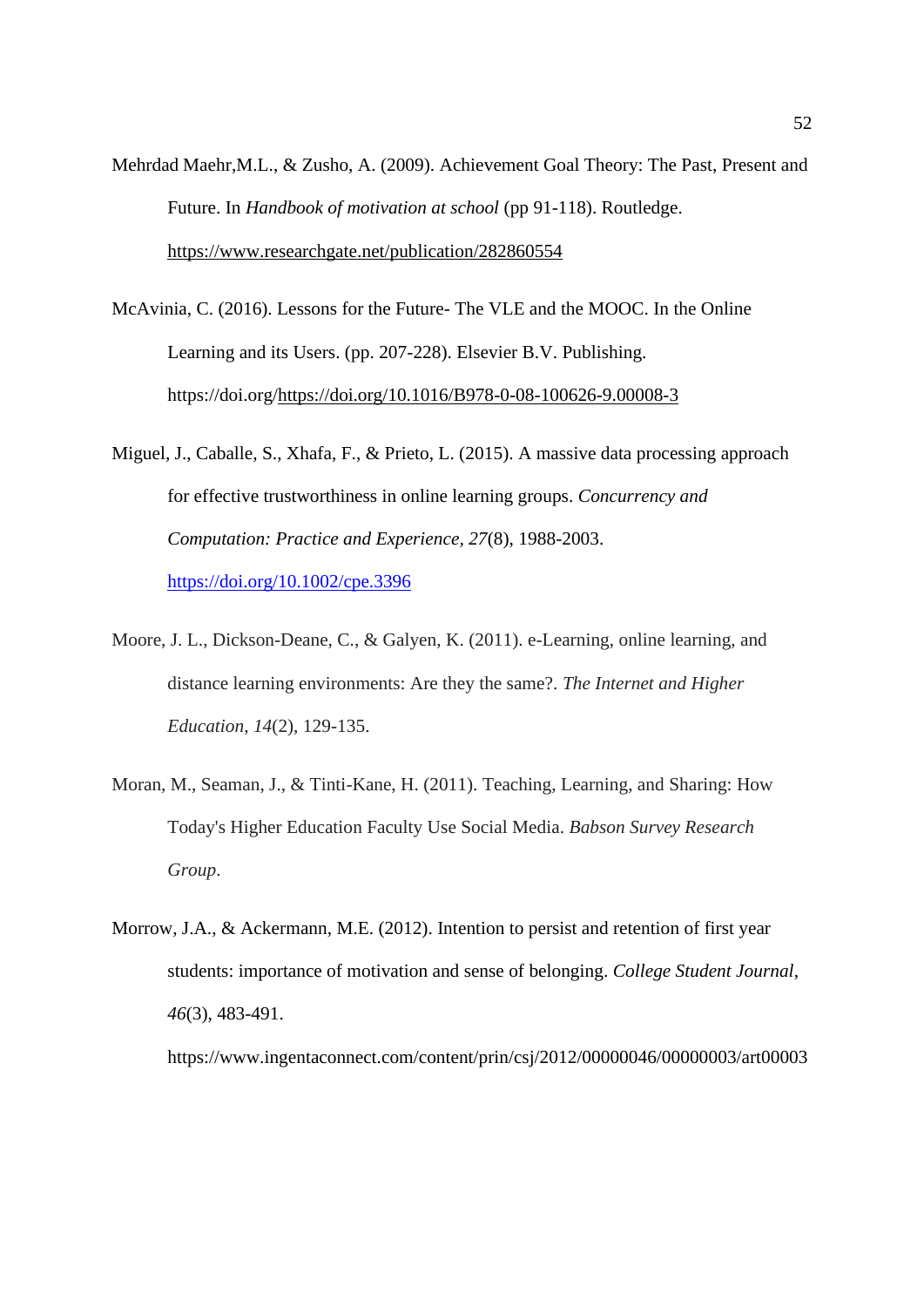Nazarieh, M. (2015). A brief history of goal orientations theory and its development. BEST: *Journal of Humanities, Art, Medicine and Sciences, 1,* 49-58. https://www.researchgate.net/profile/Mehrdad\_Nazarieh/publication/290446358

Nie, M., Armellini, A., Witthaus, G., & Barklamb, K. (2011). How do e-book readers enhance learning opportunities for distance work-based learners?. *Research in Learning Technology, 19*(1), 19-38. https://doi.org/10.1080/09687769.2010.548506

- O'Keeffe, P. (2013). A sense of belonging: Improving student retention. *College Student Journal, 47*(4), 605-613(9).<https://eric.ed.gov/?id=EJ1029294>
- Rasiah, R.R.V. (2016). Transformative higher education teaching and learning: Using social media in a team-based learning environment. *Procedia-Social and Behavioral Sciences, 123,* 369-379. https://expert.taylors.edu.my
- Rumberger, R.W. (2001). Why students drop out of school and what can be done. https://escholarship.org/uc/item/58p2c3wp
- Seaman, J. E., Allen, I. E., & Seaman, J. (2018). Grade Increase: Tracking Distance Education in the United States. *Babson Survey Research Group*.
- Selwyn, N. (2012). Social media in higher education. The Europa world of learning, 1, 1-10. https://pdfs.semanticscholar.org
- Shackelford, J.L., & Maxwell, M. (2012). Sense of community in graduate online education: Contribution of learner to learner interaction. *The International Review of Research In Open and Distributed Learning, 13*(4), 228-249. https://www.learntechlib.org/p/49318/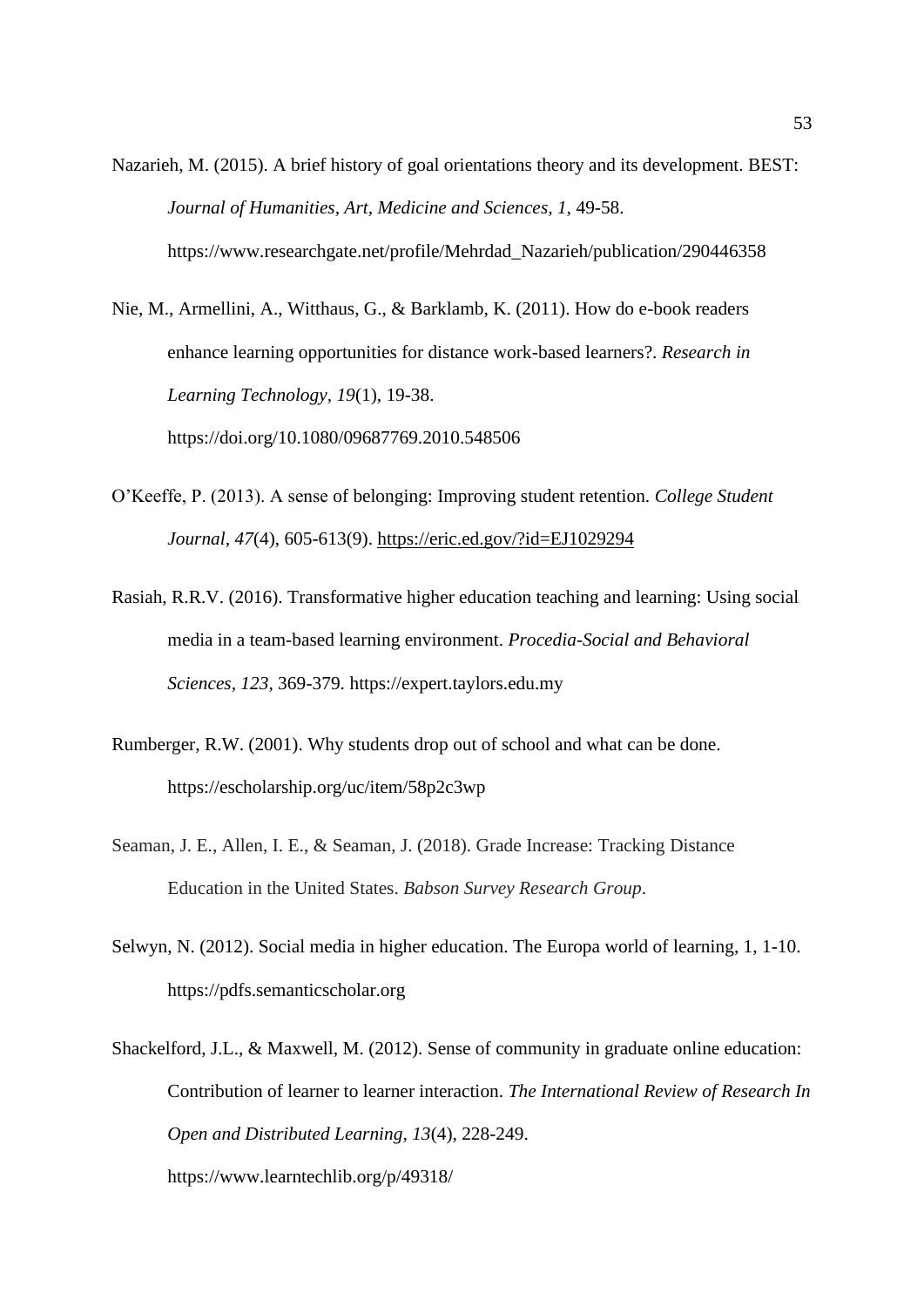Singh, A. (2018). Investigating the sense of belonging of international students through a predictive model. *Graduate Thesis and Dissertations*. https://lib.dr.iastate.edu/etd/16467

Slaten, C.D., Ferguson, J.K., Allen, K. A., Brodrick, D. V., & Waters, L. (2016). School Belonging: A review of the history, current trends and future directions. *The Educational and Developmental Psychologists, 33*(1), 1-15. https://doi.org[/10.1017/edp.2016.6](https://www.researchgate.net/deref/http%3A%2F%2Fdx.doi.org%2F10.1017%2Fedp.2016.6)

- Smith, G. G., Heindel, A.J., & Torres-Ayla, A.T. (2008). E-learning commodity or community: Disciplinary differences between online courses. *The Internet and Higher Education, 11*(3-4), 152-159.<https://doi.org/10.1016/j.iheduc.2008.06.008>
- Sorensen, C., & Donovan, J. (2017). An examination of factors that impact the retention of online students at a for-profit university. *Online Learning, 21*(3), 206-221. https://doi.org/10.24059/olj.v21i3.935
- Su, B., Bonk, C.J., Magjuka, R.J., Liu, X., & Lee, S.H. (2005). The importance of interaction in web based education: A program-level case study of online MBA course studies. *Journal of Interactive Online Learning, 4*(1), 1-19. http://www.ncolr.org/jiol/issues/pdf/4.1.1.pdf
- Thomas, L., Herbert, J., & Teras, M. (2014). A sense of belonging to enhance participation, success and retention in online programs. *The International Journal of the First Year in Higher Education, 5*(2), 69-80.

https://ro.uow.edu.au/cgi/viewcontent.cgi?article=1488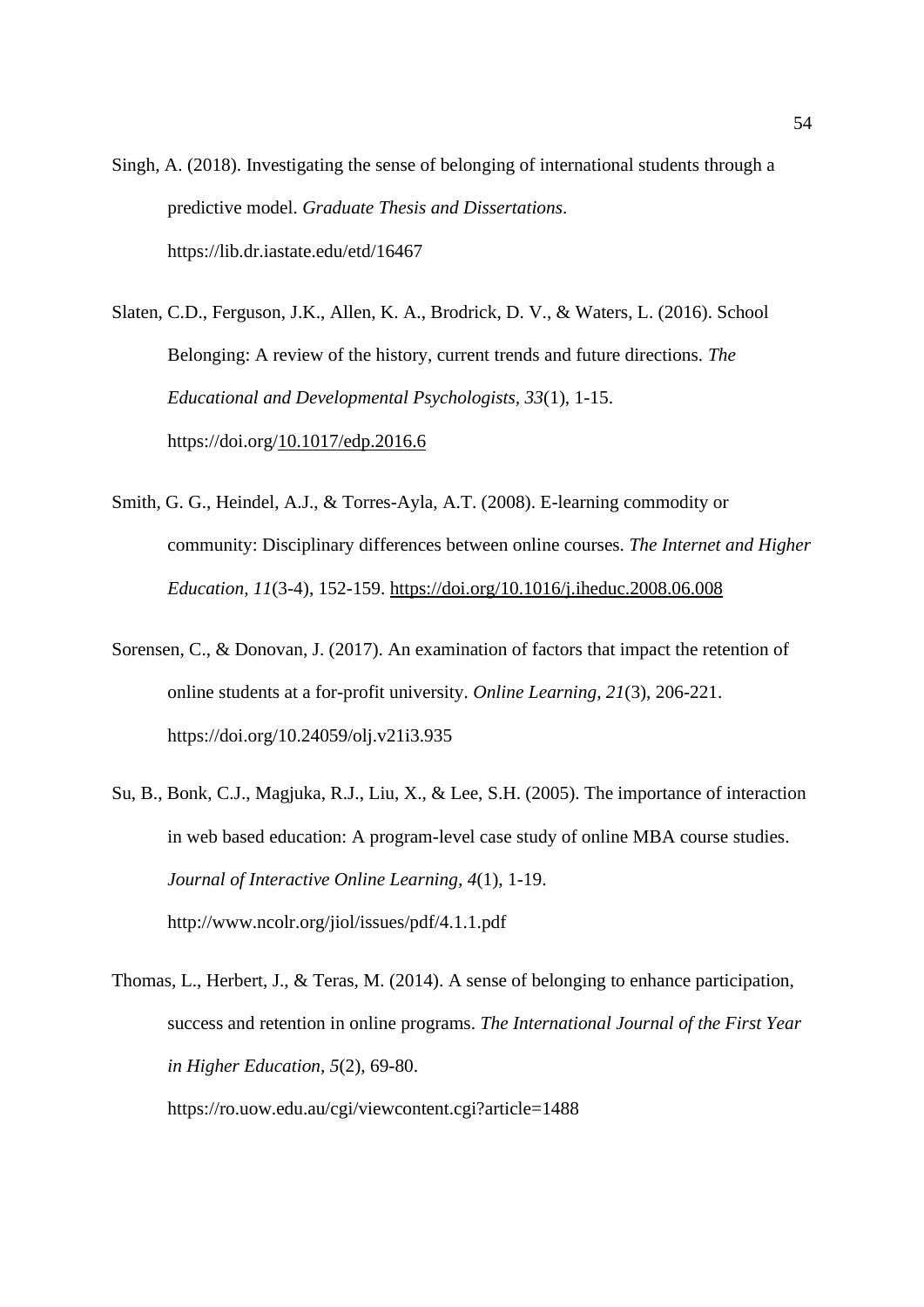- Thomas, L., Herbert, J. (2014). 'Sense of Belonging' enhances the online learning experience. Retrieved August 26, 2014. [https://www.theconversation.com.](https://www.theconversation.com/)
- Tiba, C., Condy, J., Chigona, A., & Tunjera, N. (2015). Digital story telling as a tool for teaching. Preceptions of pre-service teachers. *TD: The Journal for Transdisciplinary Research in Southern Africa, 11*(3), 285-301. https://doi.org/10.4102/td.v11i3.68.
- Tovar, E. (2013). A conceptual model on the impact of, mattering, sense of belonging, engagement/involvement and socio-academic integrative experiences on community college students' intent to persist. https://doi.org/10.5642/cguetd/81
- Vincent, E. A. (2016). Social media as an avenue to achieving sense of belonging among college students. *Vistas Online*, 1-14.
- Won, S., Wolters, C. A., & Mueller, S. A. (2018). Sense of belonging and self-motivated learning: Testing achievement goals as mediators. *The Journal of Experimental Education, 86*(3), 402-418.<https://doi.org/10.1080/00220973.2016.1277337>
- Yang, J.C., Quadir, B., Chen, N.S., & Miao, Q. (2016). Effects of online presence on learning performance in a blog-based online course. *The Internet and Higher Education, 30*(1)*,* 11-20.<https://doi.org/10.1016/j.iheduc.2016.04.002>
- Young, S., & Bruce, M. A. (2011). Classroom community and student engagement in online courses. *Journal of Online Learning and Teaching*, *7*(2), 219-230.
- Yu, A. Y., Tian, S.W., Vogel, D., & Kwok, R.C.W. (2010). Can learning be virtually boosted? An investigation of online social networking impacts. *Computers & Education, 55*(4), 1494-1503.<https://doi.org/10.1016/j.compedu.2010.06.015>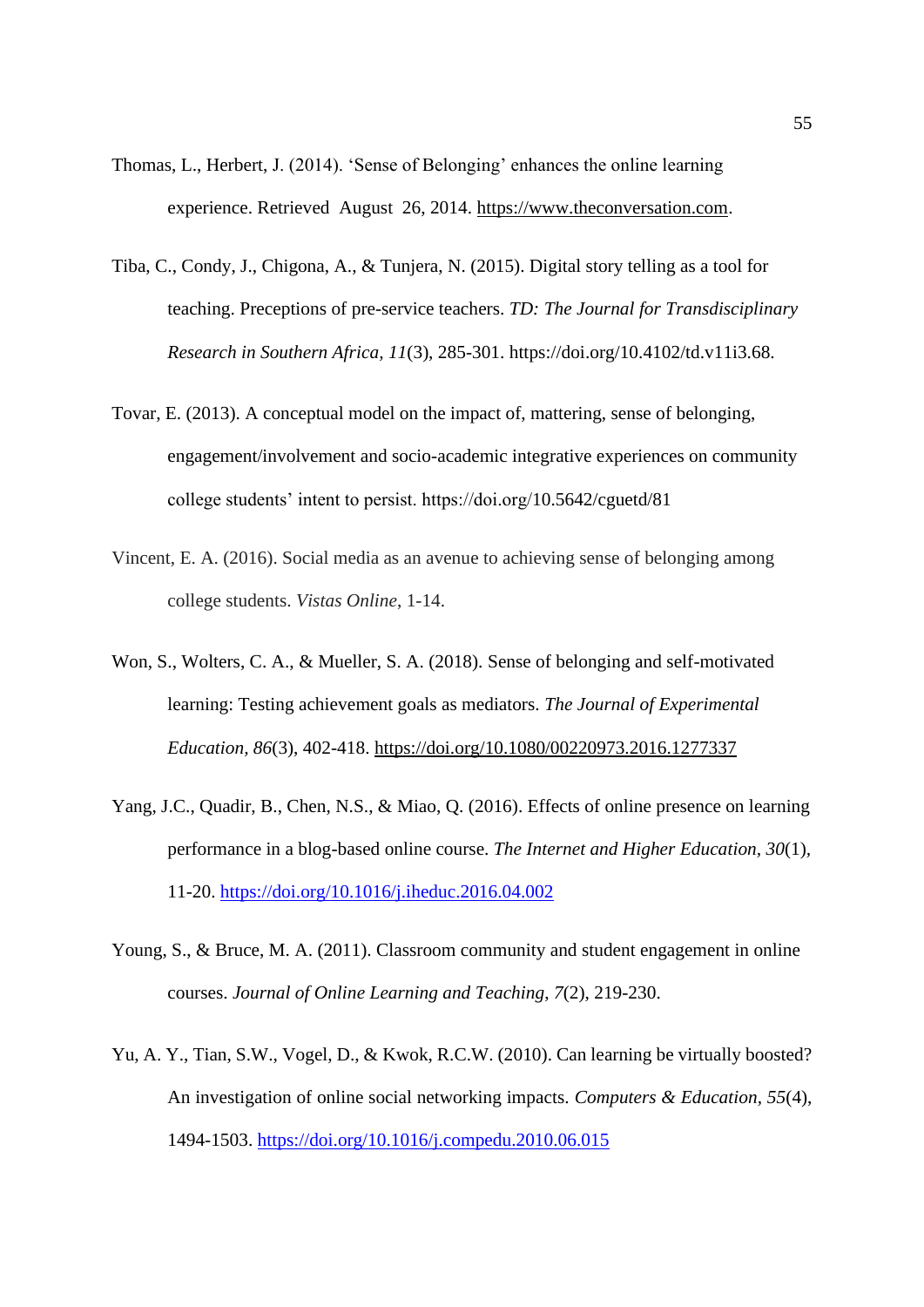#### **Appendix A**

#### **Practical Application of Social Media**

## **1. Strategies to leverage Twitter in Online Courses:**

The blog talks about utilizing twitter as a means of interactive communication between students and teachers. Though at first, it may seem like Twitter is an application that can be used for recreational purposes only, its uses exceed that and it can be a tool for effective management of classes. The article goes on to list down 15 ways in which Twitter can be used as an educational tool; the methods range from giving out homework assignments to searching for educational resources to organizing contests to using specific hashtags to stay up to date with the latest information.

<https://elearningindustry.com/15-ways-twitter-in-education-students-teachers>

#### **2. Strategies to leverage Facebook in Online Courses:**

This online article focuses on exploring Facebook in educational settings. It goes on elaborate that Facebook can be used for interactive online discussions; as a means of sharing information; and an effective method for teachers to communicate with their students.

It then lists down ten ways in which Facebook can be used to manage classes. These methods include creating dedicated Facebook groups for specific tasks like classwork, using the news feed feature to stay updated with current affairs, following people who hold relevancy, learning several different languages through online communication, using polls for certain tasks, and sharing media resources.

<https://www.zdnet.com/article/ways-to-use-facebook-effectively-in-class/>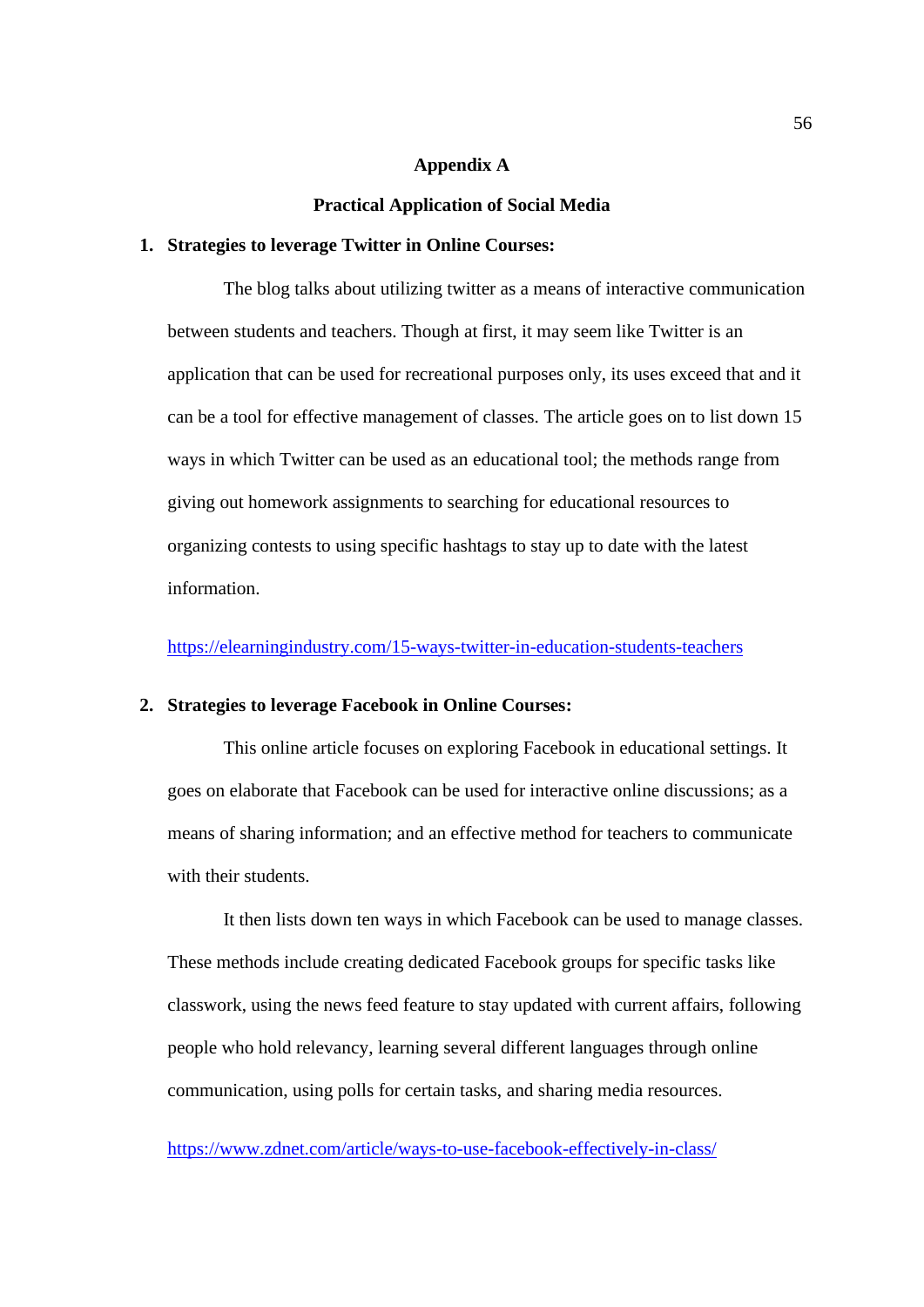# **3. Using Instagram as a teaching and research tool: tips, resources, and best practices:**

This article goes into detail about Paige Brown's work who is an experienced social media user in educational settings. There are details given about Brown's work who focuses on Instagram as a means of communication and a teaching tool. She gives two reasons for preferring Instagram over other social media sites, first that all her students were on the platform, and second that she finds pictorial or visual representation much more effective and concise. She further elaborated that it is important to build an online community and bonding for such practices to work and the teacher should always be aware of their purposes aligning with specific features on the site.

[https://medium.com/@aiaddysonzhang/using-instagram-as-a-teaching-research-tool](https://medium.com/@aiaddysonzhang/using-instagram-as-a-teaching-research-tool-tips-resources-best-practices-8f1e2ae7bc20)[tips-resources-best-practices-8f1e2ae7bc20](https://medium.com/@aiaddysonzhang/using-instagram-as-a-teaching-research-tool-tips-resources-best-practices-8f1e2ae7bc20)

#### **4. Strategies to leverage YouTube in Online Courses:**

This blog post explains how YouTube has become a leading platform for providing educational content. It is stated that YouTube is an incredibly popular and accessible website that can be used in online courses for teaching purposes. It cites a Forbes study that found that 52% of people watch work-related videos on YouTube.

There are 3 reasons given as to why YouTube should be used in online educational settings. First is that there is unlimited content that can be shared, there is an excess of resources on the site which are all readily available and growing by the minute. Second is that it is the perfect solution for distance learning using mobile phones, there is now better privacy and control so users can use their phones to access data at any time. Lastly, the third reason is that it is easy to use and integrate, there